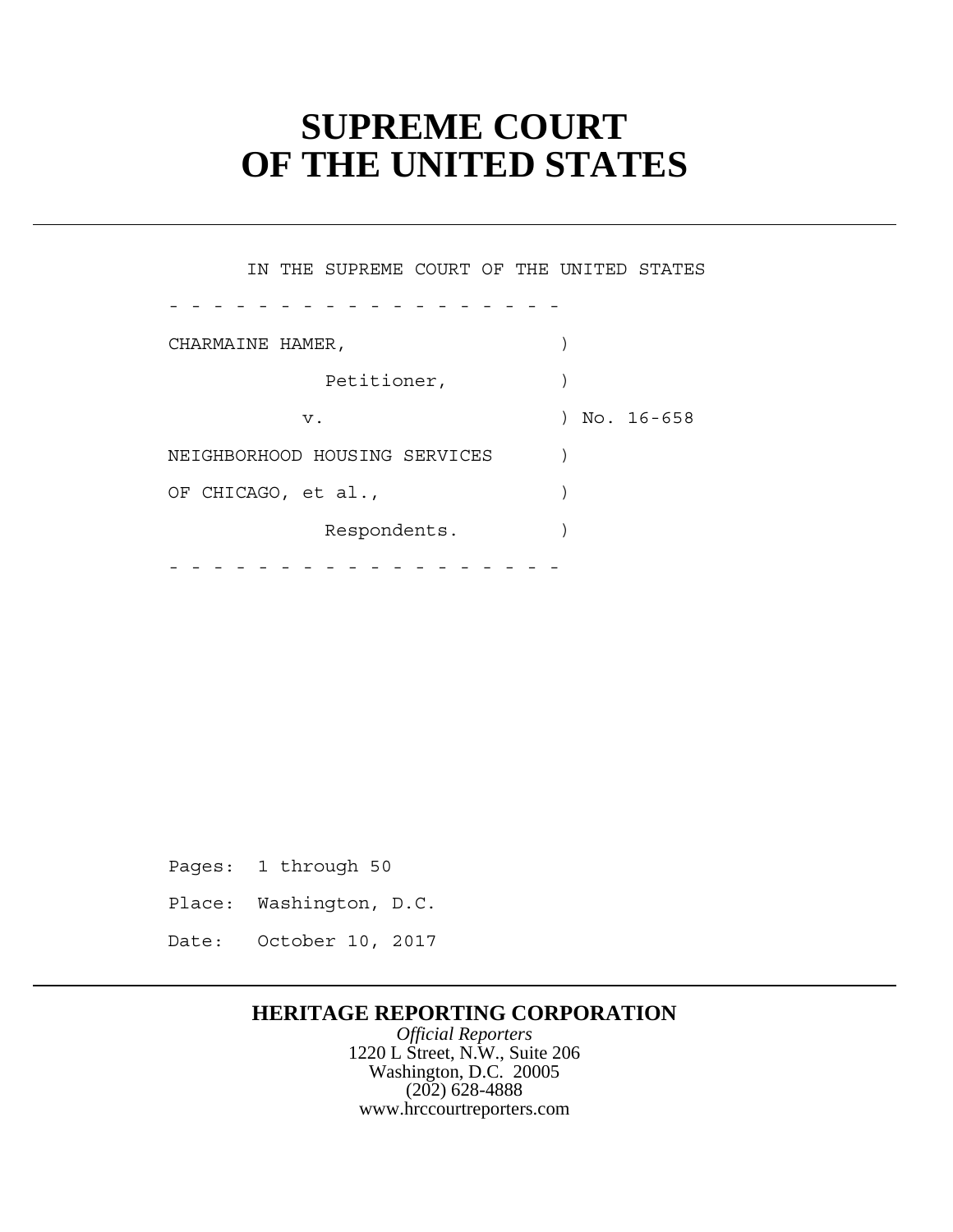CHARMAINE HAMER, ) OF CHICAGO, et al., ) argument before the Supreme Court of the United States at 10:05 a.m. APPEARANCES: JONATHAN A. HERSTOFF, New York, New York; on 2 - - - - - - - - - - - - - - - - - - 9 - - - - - - - - - - - - - - - - - - IN THE SUPREME COURT OF THE UNITED STATES Petitioner,  $)$ v. ) No. 16-658 NEIGHBORHOOD HOUSING SERVICES ) Respondents. Washington, D.C. Tuesday, October 10, 2017 The above-entitled matter came on for oral behalf of the Petitioner. DAMIEN G. STEWART, Washington, D.C.; on behalf of the Respondents.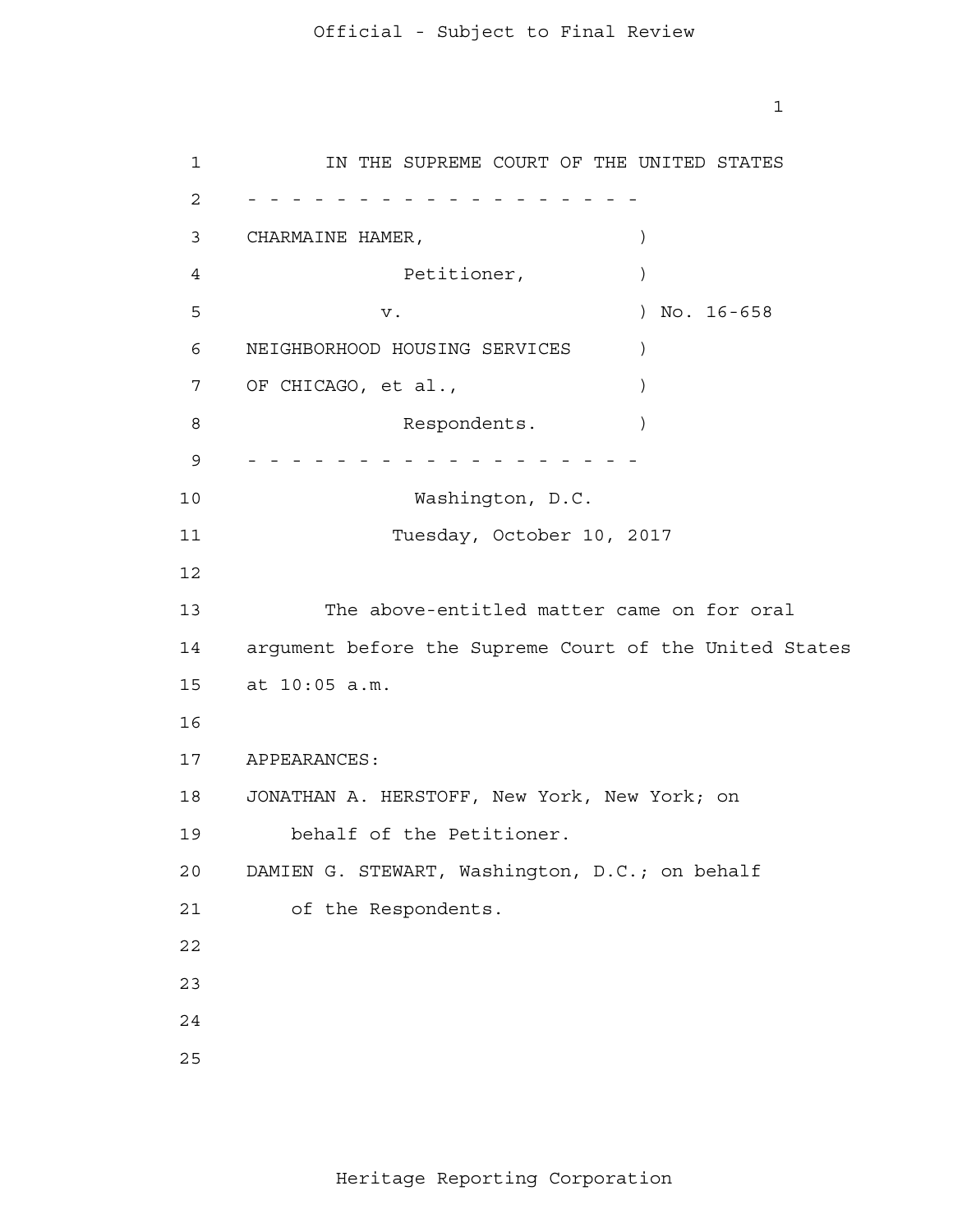ORAL ARGUMENT OF: PAGE: JONATHAN A. HERSTOFF ORAL ARGUMENT OF: DAMIEN G. STEWART REBUTTAL ARGUMENT OF: JONATHAN A. HERSTOFF C O N T E N T S On behalf of the Petitioner 3 On behalf of the Respondents 23 On behalf of the Petitioner 43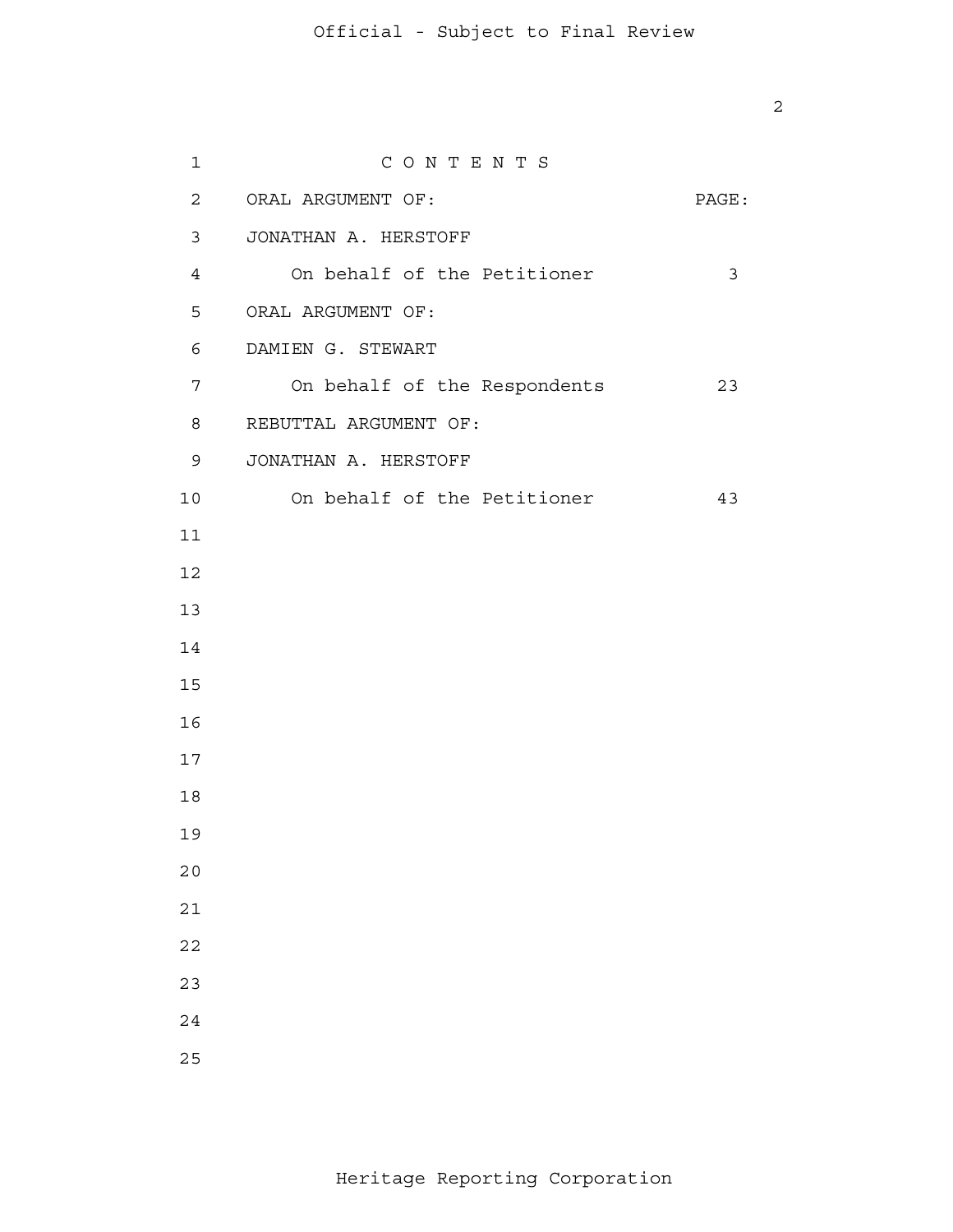1 2 3 4 **5**  6 7 8 9 10 11 12 13 14 15 16 17 18 19 20 21 22 23 24 25 3 P R O C E E D I N G S (10:05 a.m.) CHIEF JUSTICE ROBERTS: We'll hear argument this morning in Case 16-658, Hamer versus Neighborhood Housing Services of Chicago. Mr. Herstoff. ORAL ARGUMENT OF JONATHAN A. HERSTOFF ON BEHALF OF THE PETITIONER MR. HERSTOFF: Mr. Chief Justice, and may it please the Court: One of the fundamental tenets of our constitutional structure is that only Congress can set the jurisdiction of the lower courts. Based on that fundamental principle, Federal Rule of Appellate Procedure 4(a)(5)(C) is non-jurisdictional. The plain language of 28 U.S.C. Section 2107(c) is unambiguous. The district court can extend the time to appeal as long as a motion is timely filed and there has been a showing of excusable neglect or good cause. No maximum extension of time is set in the statute or in any other statute. And, therefore, Rule  $4(a)(5)(C)$  does not constitute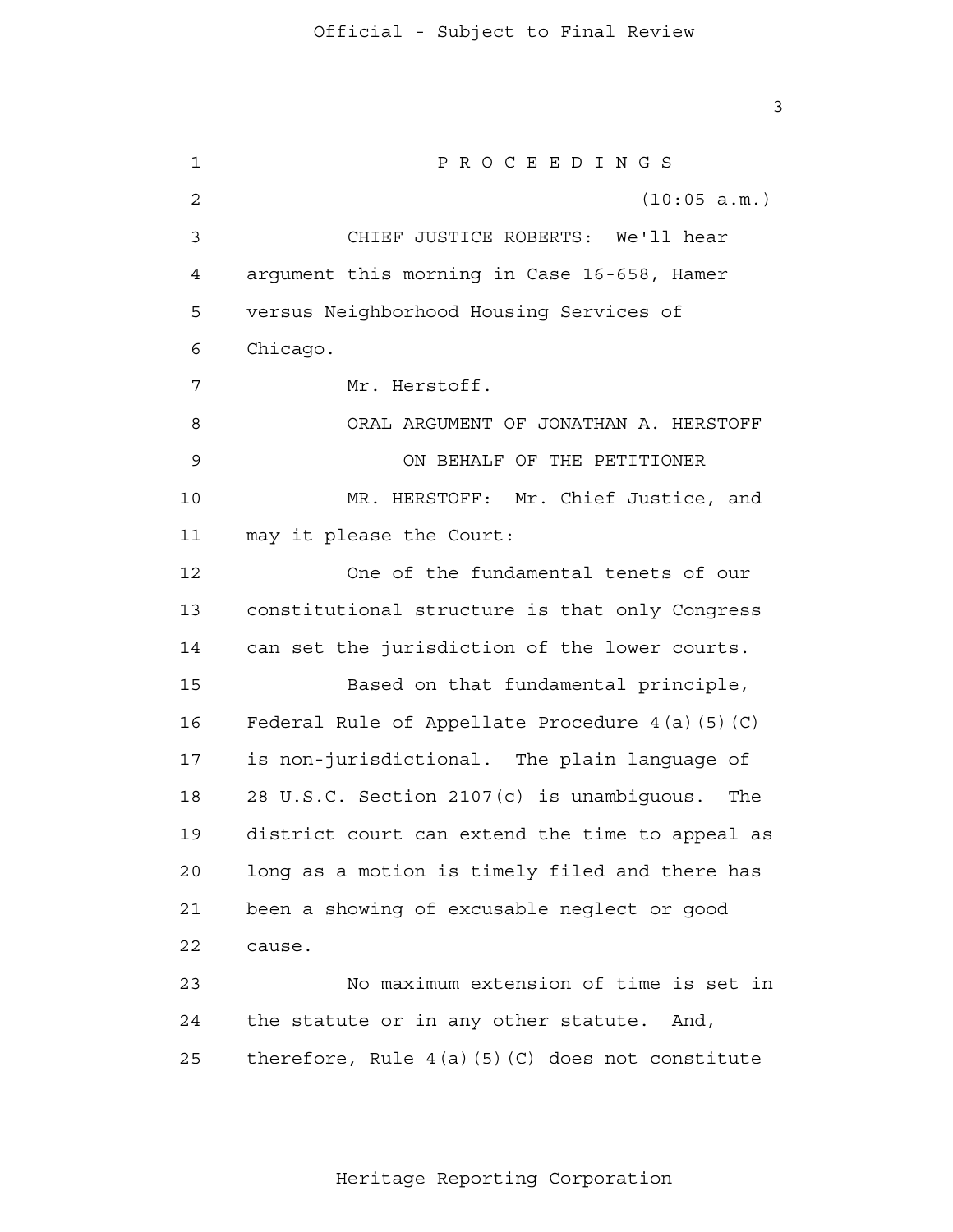1 a limitation on a court's jurisdiction.

 2 3 4 **5**  6 7 Because of that, Rule  $4(a)(5)(C)$  is subject to forfeiture, waiver, and equitable considerations. And here there have been several acts of forfeiture and waiver. The Respondents forfeited their right to rely on  $4(a)(5)(C)$  by  $-$ 

 8 9 10 11 12 13 14 JUSTICE GINSBURG: Should we -- should we reach that question, Counsel? I mean, the Seventh Circuit typed this limitation as jurisdictional, so they never went on to consider any question of forfeiture or waiver. So, are you suggesting that we should decide those questions in the first instance?

 15 16 17 18 19  $2.0$ MR. HERSTOFF: I submit that the record is sufficiently clear that the Court can -- can reach that issue here. Certainly, the Court has discretion just to have it considered on remand, but we do think that the forfeitures and waivers are clear here.

> 21 22 23 24 25 CHIEF JUSTICE ROBERTS: The issues of equitable considerations, special circumstances that you talk about, are there limits to those? I mean, let's say the issue comes up three years later. Can the district court at that

> > Heritage Reporting Corporation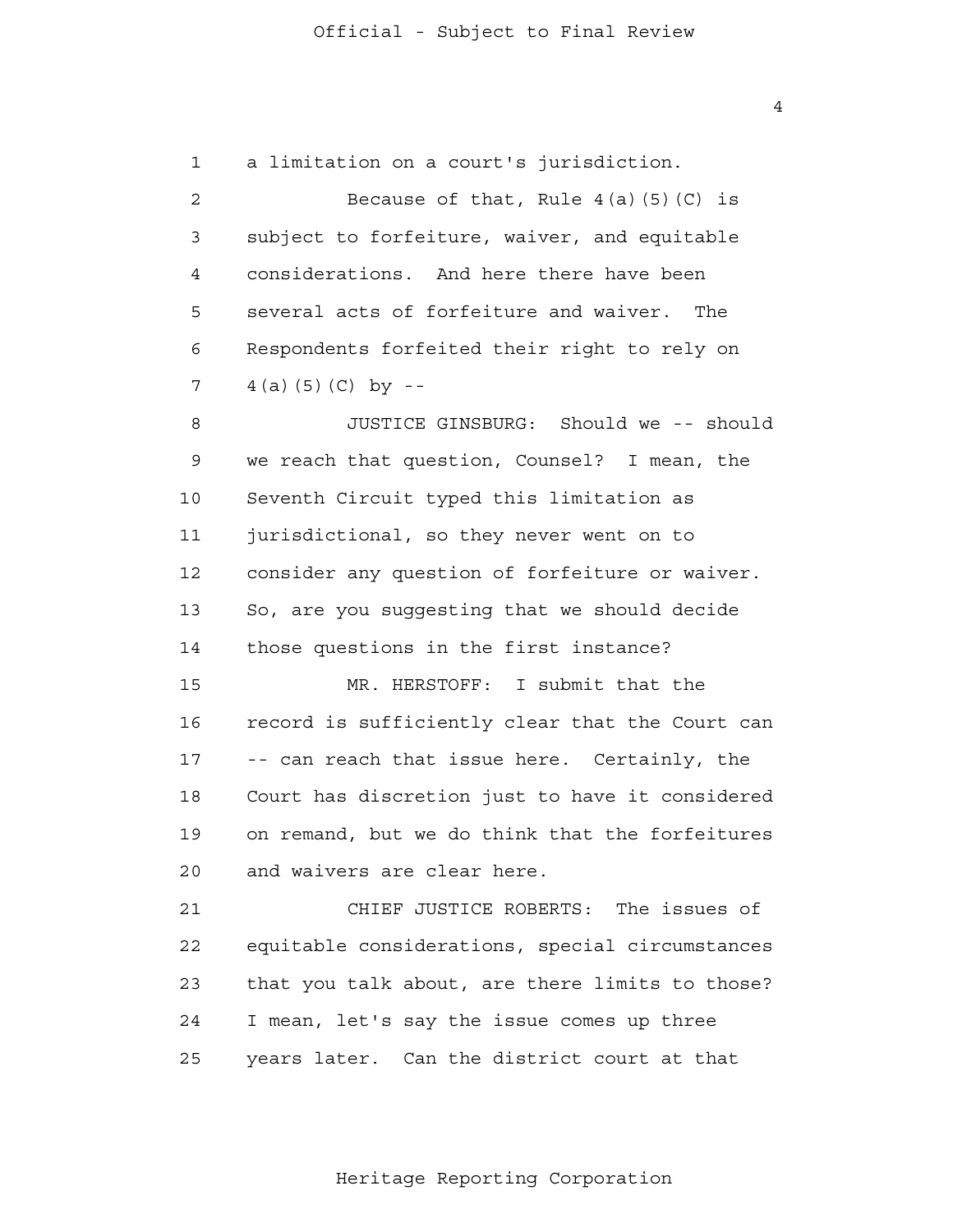1 2 3 4 **5**  6 7 8 9 10 11 12 13 14 15 16 17 18 19  $2.0$  21 22 23 24 25 point consider to extend the time to appeal? MR. HERSTOFF: Well, certainly, the equities would have to be weighed. Certainly, the longer -- the longer the extension is, perhaps the less reasonable it is for an appellant to rely on the district court's order, but assuming that a -- an order is relied on in good faith by the appellant, there has been no objection from the other side, there has been no showing of bad faith, we think that the equities should be considered. And here it's undisputed that Ms. Hamer was misled by the district court's order. There's absolutely no showing of bad faith here. The Seventh Circuit itself recognized that Ms. Hamer was misled. And under those circumstances, we think that equitable considerations should require that the appeal be decided on the merits. JUSTICE SOTOMAYOR: But -- but who misled her? Was it the court or was it her own attorney? MR. HERSTOFF: Well --JUSTICE SOTOMAYOR: Was this malpractice on the attorney's part for asking

 $\overline{5}$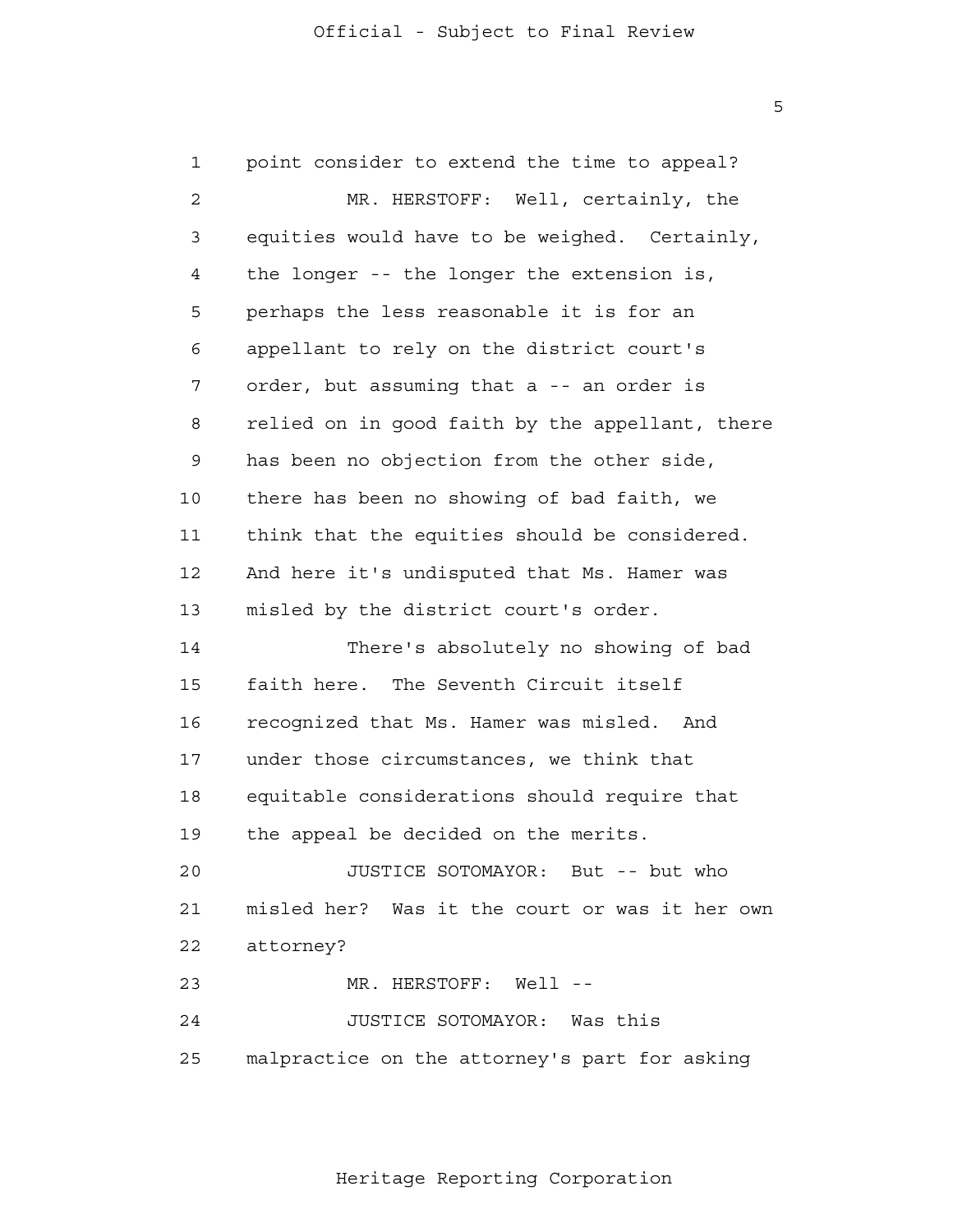1 2 3 4 **5**  6 7 8 9 10 11 12 13 14 15 16 17 18 19  $2.0$  21 22 23 24 25 for an extension that exceeded the Federal Rules? Assuming it's non-jurisdictional, that the statute is -- that you're right, that this is a non-jurisdictional barrier, it would still be a statutory barrier, a Federal Rules barrier. MR. HERSTOFF: Yes, and we -- we think that Ms. Hamer was misled by the district court's order. It's certainly true that she may have also been misled by the attorney's motion for the extension of time. But -- but both of those factored in here, and the equities should be considered. There - JUSTICE GINSBURG: That was an attorney who simultaneously was asking to be relieved from representing her, right? MR. HERSTOFF: That's correct, Justice Ginsburg, yes. And that -- this case is directly analogous to Harris Truck Lines. In Harris Truck Lines, the attorney asked for an extension of time that was prohibited, both by rule and by statute, and yet this Court held that the -- the reliance on the extension of time required that the equities be considered

Heritage Reporting Corporation

 $\overline{6}$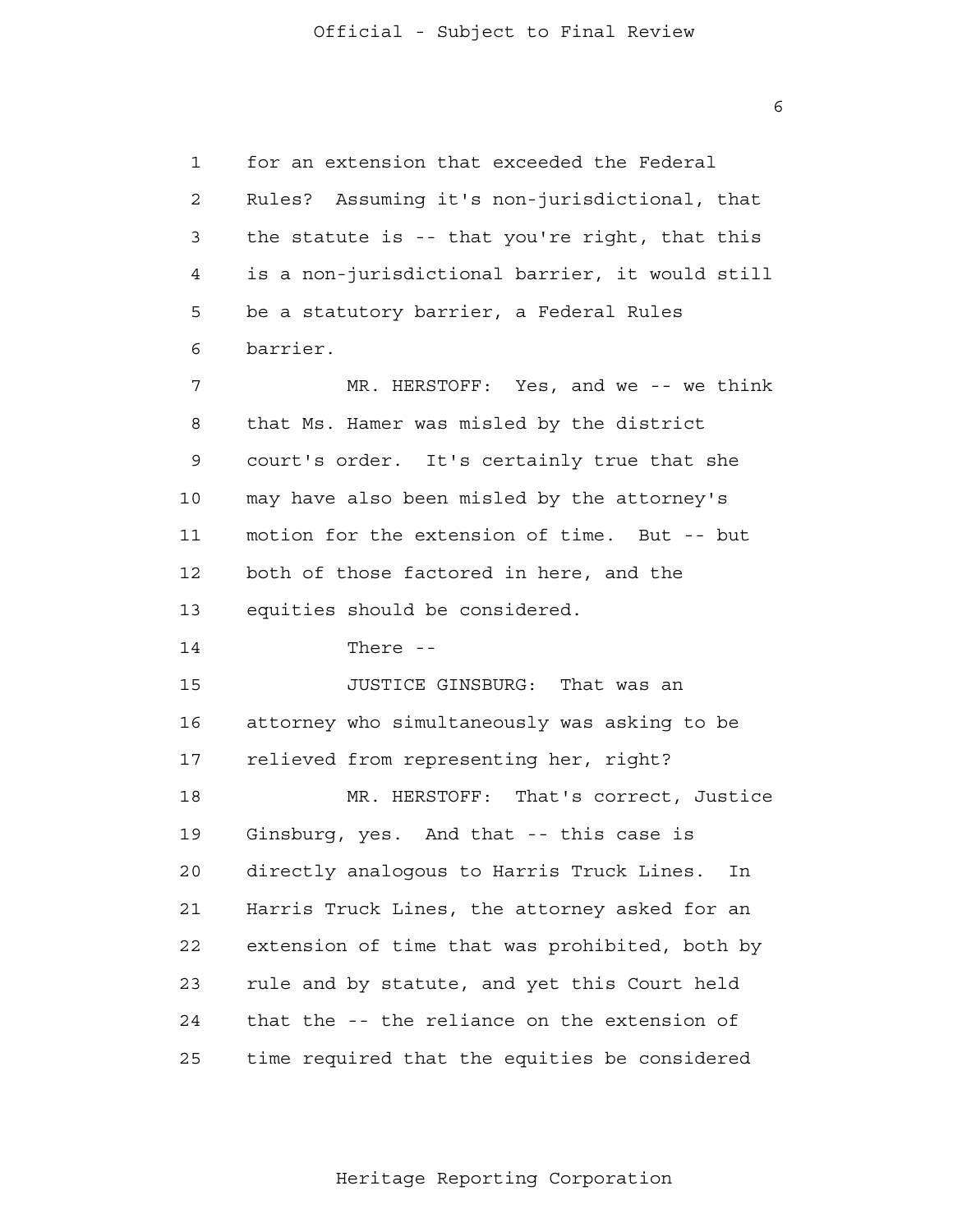1 2 3 and required that the appeal be decided on the merits. And we submit here the same course should be followed.

 4 **5**  6 7 8 9 10 11 12 13 14 15 16 17 18 19  $2.0$  21 22 23 24 JUSTICE KENNEDY: As a matter of custom and usage in the district courts, could you just tell me -- suppose the verdict is returned or the judge indicates it's what the -- what the ruling will be -- can both sides and do both sides sometimes say please don't enter the judgment, Your Honor, so that we can talk settlement? Does that happen? MR. HERSTOFF: So -- do the parties ask that the district court withhold - JUSTICE KENNEDY: Yes, in other words, both -- both parties tell -- in order to avoid these problems, say please don't enter judgment. MR. HERSTOFF: Yeah, and that certainly can happen. In this particular case - JUSTICE KENNEDY: Does it happen? I was curious to know. MR. HERSTOFF: I have certainly seen some instances where a court comes out with a

Heritage Reporting Corporation

decision and then asks the parties to submit a

25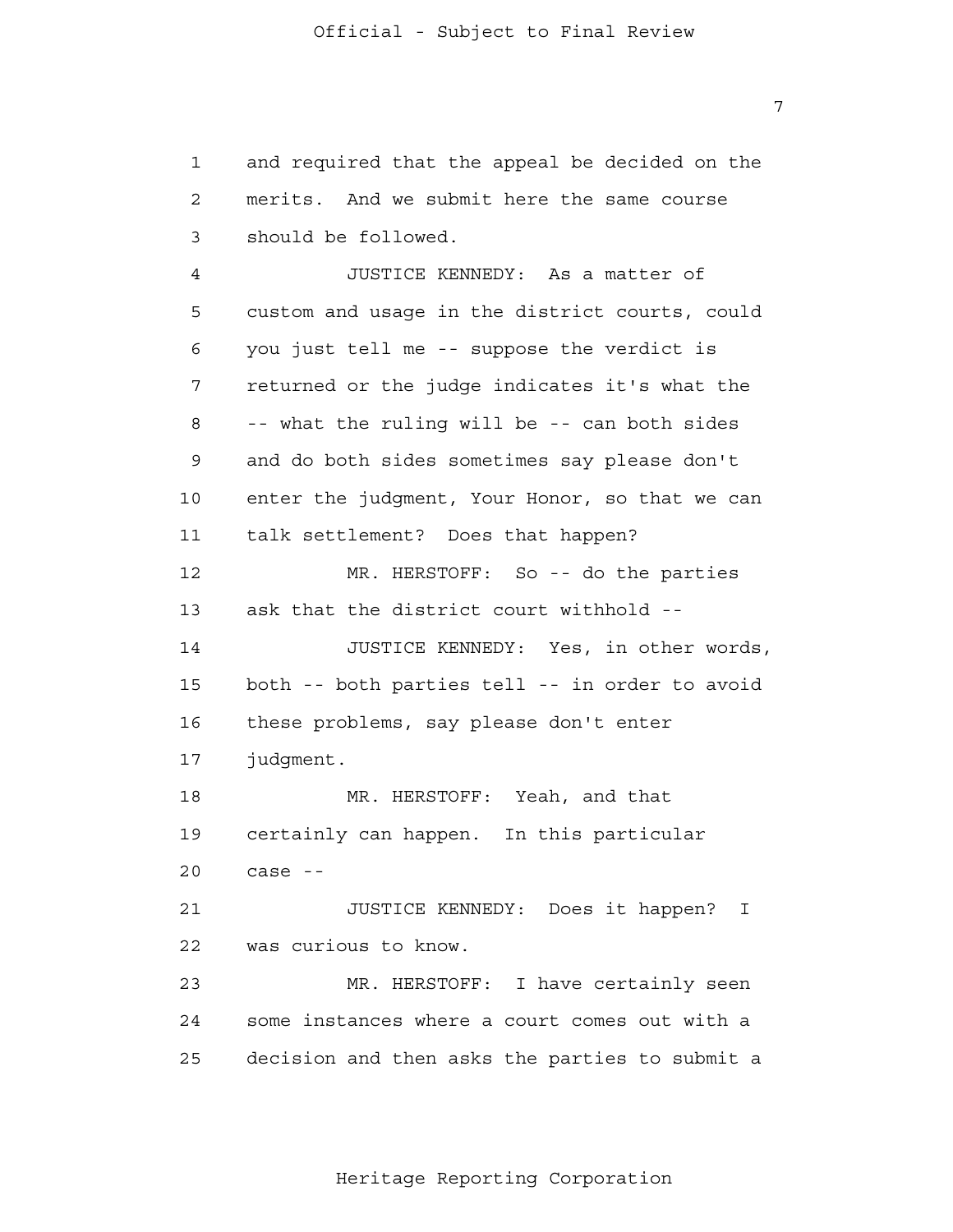1 2 proposed form of judgment. So, that could certainly happen.

 3 4 Here the judge -- the final judgment was entered alongside the -

**5**  6 7 8 JUSTICE KENNEDY: My -- my question was a little different. Could they say, Your Honor, we're in settlement negotiations, could you please withhold entry of judgment?

 9 10 11 12 13 14 MR. HERSTOFF: I'm not sure that I've seen that specific scenario, especially in the summary judgment context where the motion was pending. What I've seen is where summary judgment motions are pending and the parties ask the court not to issue a decision at all.

 15 16 17 I'm not sure I've seen a situation where a decision is out and the parties have asked the court to -

> 18 19 20 21 22 JUSTICE KENNEDY: Could the parties in the district court agree to withhold entry of judgment for years and, therefore, prejudice the Court of Appeals when ultimately it has a case that -- that's old?

 23 24 25 MR. HERSTOFF: For years, no, because Rule 58 of the Rules of Civil Procedure says that the judgment is considered to be entered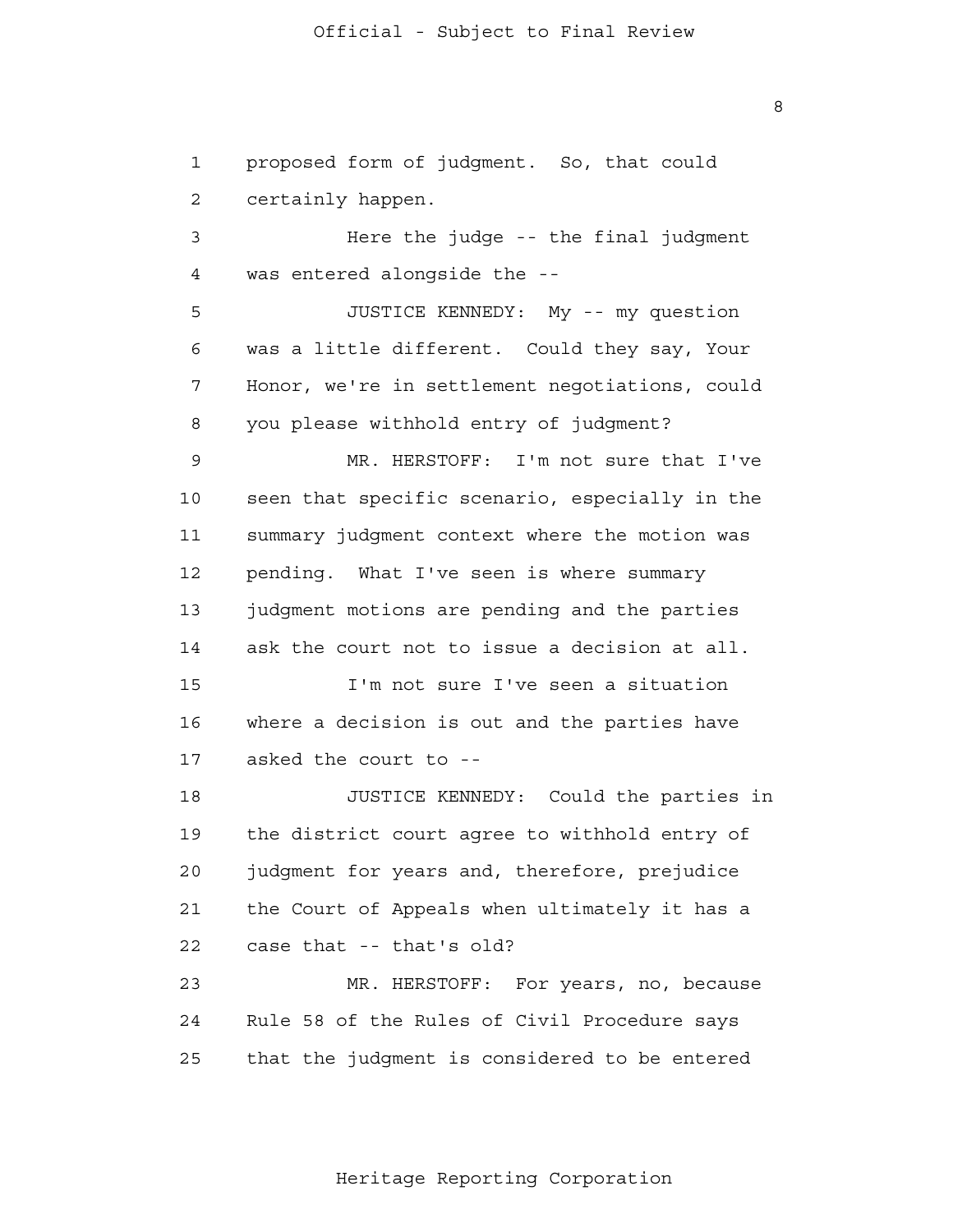9

 $1 - -$  2 3 4 **5**  6 7 8 9 10 11 12 13 14 15 16 17 18 19  $2.0$  21 22 23 24 25 JUSTICE KENNEDY: It's 180 days or something like that? MR. HERSTOFF: It -- yes, Justice Kennedy. JUSTICE KENNEDY: Right. MR. HERSTOFF: But outside of that, I don't see any barrier to the parties asking the Court to do that. Although I - JUSTICE GINSBURG: We have one brief, an amicus brief in this case, telling us that we were wrong in drawing a distinction between what's in a statute, jurisdictional, what's in the rule, non-jurisdictional. And instead, anything that shifts a case from one court to the other, as notice of appeal does, that should be considered jurisdictional. This is Professor Dodson's brief. MR. HERSTOFF: Yes. And I respectfully disagree with that for a couple of reasons. That formulation of jurisdiction is inconsistent with this Court's case law and also with the Rules of Civil Procedure.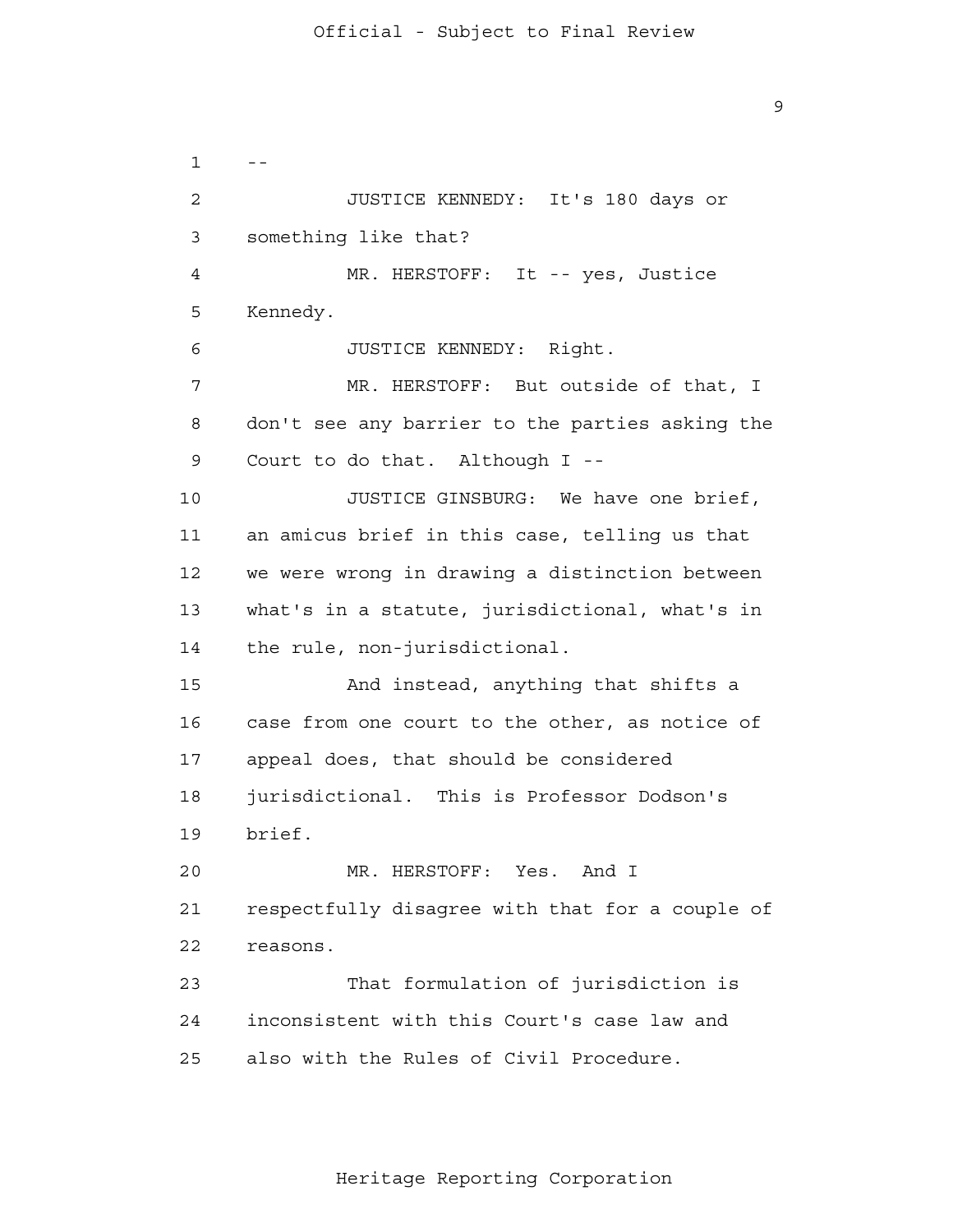1 2 3 4 **5**  6 7 8 9 10 11 12 13 14 15 16 17 18 19  $2.0$  21 22 23 24 25 For instance, under Professor Dodson's formulation of jurisdiction, the time to -- to appeal from the VA to the Court of Appeals for veterans' claims would be jurisdictional because it involves the transfer of adjudicatory authority, yet this Court unanimously held that that time period is non-jurisdictional. Similarly, the Federal Rules of Civil Procedure, such as rules 54(b) and 23(f) would be jurisdictional under Professor Dodson's formulation, but we know from Rule 82 that the Rules of Civil Procedure are non-jurisdictional. So, therefore, Professor Dodson's formulation of jurisdiction is incorrect. JUSTICE KAGAN: Do you think a rule can ever be jurisdictional without being codified in a statute? MR. HERSTOFF: A rule that is not in a statute, no. I think that it cannot be - JUSTICE KAGAN: That's a flat rule, there are no exceptions to it? But what if the rule, for example, interpreted statutory language?

Heritage Reporting Corporation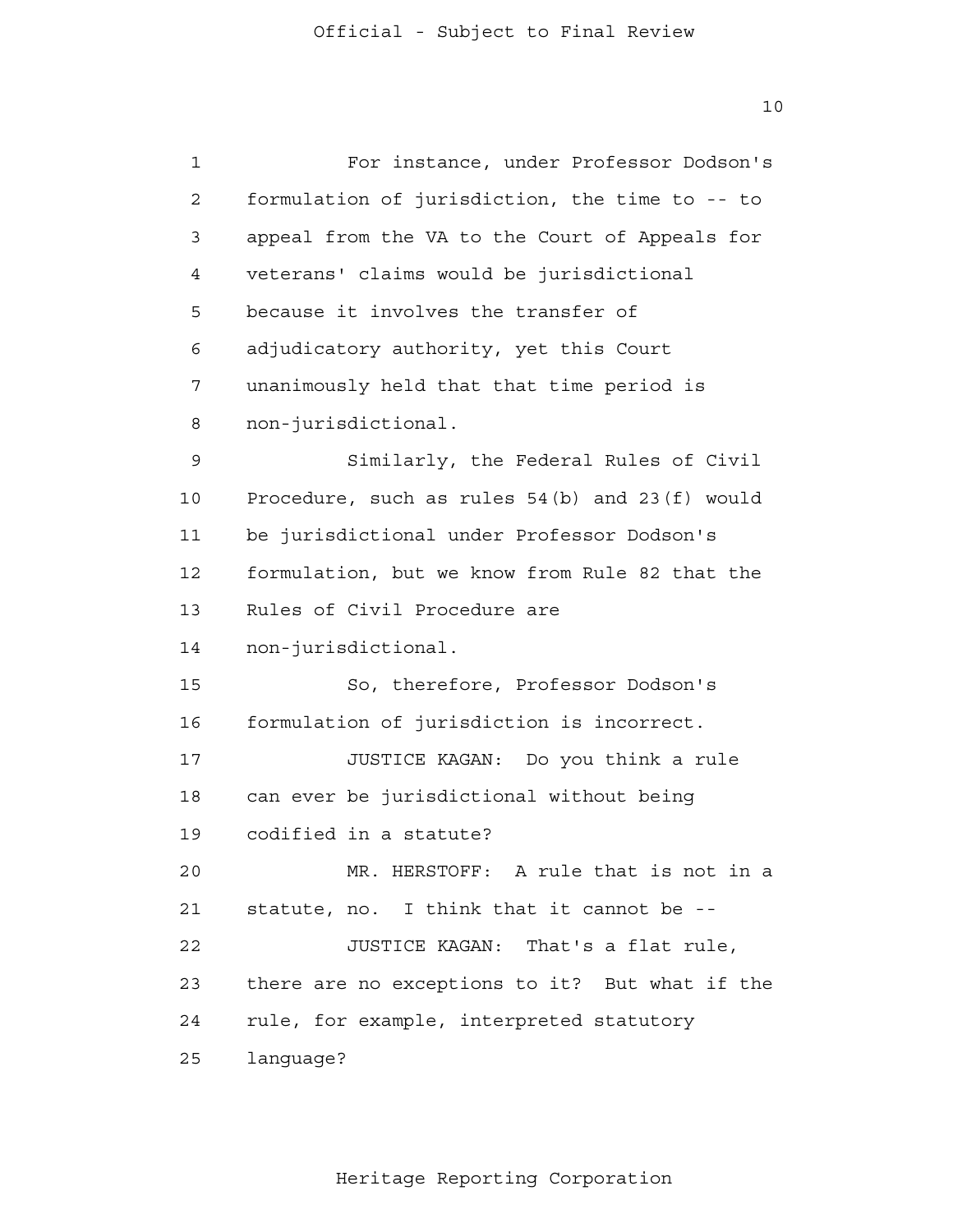1 2 3 4 **5**  6 7 8 9 10 11 12 13 14 15 16 17 18 19  $2.0$  21 22 23 24 25 MR. HERSTOFF: If the rule interpreted statutory language, then perhaps under that interpretation of the statute, the statute could be jurisdictional. But the rule on its own could never be jurisdictional. JUSTICE ALITO: And why is that? MR. HERSTOFF: It stems from a long line of court cases, such as Kontrick, and it also extends from Article III of the Constitution, which says that it is for Congress to establish the lower courts. So --JUSTICE GINSBURG: We have drawn the line, I think it was in Justice Thomas' decision, between statute and rule pretty clearly. MR. HERSTOFF: Yes, Justice Ginsburg, Bowles versus Russell establishes that and Kontrick versus Ryan establishes it, and cases as far back as the 1940s and perhaps even earlier have also said that court-promulgated rules cannot be jurisdictional. So, we think that the same course should be followed here. CHIEF JUSTICE ROBERTS: The -- the rule by its terms, I suppose, it says you have got to file the motion no later than 30 days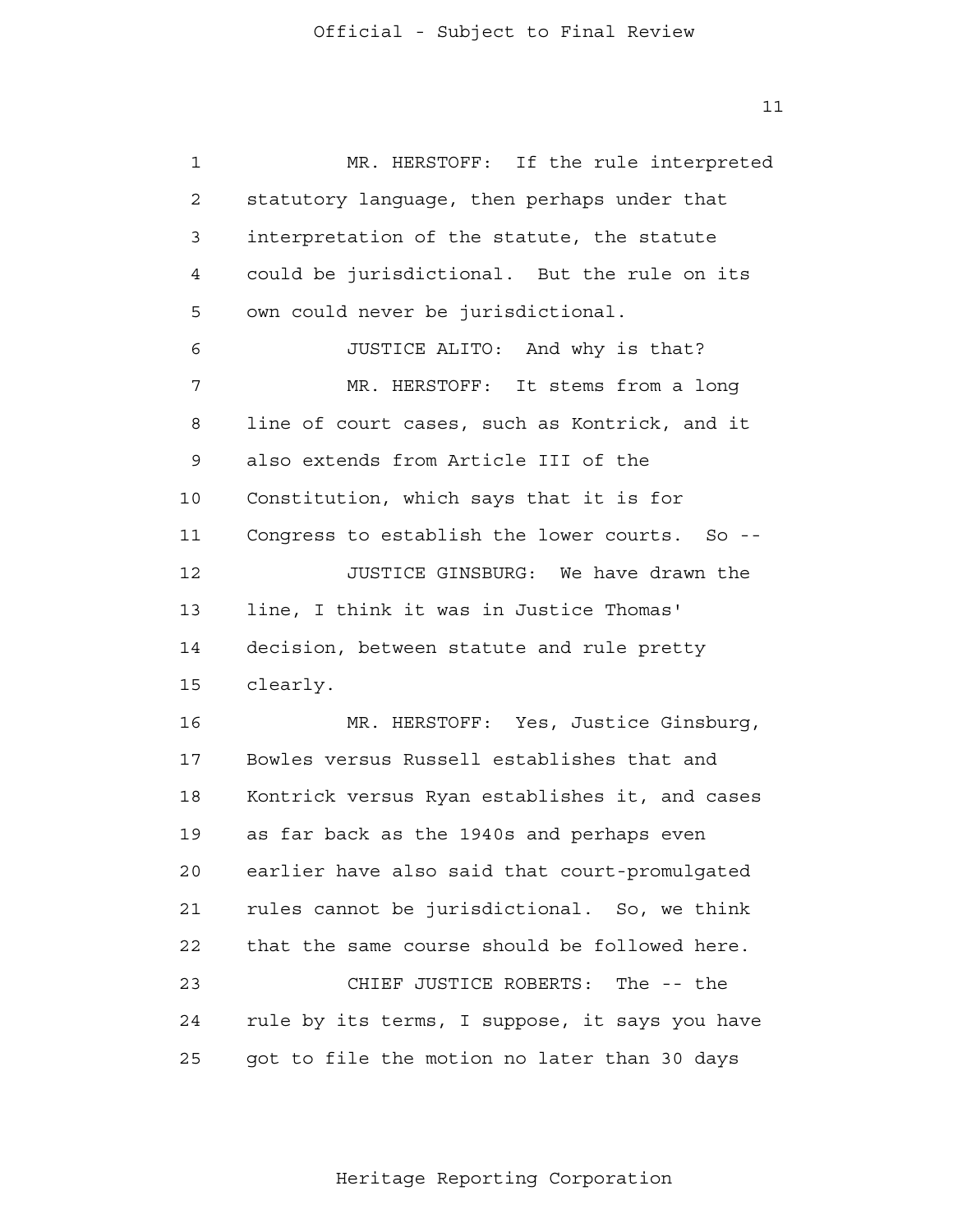1 2 3 4 **5**  6 7 8 9 10 11 12 13 14 15 16 17 18 19 20 21 22 23 24 25  $12$ after the time proscribed under Rule 4(a), right? MR. HERSTOFF: That's right, Mr. Chief Justice. CHIEF JUSTICE ROBERTS: But then it's quite clear that that is not jurisdictional, right? MR. HERSTOFF: Rule 4(a)(5)(C) is not jurisdictional, yes, Your Honor. CHIEF JUSTICE ROBERTS: No, I'm talking about the time to file the motion for an extension. MR. HERSTOFF: Oh, I'm sorry, the time to file, yes, under Bowles, that probably would be jurisdictional because it is right in the statute as well. So the first sentence of Section 2107(c) sets the time to file the motion. So I think under Bowles that would likely be jurisdictional. CHIEF JUSTICE ROBERTS: The motion for an extension? MR. HERSTOFF: The -- the time to file the motion, yes, that would be jurisdictional, whereas the length of the extension would not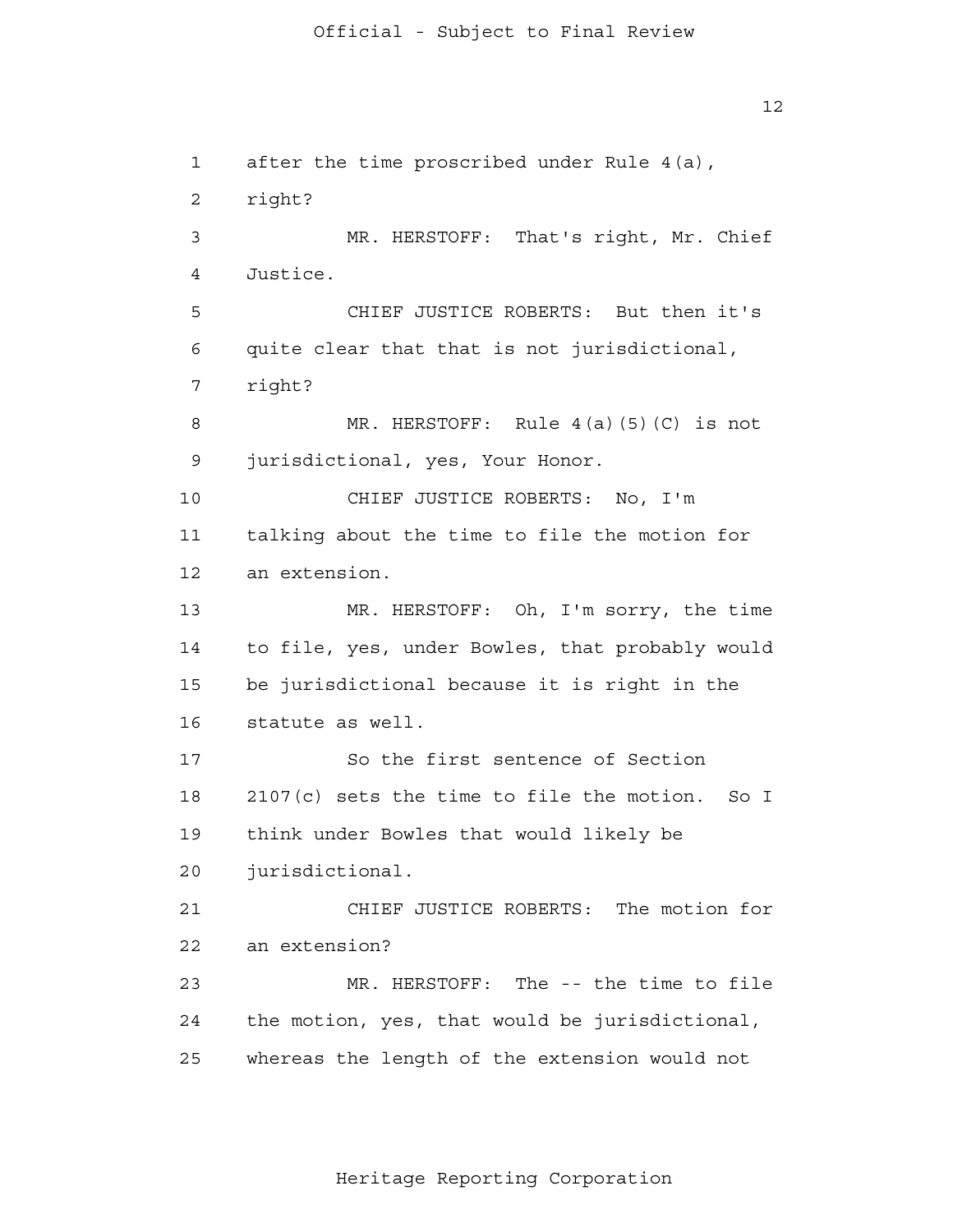1 2 3 4 **5**  6 7 8 9 10 11 12 13 14 15 16 17 18 19  $2.0$  21 22 23 24 25 be, and would, therefore, be subject to - JUSTICE GINSBURG: What do you make of the argument that at one time it was in the statute and it was left out inadvertently? MR. HERSTOFF: They respectfully disagree with that. I think the plain language of the statute is very clear, and this Court presumes that Congress intends its amendments to have effect. And aside from that, the legislative history shows that Congress knew exactly which limitations it was incorporating into the statute. Specifically, the House report says that it is incorporating the first sentence of Rule  $4(a)(5)$  into the statute, which -- which is the time to file the motion and the requirement that there be excusable neglect or good cause. That was being incorporated, whereas the entirety of Rule 4(a)(6) was being incorporated. So, certainly Congress made a specific decision which parts to incorporate and which parts not to incorporate. CHIEF JUSTICE ROBERTS: Well, they

13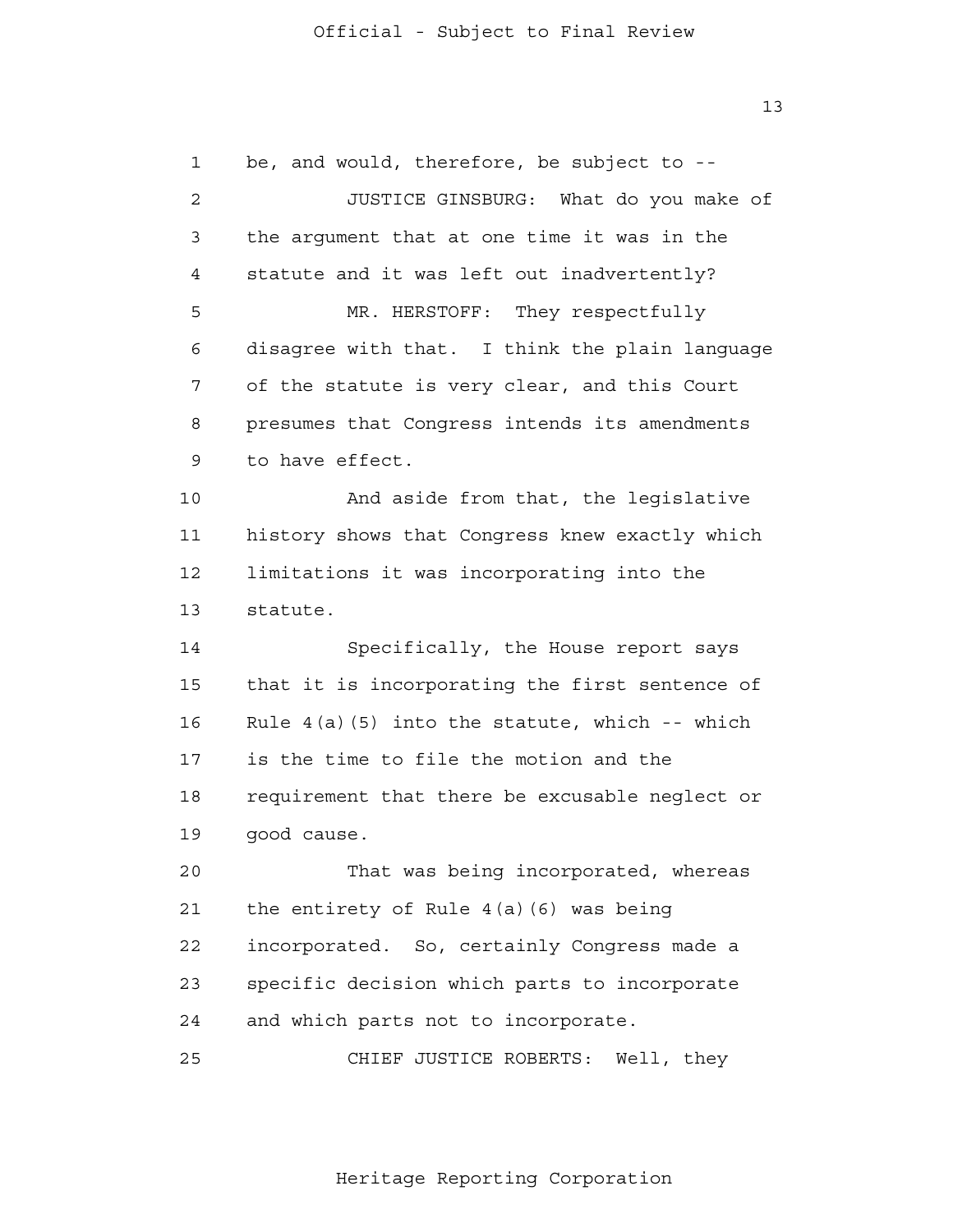1 2 also said these were only technical changes, right?

 3 4 **5**  6 7 8 MR. HERSTOFF: That -- that was said. However, a comparison between the old statute and the new statute shows that very significant changes were made. The older statute only permitted an extension of time if there was excusable neglect, plus a lack of notice.

 9 10 11 12 Here there can be an extension of time under the 1991 statute if there is any showing of excusable neglect or if there is any showing of good cause.

 13 14 15 16 17 Additionally, the statute in the second part of 2107(c) permits a reopening of the appeal time if there is a showing of lack of notice, even if there is no excusable neglect.

> 18 19  $2.0$  21 22 23 24 25 JUSTICE GINSBURG: That's the part that was carried over the time limit in the case where the would be appellant didn't receive timely -- didn't receive notice of the judgment, that the judgment had been entered? MR. HERSTOFF: Yes, Your Honor, that's right. But excusable neglect was not required there, whereas it was under the old statute.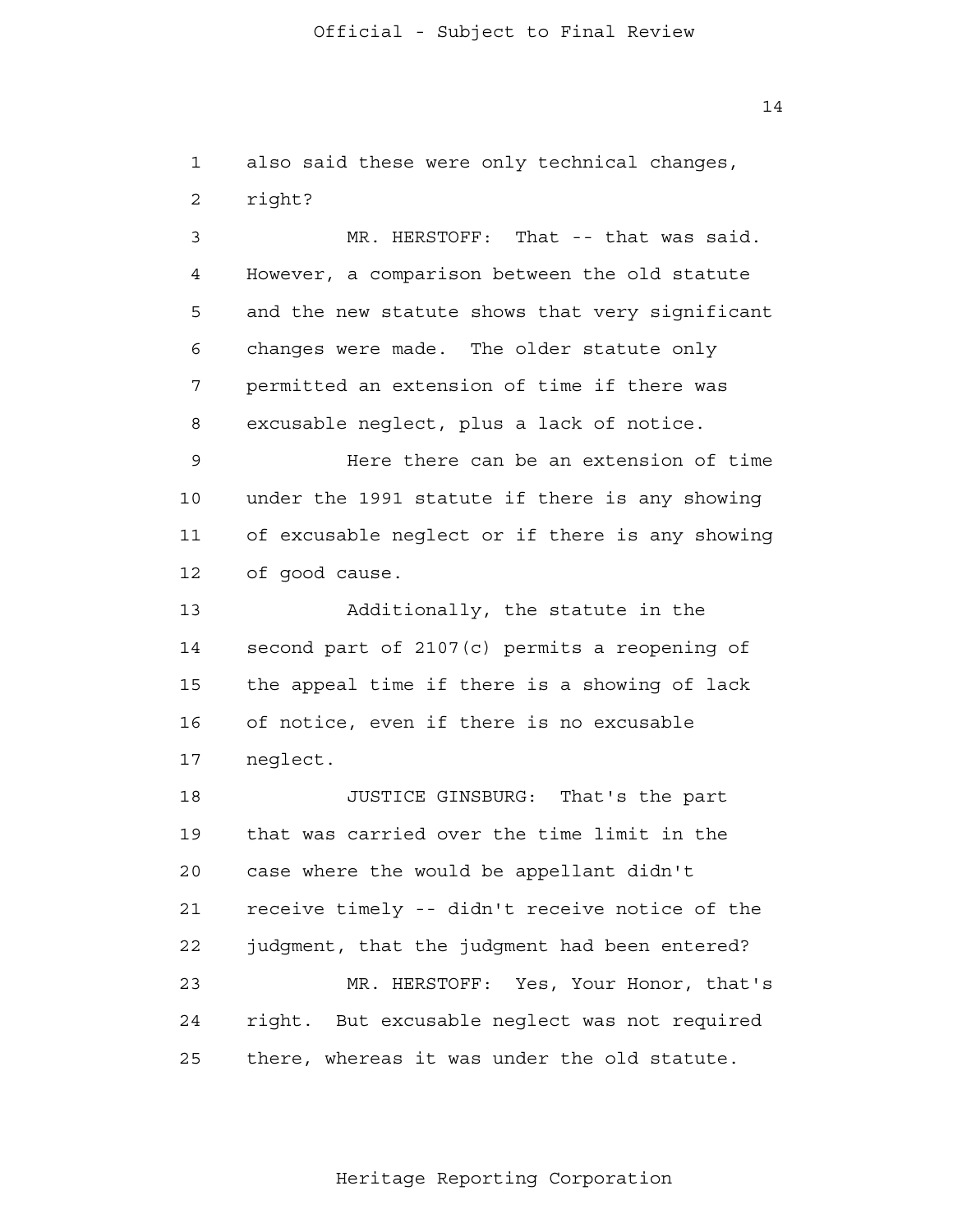1 2 3 4 **5**  6 7 8 9 10 11 12 13 14 15 16 17 18 19  $2.0$  21 22 23 24 25 So certainly the 1991 statute was is much more permissive toward extensions of time than the old statute and really the new statute codified what had been in the federal rules since the 1960s. So, certainly the 1991 statute made very significant changes. JUSTICE ALITO: Do you think there is anything that would bar the rules of appellate procedure from altering doctrines like forfeiture waiver and exceptional circumstances? MR. HERSTOFF: I think that certainly is possible for the rules to do that. I don't think it was done here, but -- but yes. JUSTICE ALITO: Well, this is assuming it is not jurisdictional, it is a mandatory claims processing rule. MR. HERSTOFF: Yes, Your Honor. JUSTICE ALITO: And it -- it comes it follows from a version of the statute that did impose a hard time limit, did it not? MR. HERSTOFF: I would --JUSTICE ALITO: The prior version of the statute had a time limit.

Heritage Reporting Corporation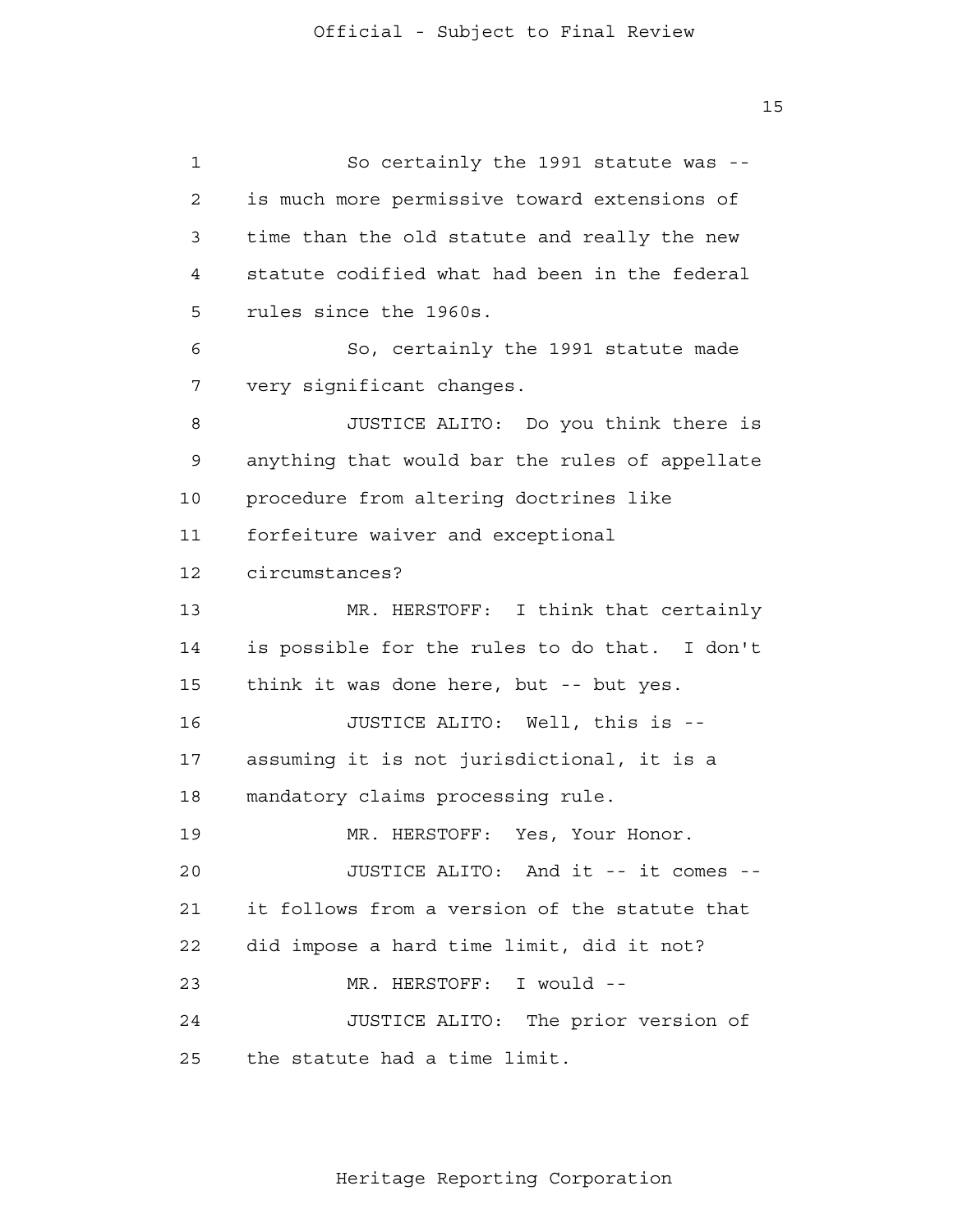1 2 3 4 **5**  6 7 8 9 10 11 12 13 14 15 16 17 18 19  $2.0$  21 22 23 24 25 MR. HERSTOFF: It did, yes. JUSTICE ALITO: And there is at least some question whether Congress really intended to eliminate that or whether it was done inadvertently or whether it was done on the assumption that a time limit in the rules would also be jurisdictional, as this Court had suggested in some earlier cases. MR. HERSTOFF: Well --JUSTICE ALITO: Is all of that -- is any of that untrue? MR. HERSTOFF: I would -- I would disagree that there is any evidence that the omission was -- was inadvertent. Although it is true that the old statute did have a 30-day time limit on the extensions, the conditions to get that 30-day extension were much different from the - JUSTICE GINSBURG: Yeah, it - MR. HERSTOFF: -- 1991 statute. JUSTICE GINSBURG: -- that was the requirement. You could get an extension if you weren't notified of the entry of judgment. And there was no provision for any extension, no time period attached to any requests for

Heritage Reporting Corporation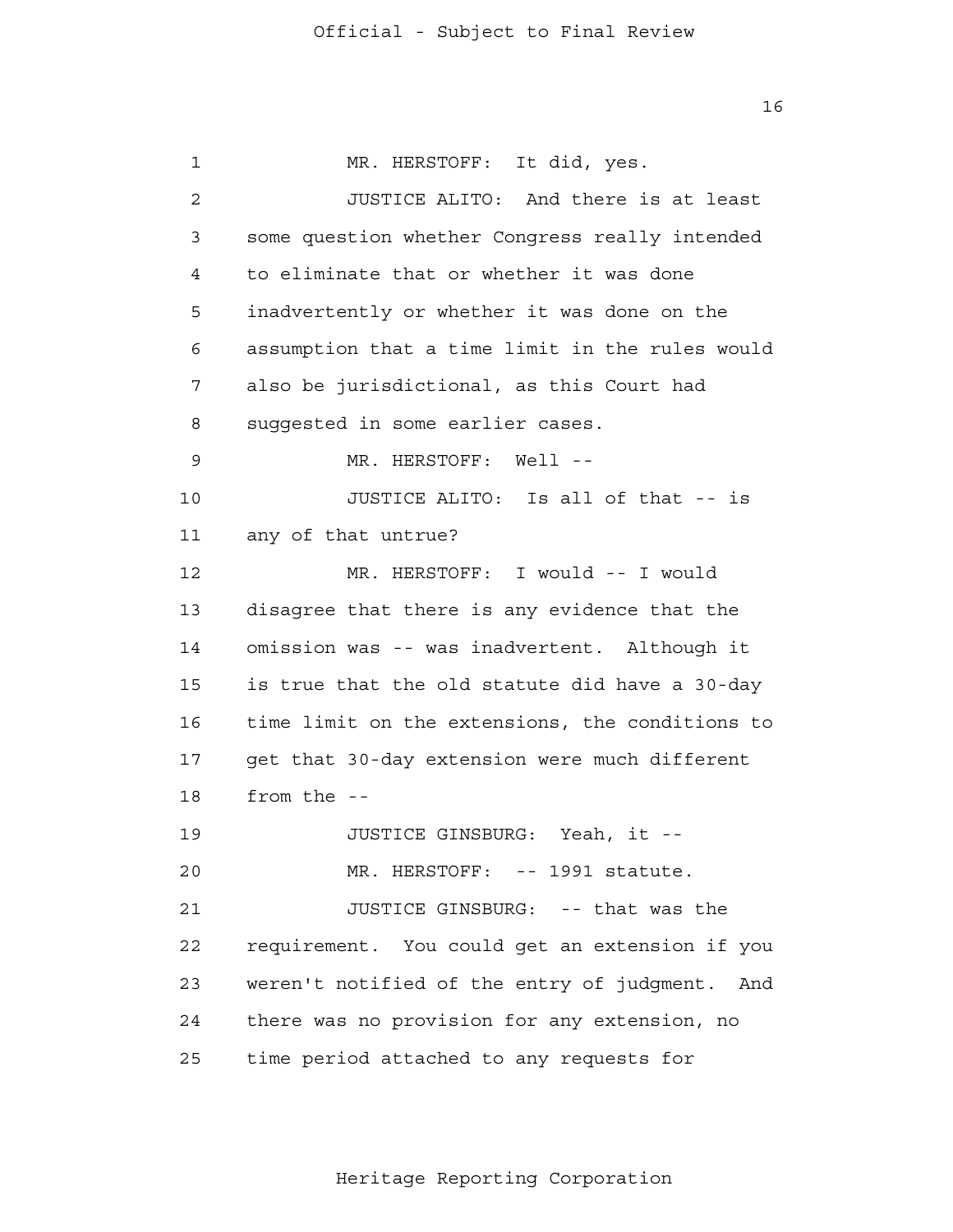1 2 3 extension other than one where it didn't get notice of the entry of judgment. Isn't that so?

 4 **5**  6 7 8 9 10 11 12 13 MR. HERSTOFF: Under the old statute, there was a requirement that there be a lack of notice, plus excusable neglect. So both of those conditions had to be met in order for there to be an extension of time, whereas here there is a provision for an extension of time where there is excusable neglect but no lack of notice. There is a separate provision for an extension where there is lack of notice, but no excusable neglect.

> 14  $So$  --

 15 16 JUSTICE GINSBURG: And that's what's new, that was not in the original?

 17 18 MR. HERSTOFF: Yes, Your Honor, that's correct.

 19  $2.0$  21 22 23 24 25 JUSTICE ALITO: Well, given that this is a mandatory claims processing rule, and you said that you didn't think there was anything that would prevent the rules from altering doctrines like forfeiture and waiver, would it be within the discretion of a Court of Appeals to say that we are going to treat this rule,

Heritage Reporting Corporation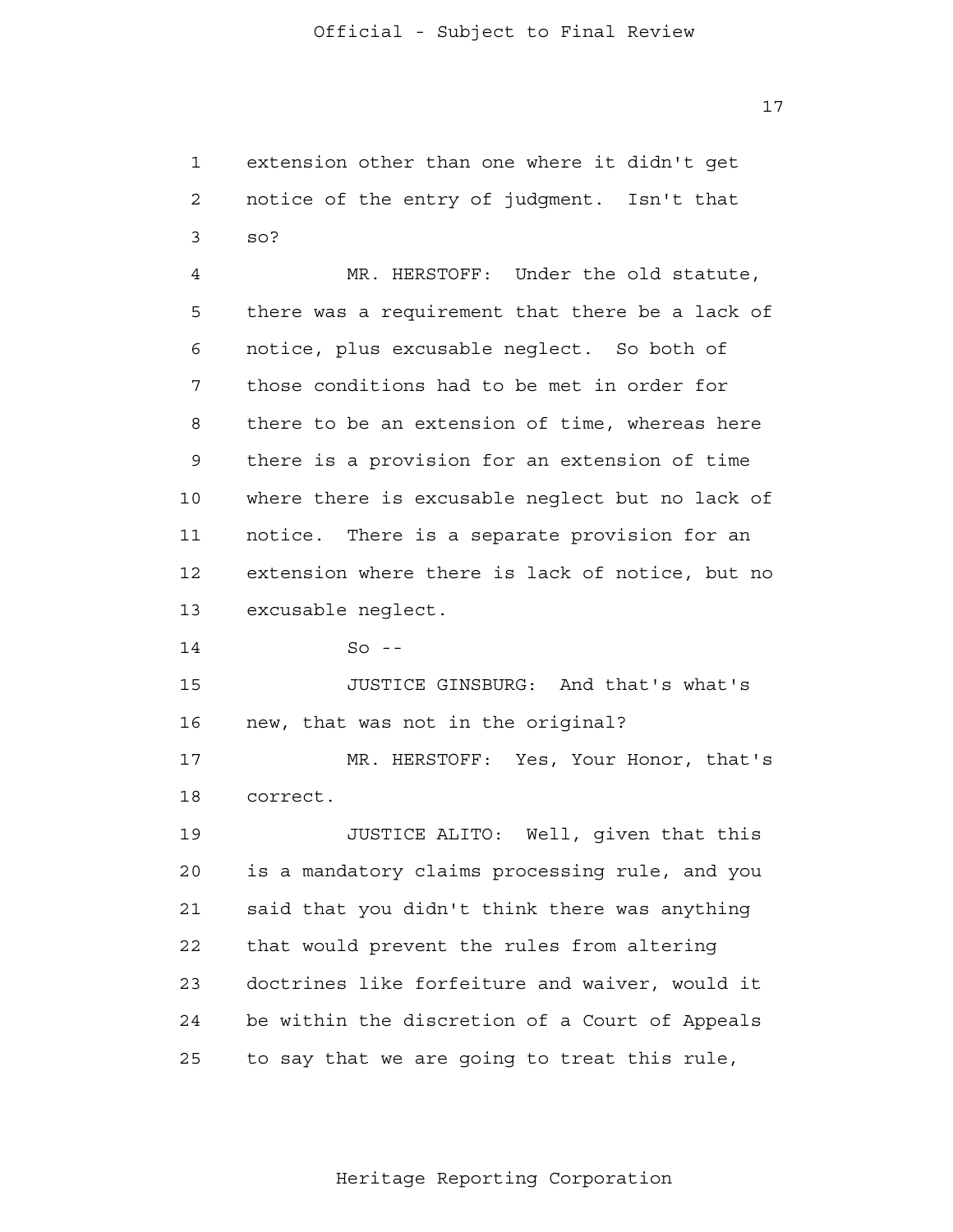1 2 3 4 **5**  6 7 8 9 10 11 12 13 14 15 16 17 18 19  $2.0$  21 22 23 24 25 even though it's not jurisdictional, in some respects as if it were jurisdictional, so that, for example, we will sua sponte raise the question of timeliness under the rule? MR. HERSTOFF: I think that would be inconsistent with this Court's case law, which says that -- that forfeited issues should not be raised sua sponte unless there are exceptional circumstances. "Extraordinary circumstances," I think, was the terminology that was used. And then here there are no such extraordinary circumstances that would -- that would allow a Court of Appeals to address this sua sponte. JUSTICE ALITO: Well, how is that consistent with your answer that first couple of SCOTUS audio files are that doctrine could be changed via a rule? MR. HERSTOFF: Oh, no, I'm sorry, maybe I misunderstood your question. My -- my understanding of - JUSTICE ALITO: Well, if the doctrine could be changed by rule, could a court of appeals interpret the rule as changing the

Heritage Reporting Corporation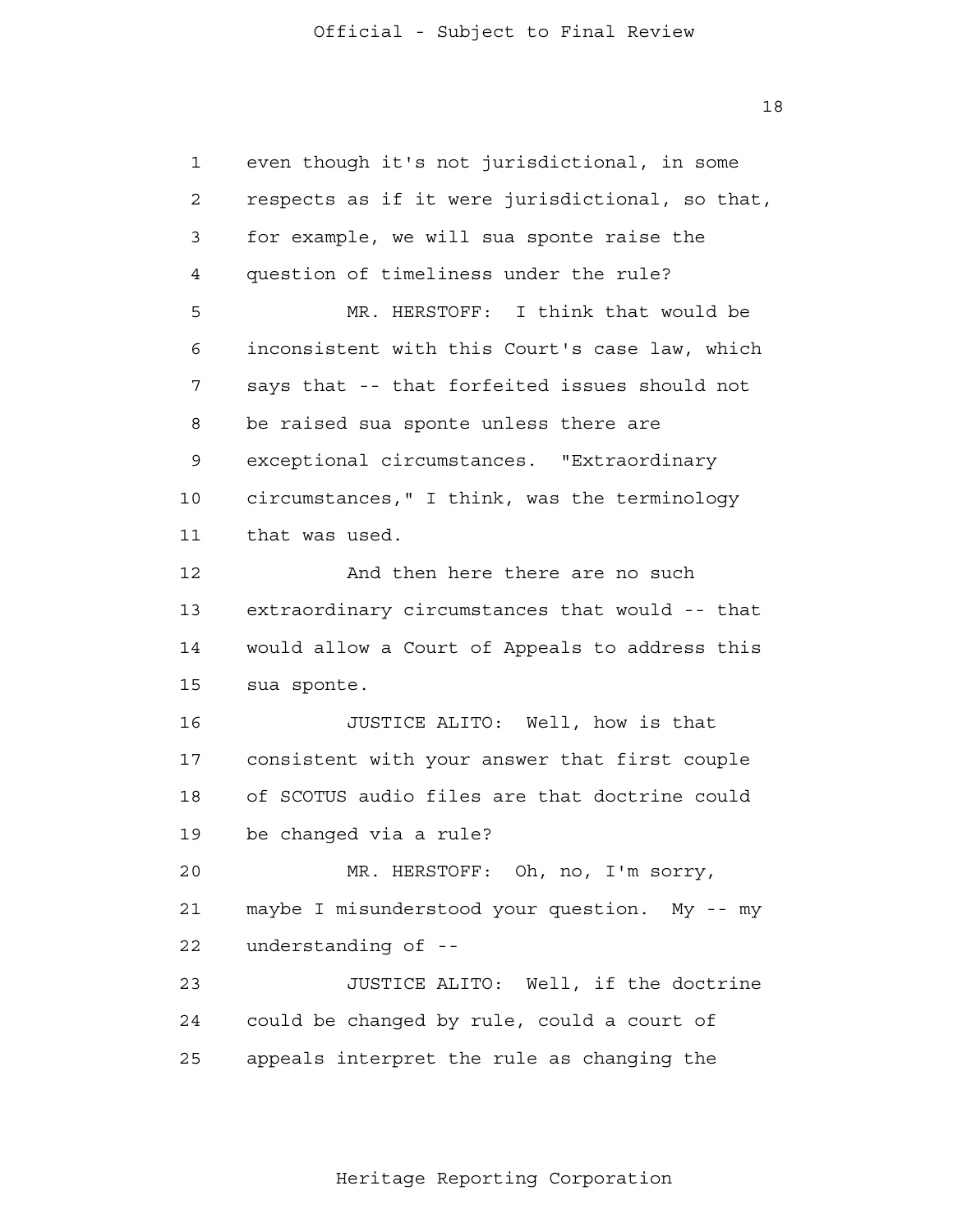1 2 3 4 **5**  6 7 8 9 10 11 12 13 14 15 16 17 18 19  $2.0$  21 22 23 24 25 doctrine? After all, it is a mandatory claims-processing rule. There has to be some teeth in the concept of mandatory. MR. HERSTOFF: I think there -- there certainly are teeth here. If there's - JUSTICE GINSBURG: It means if you raise it, it's mandatory. But a mandatory claim-processing rule can be waived, so that's the difference. What's mandatory is if the point is made, then the -- the mandatory rule applies. But if a defendant doesn't or a opposing party doesn't -- doesn't range raise it, it can be waived. MR. HERSTOFF: Yes, Your Honor. That -- that's my understanding. And what I -- what I understood Justice Alito's question to be was whether, by rule -- a federal rule could say that -- that there's no forfeiture or waiver allowed, that we don't consider forfeiture or waiver. Certainly, that's possible, but that -- that was not done here with Rule  $4(a)(5)(C)$ . And certainly, this Court has long interpreted the Federal Rules to facilitate disposition of cases on their merits. For example, in Surowitz, the Court said that. In

Heritage Reporting Corporation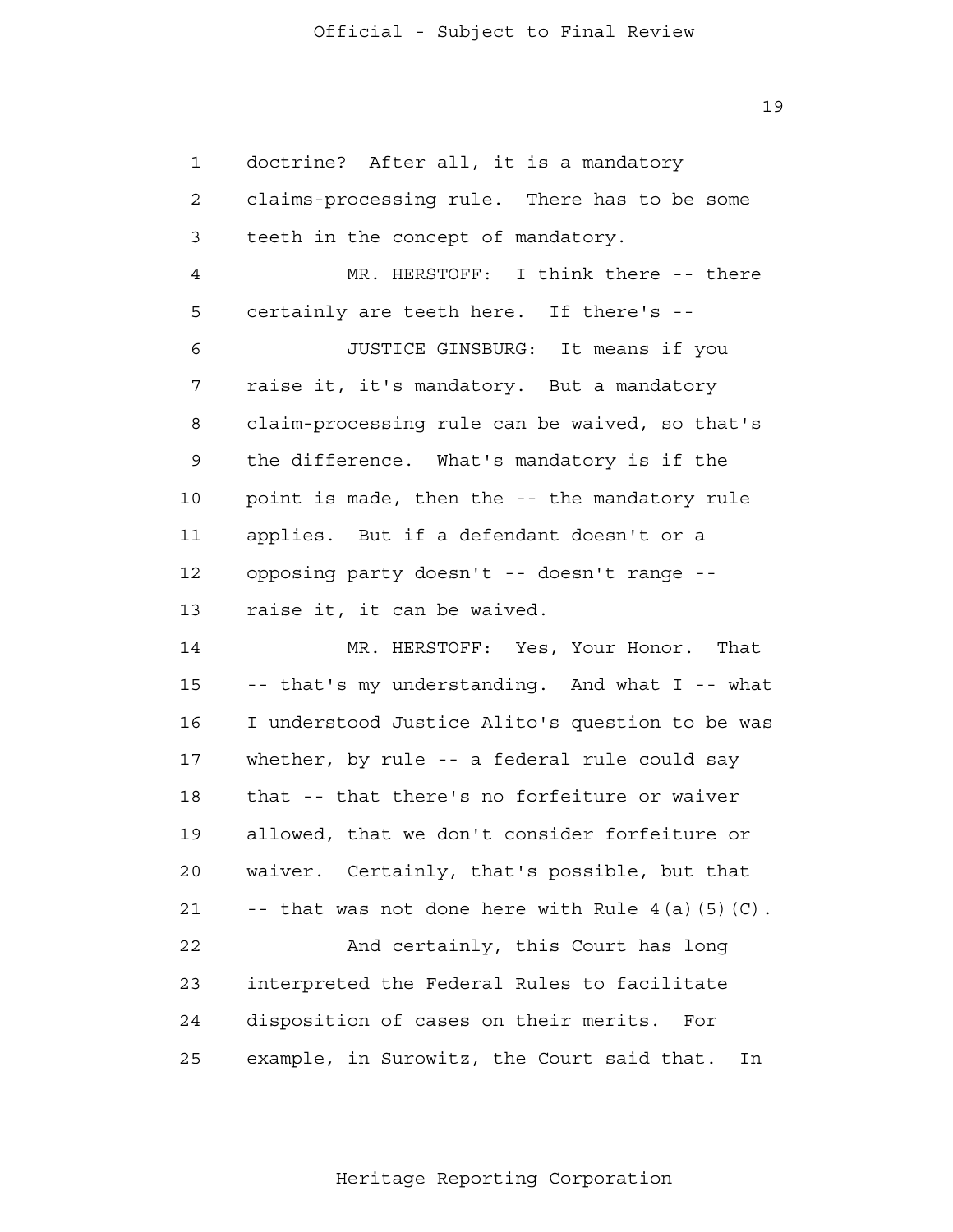1 2 3 4 **5**  6 7 8 9 10 11 12 13 14 15 16 17 18 19  $2.0$  21 22 23 24 25 Foman versus Davis, the Court held that an appeal had to proceed despite the fact that there was a defect in the notice of appeal. So there's been a long history of the Federal Rules being interpreted to maximize the resolution of cases on their merits, and we submit that Rule  $4(a)(5)(C)$  is no different. JUSTICE GINSBURG: But -- but if a court were by rule to say no waiver, no forfeiture, then it would be the same thing, in effect, as declaring the rule jurisdictional. MR. HERSTOFF: It would have the same effect, yes. It might not be a - JUSTICE GINSBURG: And the rules are not supposed to do that. MR. HERSTOFF: They -- they generally do not. They certainly haven't in the history of the rules. My understanding of Justice Alito's question was that hypothetically, if the rules were changed to make that kind of provision, whether that would be permissible. We'd have to look certainly to see if that would be consistent with the Rules Enabling Act, which -- and whether such a no-forfeiture rule would be consistent with that.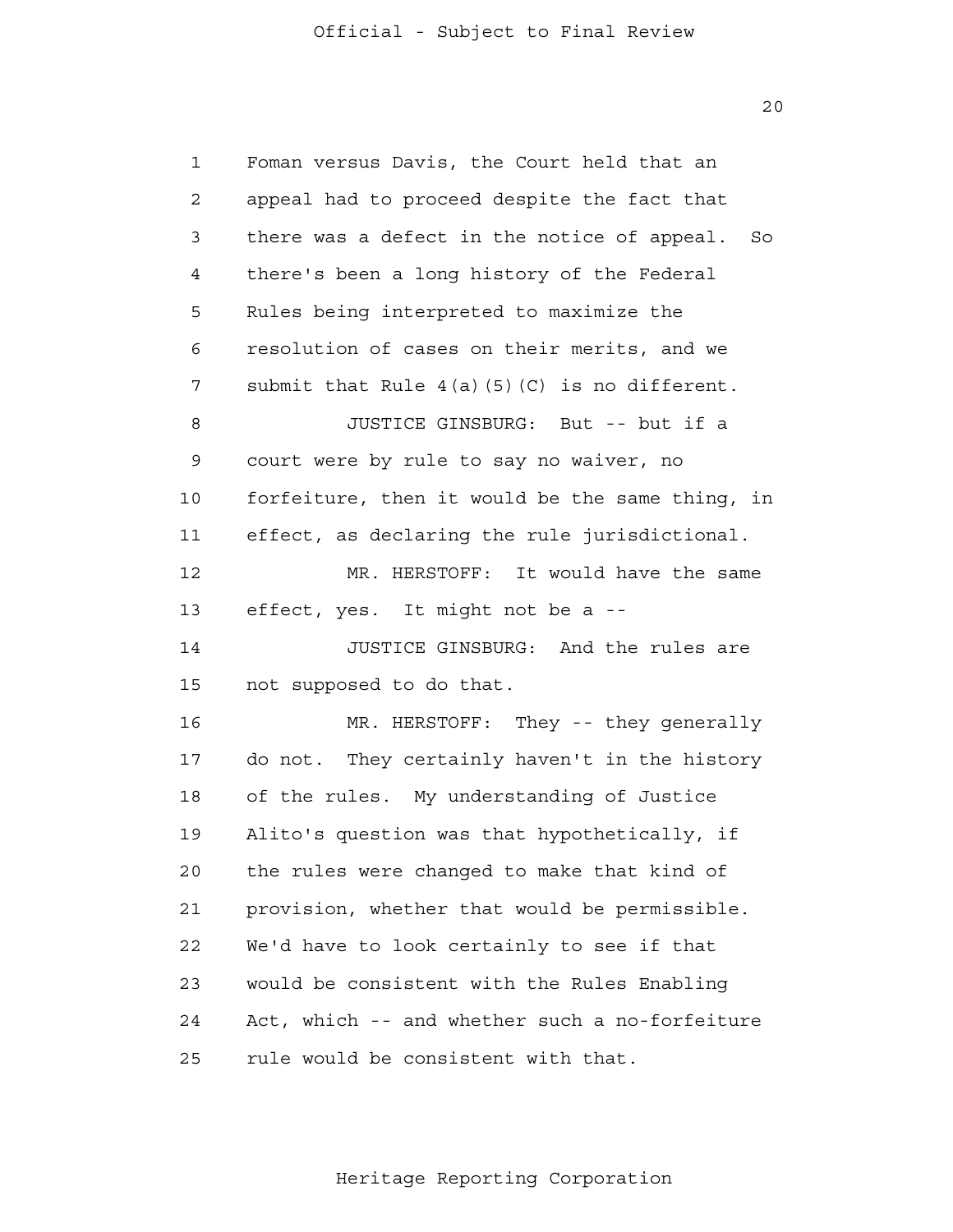1 2 3 4 **5**  6 7 8 9 10 11 12 13 14 15 16 17 18 19  $2.0$  21 22 23 24  $25$  --JUSTICE ALITO: Well, for whose -- for whose benefit do you think something like the 30-day rule was adopted? Solely for the benefit of the -- of the appellee? MR. HERSTOFF: For the -- it is for the benefit of the appellee. It's also for the benefit of the -- of the courts. JUSTICE ALITO: Ah, well, if it's at least partly for the benefit of the court, then why is the court stuck with whatever the appellee does on the issue of forfeiture? If the appellee is asleep and this rule was supposed at least in part to protect the jurisdiction of the court of appeals, why can't the court of appeals put some teeth in this? Not by treating it as strictly jurisdictional, but as having -- putting a thumb certainly on the scale in -- in applying the doctrines that you're relying on. MR. HERSTOFF: Well, I think that's where this Court's case law regarding extraordinary circumstances comes in. Under extraordinary circumstances, a court of appeals can raise a violation sua sponte. My argument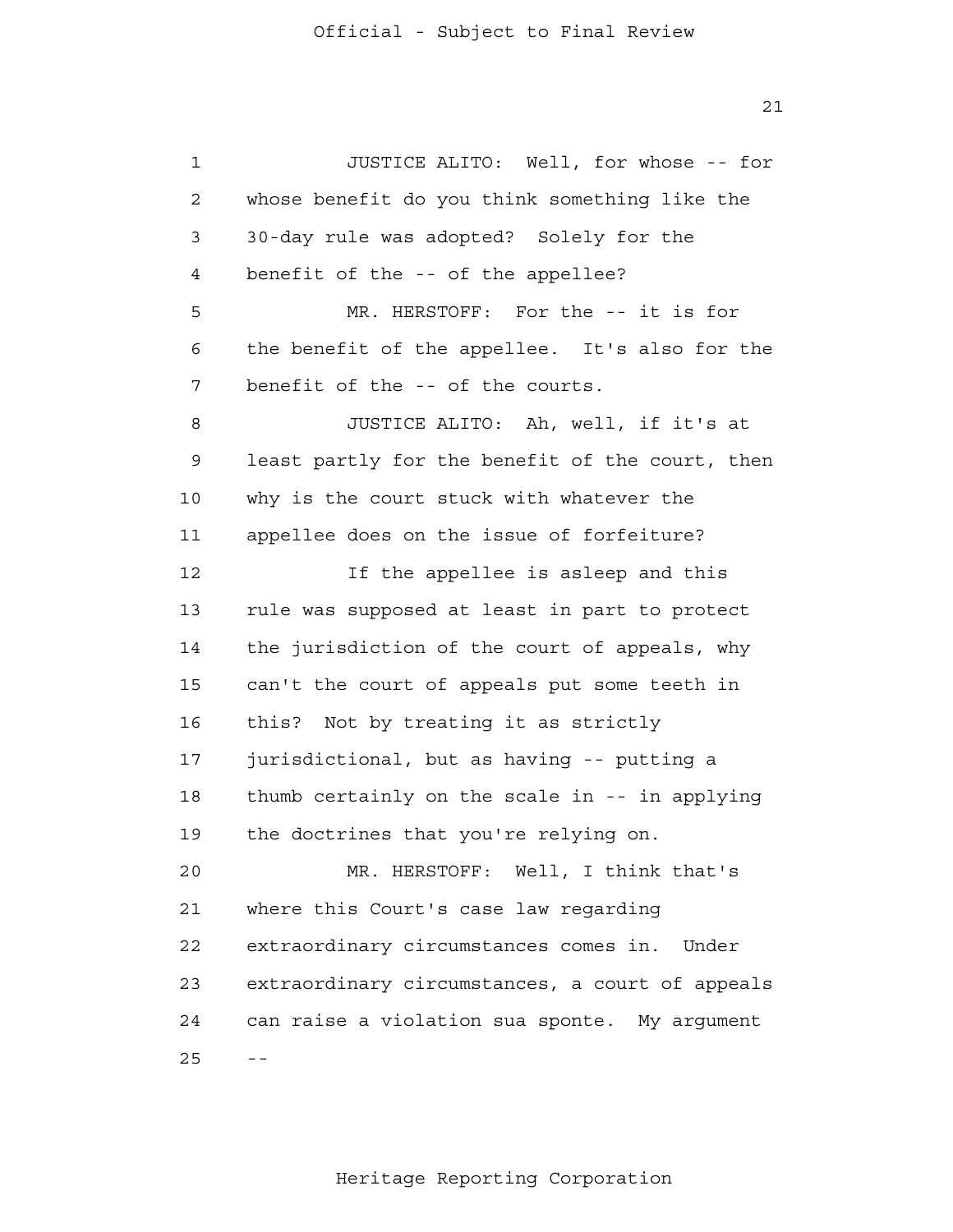1 2 3 4 **5**  6 7 8 9 10 11 12 13 14 15 16 17 18 19  $2.0$  21 22 23 24 25 JUSTICE KAGAN: What -- what would those circumstances be? MR. HERSTOFF: Generally, the Court has found those kinds of circumstances in the habeas corpus context where there are federalism concerns. Certainly, although I haven't seen a case like this, there could be a situation where there's clearly bad faith on the part of the appellant and for some reason the appellee doesn't notice the error. And the court of appeals can look past that and say there's bad faith here and we're going to enforce the rule. But, certainly, nothing like that has happened here. So because Rule  $4(a)(5)(C)$  is non-jurisdictional, we'd submit that it is subject to forfeiture, waiver, and equitable considerations based on this Court's case law, based upon federal statutes, and based upon the Federal Rules. And if there are no further questions, I'd like to reserve the balance of my time, please. CHIEF JUSTICE ROBERTS: Thank you, counsel.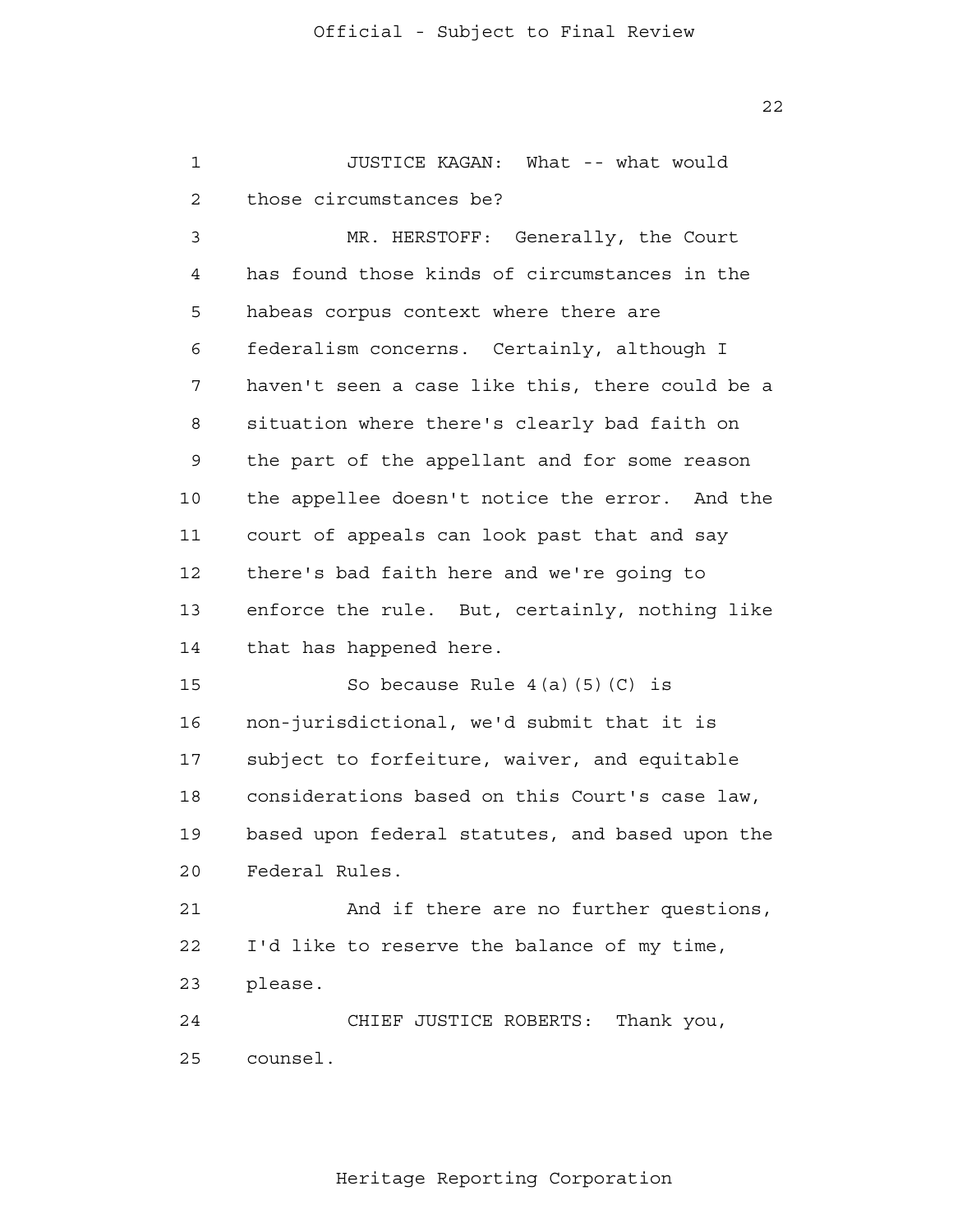1 2 3 4 **5**  6 7 8 9 10 11 12 13 14 15 16 17 18 19  $2.0$  21 22 23 24 25 Mr. Stewart. ORAL ARGUMENT OF DAMIEN G. STEWART ON BEHALF OF THE RESPONDENTS MR. STEWART: Mr. Chief Justice, and may it please the Court: There's one fact that's undisputed in this case, and that is that Ms. Hamer filed her notice of appeal outside of the 30-day limitation that's set forth within Rule 4. And there are two approaches that the Court can take in this situation. One, the route taken by the Seventh Circuit below, which held that Rule  $4(a)(5)(C)$  is jurisdictional. And, alternatively, the Court can do what it did the last term in the Manrique case and decline to rule on the jurisdictional issue and instead find that, at minimum, this is a mandatory claims-processing rule, that the Respondents timely raised the issue in pre-merits briefing to the Seventh Circuit, and that the district court was - JUSTICE GINSBURG: But it was not raised in the district court. And that's the problem. That is, the judge says, fine, I'll give you 60 days because you have to find a new

Heritage Reporting Corporation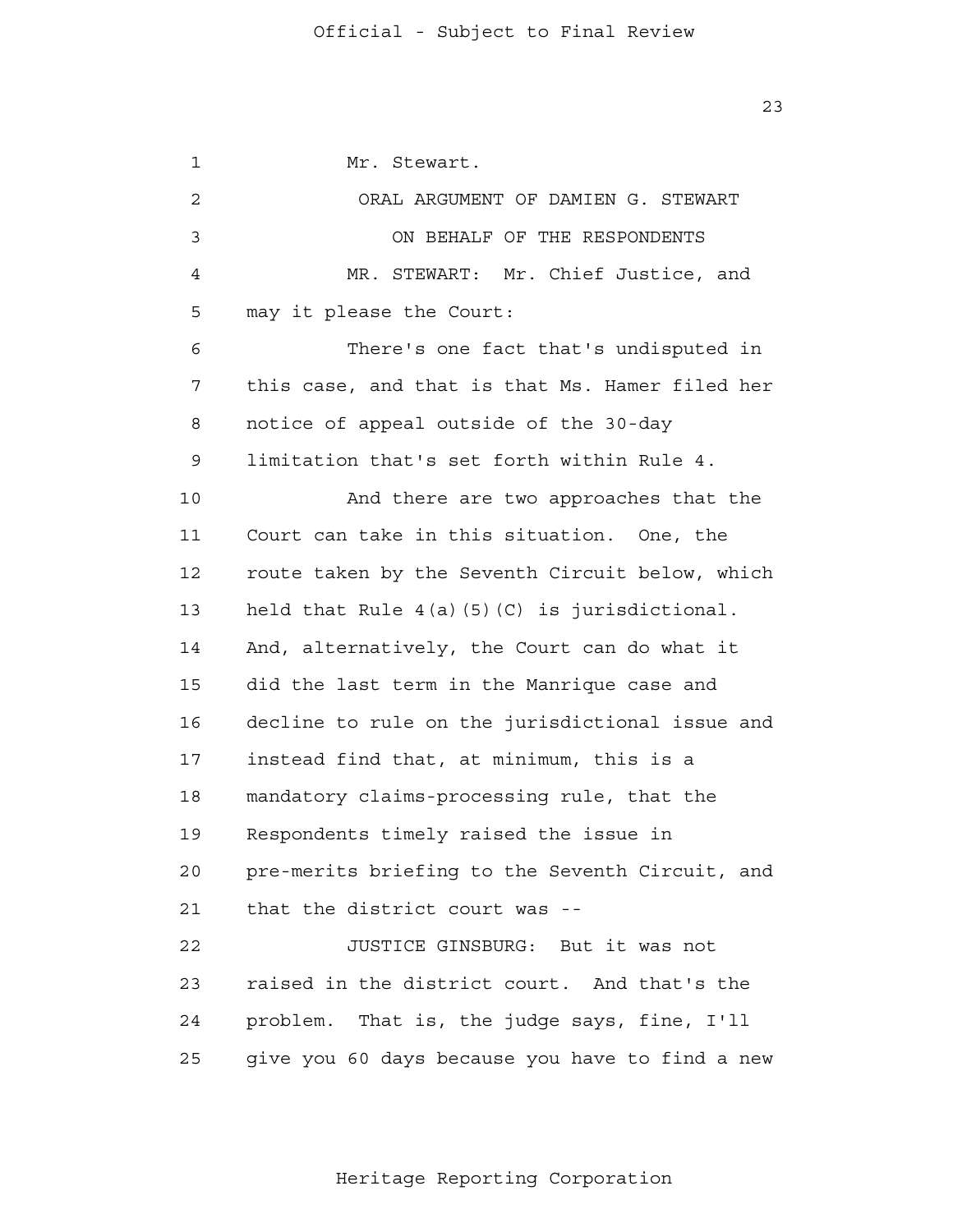1 2 3 4 **5**  6 7 8 9 10 11 12 13 14 15 16 17 18 19 20 21 22 23 24 25 counsel. The defendant is well aware of that time extension and, if the defendant had read the rules, would recognize that they say 30 days, not 60 days. But on your view, the defendant could deliberately say nothing and then, on appeal, when it's too late for the district court to correct the error, say, sorry, mandatory, and under your rules, Court of Appeals, I don't waive anything. It's -- it allows the defendant to create a trap. MR. STEWART: That certainly isn't what happened in this case, Judge -- Justice Ginsburg. And what I think the Petitioner's argument, that in -- in the question that you're interposing, it -- it ignores sort of the realities of litigation. What -- there are certain occasions in a litigation where -- generally, we're all familiar with the rules, but there are certain occasions in litigation where you focus more clearly on the rules. And those instances usually occur when there's something to do, when there is something obligating us to do

Heritage Reporting Corporation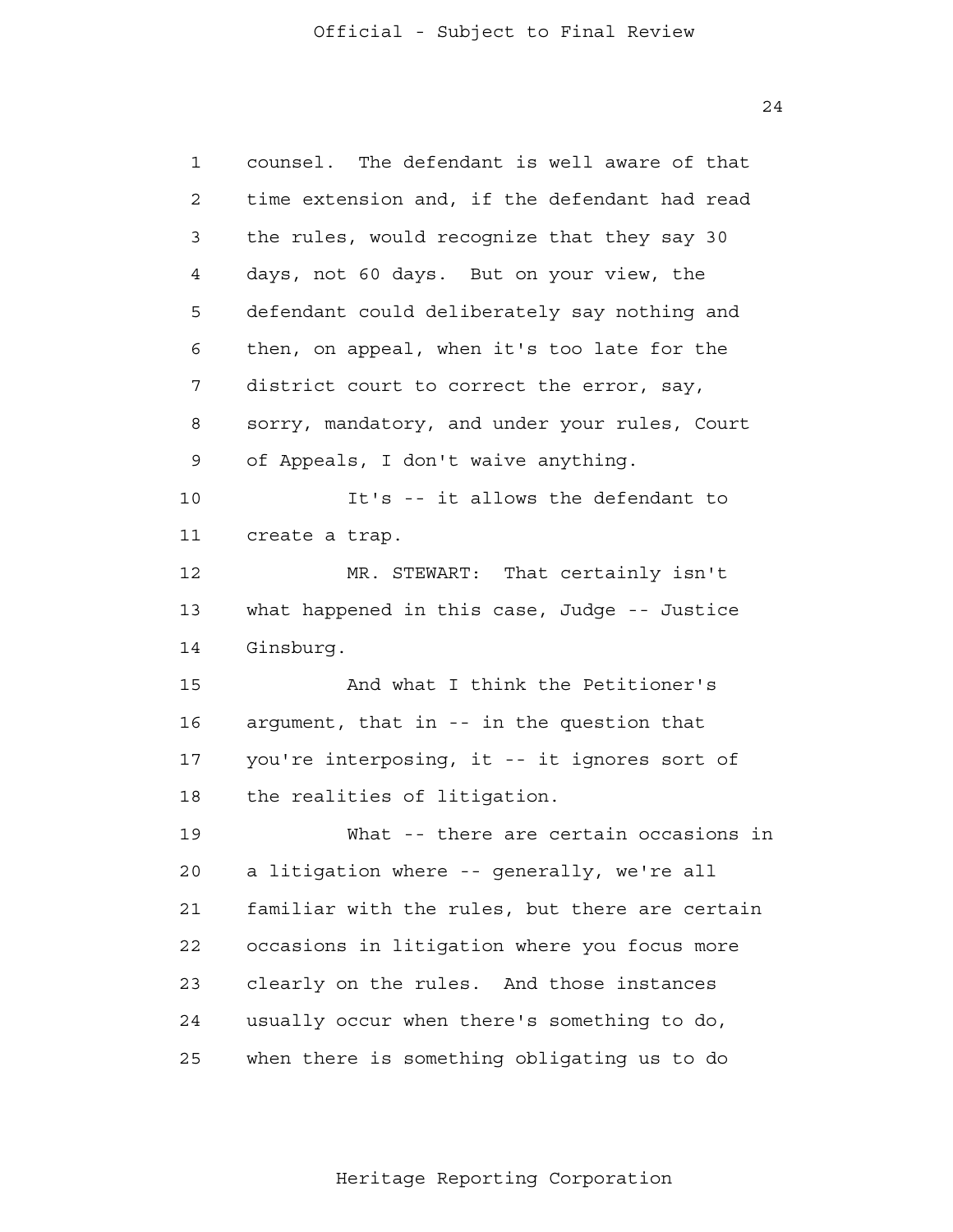1 something.

| $\overline{a}$ | For instance, if we had to respond --           |
|----------------|-------------------------------------------------|
| 3              | if Petitioner's counsel, former counsel, had    |
| 4              | conferred with us, then we would have looked at |
| 5              | -- perhaps may have looked at the rule to       |
| 6              | determine whether -- what is -- what is the     |
| 7              | rule? What is the time frames that -- in that   |
| 8              | case we may have been able to -- to do          |
| 9              | something.                                      |
| 10             | JUSTICE GINSBURG: But you would have            |
| 11             | been able to if you got notice, even if you     |
| 12             | were not --                                     |
| 13             | MR. STEWART: Right.                             |
| 14             | JUSTICE GINSBURG: -- you didn't --              |
| 15             | weren't consulted in advance. Once you know     |
| 16             | that there has been a 60-day order issued, you  |
| 17             | -- you are free to say: Judge, that was a       |
| 18             | mistake; you can't do more than 30 days.        |
| 19             | MR. STEWART: And, again, so we were             |
| 20             | not -- we were not given the opportunity to --  |
| 21             | to look at the rules. We didn't have an         |
| 22             | opportunity to respond --                       |
| 23             | JUSTICE GINSBURG: You didn't have an            |
| 24             | opportunity to look at the rules?               |
| 25             | MR. STEWART: Well, there was no                 |

Heritage Reporting Corporation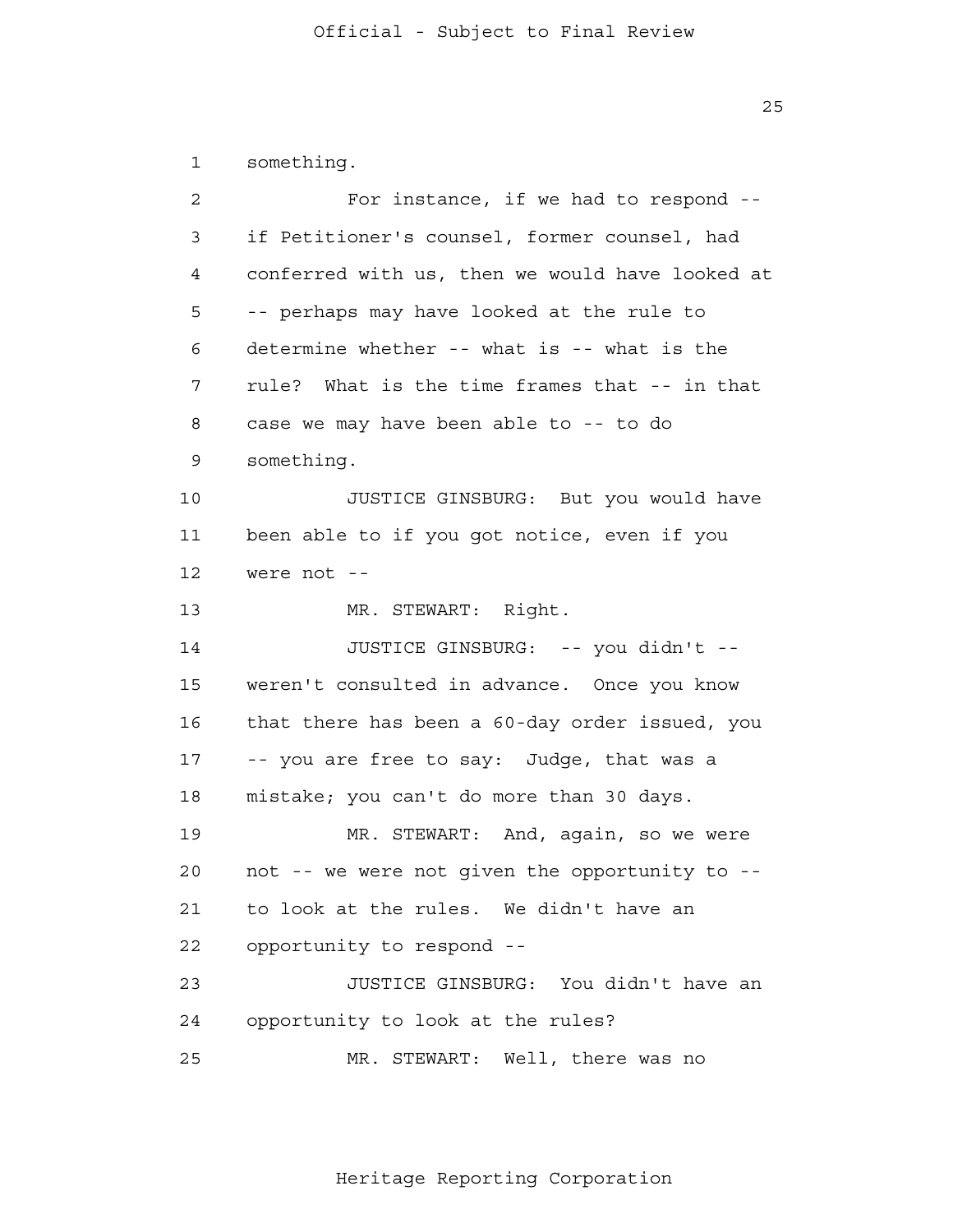1 2 3 4 **5**  6 7 8 9 10 11 12 13 14 15 16 17 18 19 20 21 22 23 24 25 occasion for us to do so. In other words, once the motion was filed, usually you would have had an opportunity to object or interpose a response. That opportunity didn't come to pass. So the -- the untimeliness - JUSTICE SOTOMAYOR: Sorry, could you slow down and tell me why not? You were served with notice of the motion, weren't you? MR. STEWART: We were. And the order was entered hours after we received the motion. So we didn't have the opportunity really to look and then interpose an objection. But once that order was filed, then we were in a different place. And there's no obligation, there's no rule, there's no statute or any guidance that suggests that once an order was filed, that we would have had a -- an obligation to file perhaps a motion for reconsideration, which is what the Petitioner says --JUSTICE GINSBURG: But you first you certainly, even in the court of appeals, you said no jurisdictional problem here, Court; we concede that the court of appeals has jurisdiction.

Heritage Reporting Corporation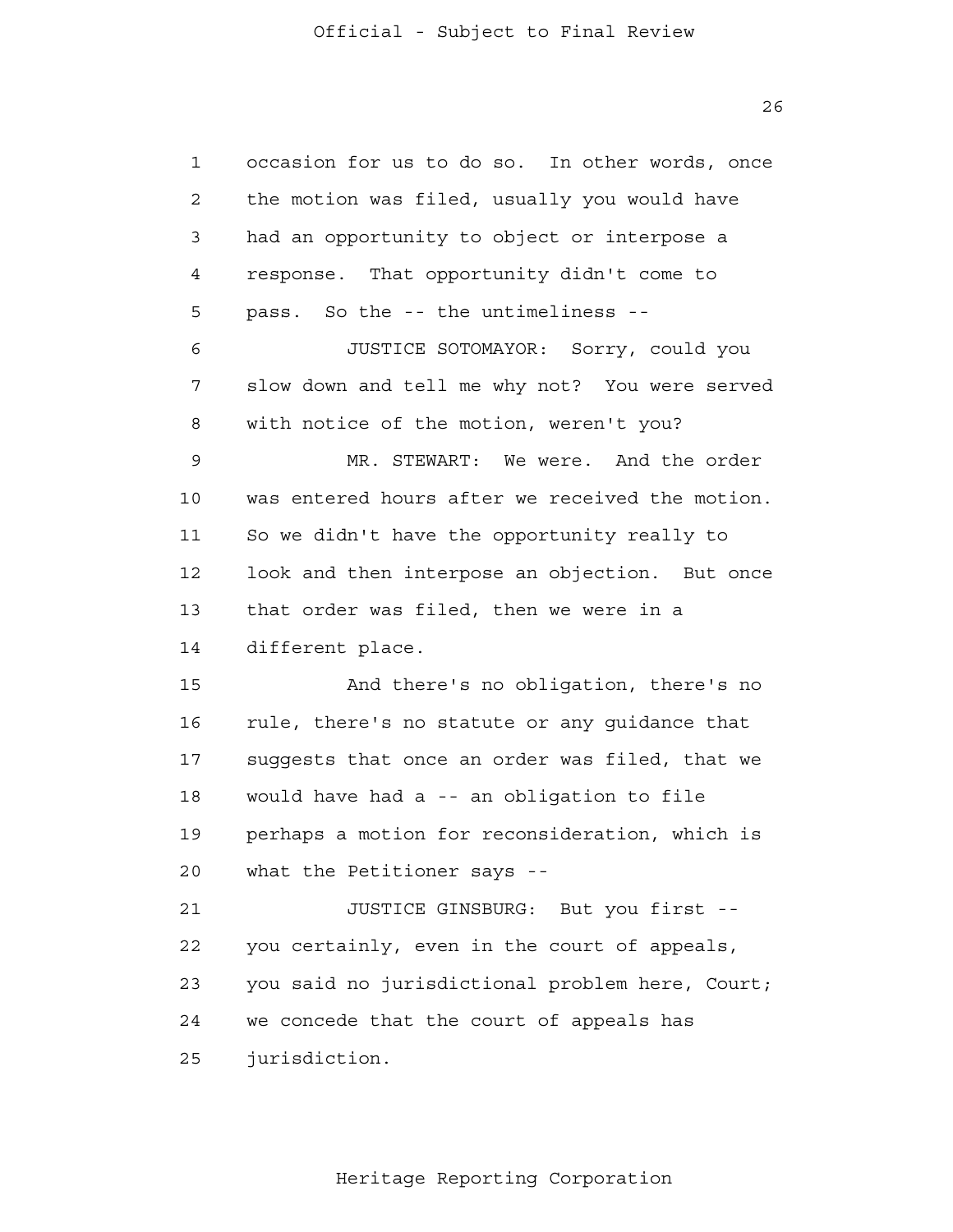1 2 3 4 **5**  6 7 8 9 10 11 12 13 14 15 16 17 18 19  $2.0$  21 22 23 So -- and that was long after you could have looked at the rules. You said twice in your docketing statement that the court of appeals had jurisdiction. And it was only Seventh Circuit, by raising the question, that then you latched onto it. MR. STEWART: Right. And so we made those statements in a docketing statement, which is a tool used by the Seventh Circuit for administration of the courts. And, certainly, there is a preliminary statement on jurisdiction where we made the representations to the court that we did. That was a mistake. But there was no consequence to that mistake. In other words, the way the Seventh Circuit -- the Seventh Circuit's practitioner's handbook, it gives an opportunity for the appellees to correct any mistakes that are contained in a docketing statement. That is exactly what happened in this case. The very next day, the Seventh Circuit required the Respondents to brief the issue of

> 25 later, notified the Seventh Circuit that, at

24

Heritage Reporting Corporation

jurisdiction. We responded seven or eight days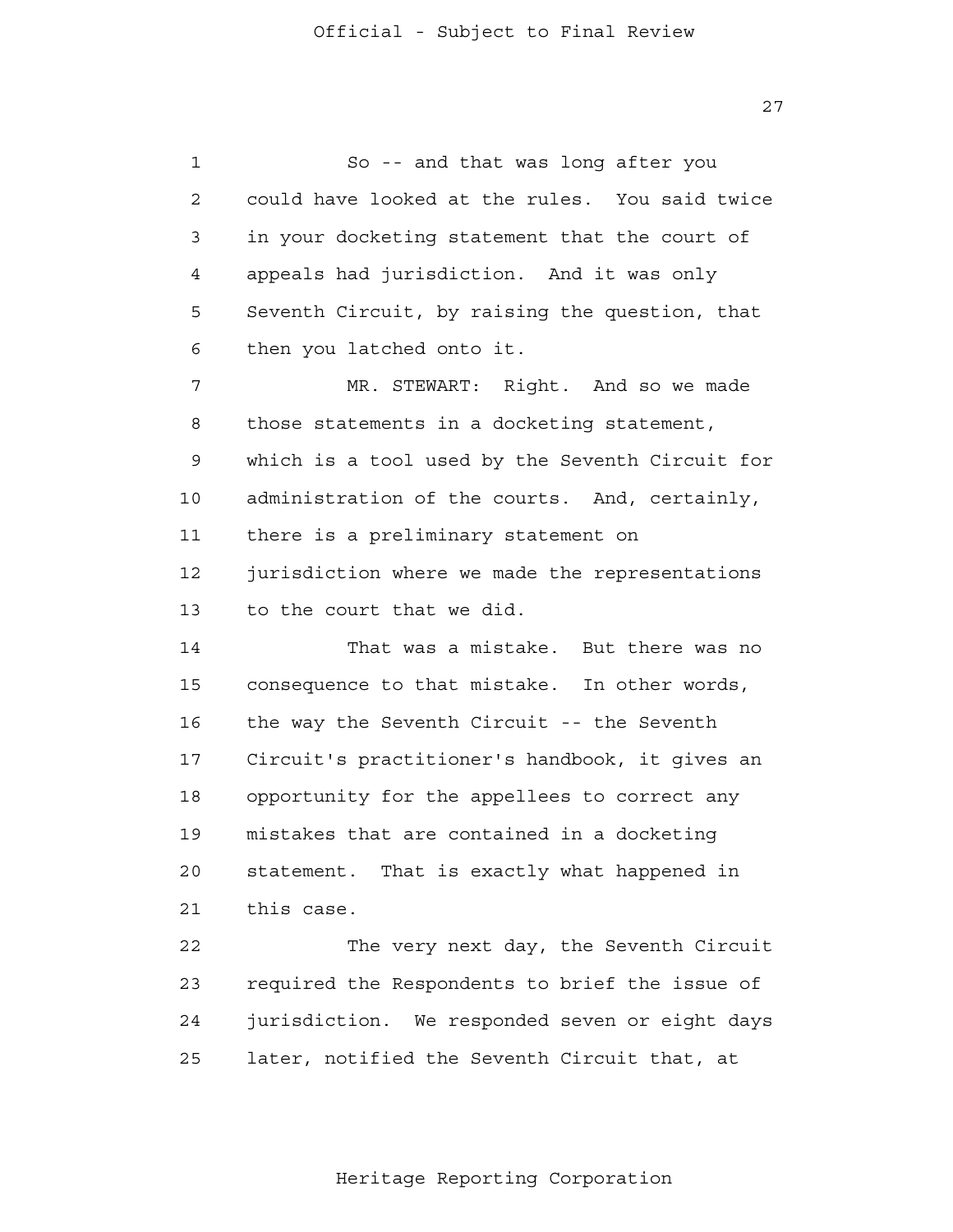1 2 3 4 **5**  6 7 8 9 10 11 12 13 14 15 16 17 18 19  $2.0$  21 22 23 24 25 minimum, this was a mandatory claimsprocessing - JUSTICE SOTOMAYOR: Just so we understand the purpose of a docketing statement, I think, unless the Seventh Circuit is different than others, that its intent is for the Court to be able to identify the legal questions that will be implicated by the case, correct? MR. STEWART: Correct. JUSTICE SOTOMAYOR: And that also gives the Court the power to decide whether some sort of mediation or some sort of bifurcated briefing or whatever else is necessary, so it serves a function, doesn't it? MR. STEWART: It does. It does. JUSTICE SOTOMAYOR: All right. So the fact that you made these statements didn't notify the Seventh Circuit that you had not forfeited this claim, correct? MR. STEWART: Correct. JUSTICE SOTOMAYOR: So why didn't you forfeit it by making the statement? MR. STEWART: Because the Seventh Circuits are not binding. In the Seventh -

Heritage Reporting Corporation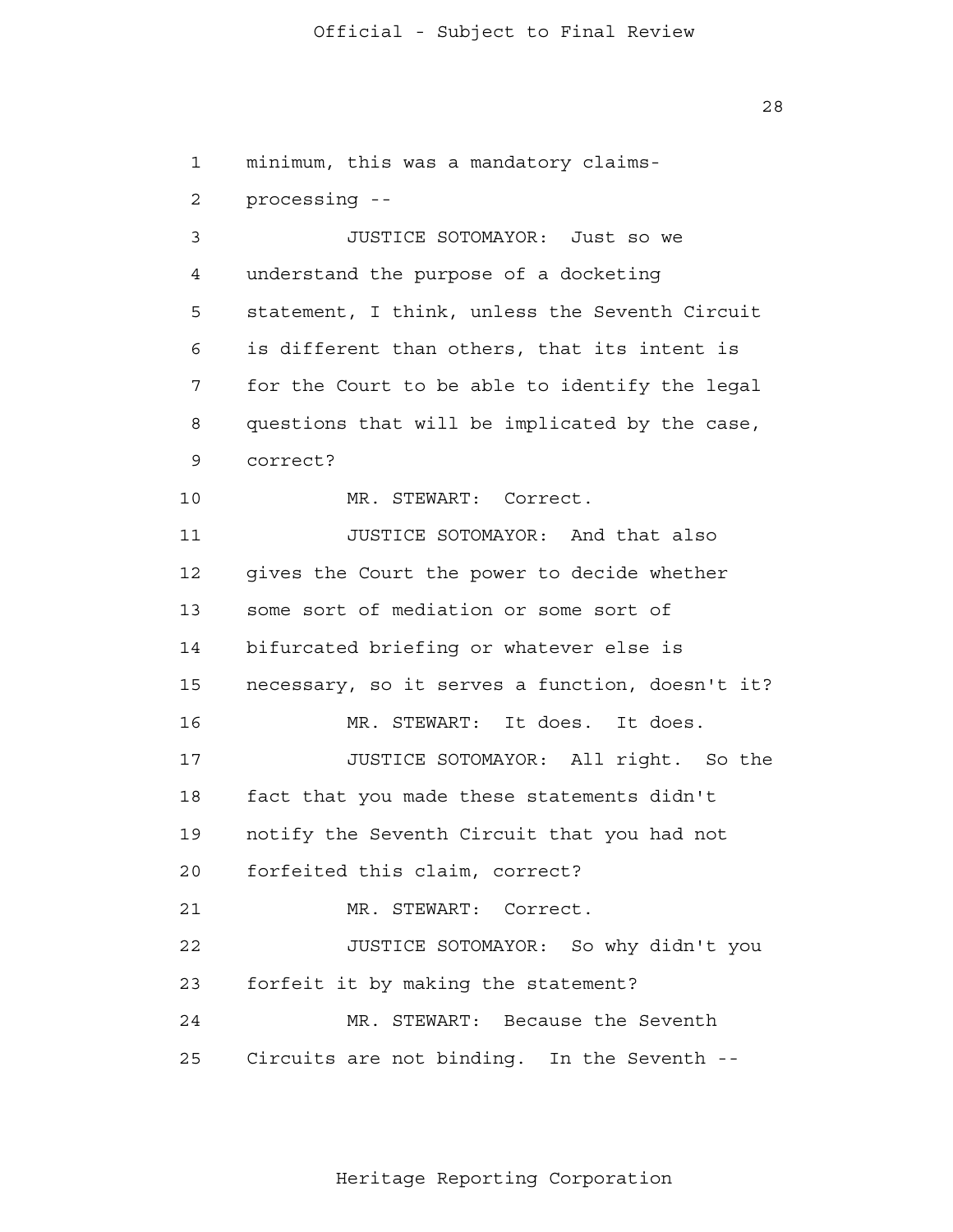1 2 3 4 **5**  6 7 8 9 10 11 12 13 14 15 16 17 18 19  $2.0$  21 22 23 24 25 the docketing statements are not binding. They -- the rules, they specifically spell out that if there are any inaccuracies, any mistakes made in the docketing statement, the Court will look at that docketing statement and require the parties to correct it, which is -- which is exactly what happened in this case. JUSTICE SOTOMAYOR: I'm sorry, I don't know that correction -- what correction means, when that may be a reason for us to remand this issue to the circuit. MR. STEWART: Right, right. JUSTICE SOTOMAYOR: But I take correction to mean there's an error in the record, not an error in my concessions. MR. STEWART: So there was -- we made -- we -- we made a mistake in describing that the Petitioner had filed their notice of appeal in a timely manner. She didn't. The Seventh Circuit required us to brief that issue. We did in the -- in our initial -- in our pre-merits briefing to the Seventh Circuit. We corrected it and notified the Court that there was a problem with the timeliness of her notice of appeal, that this

Heritage Reporting Corporation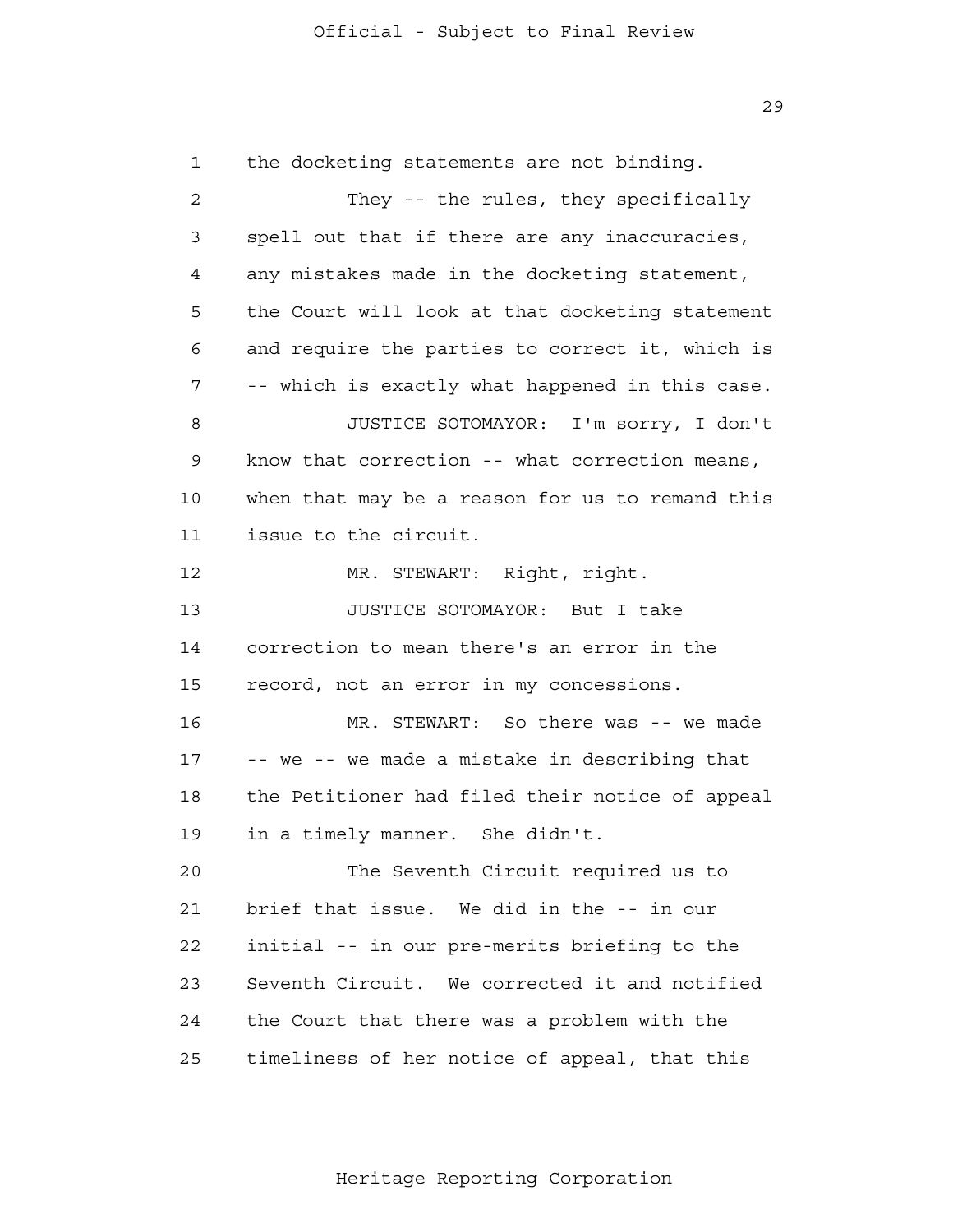1 2 3 4 **5**  6 7 8 9 10 11 12 13 14 15 16 17 18 19  $2.0$  21 22 23 24 25 was a violation of a mandatory claims processing. JUSTICE GINSBURG: Well, the Second the Seventh Circuit said -- tipped you off to this. You didn't tell the -- that you suddenly discovered this. The Seventh Circuit interjected it into the case. But if the rule is mandatory, but not jurisdictional, then the Seventh Circuit had no business tipping you off. We follow the principle of party presentation, and it was up to you to raise it, not up to the Court of Appeals to tell you. MR. STEWART: So this Court's jurisprudence from Kontrick, Eberhart and especially in Manrique, the issue of raising the -- the issue that the violation of a mandatory claims processing rule is timely when it's raised at the initial brief in the Circuit Court, we did better than that here. We raised it in pre-merits briefing to the circuit. JUSTICE GINSBURG: And where -- I know that's a Seventh Circuit rule that you can raise it before the brief -- anytime before the briefing on the merits, but where else is it

Heritage Reporting Corporation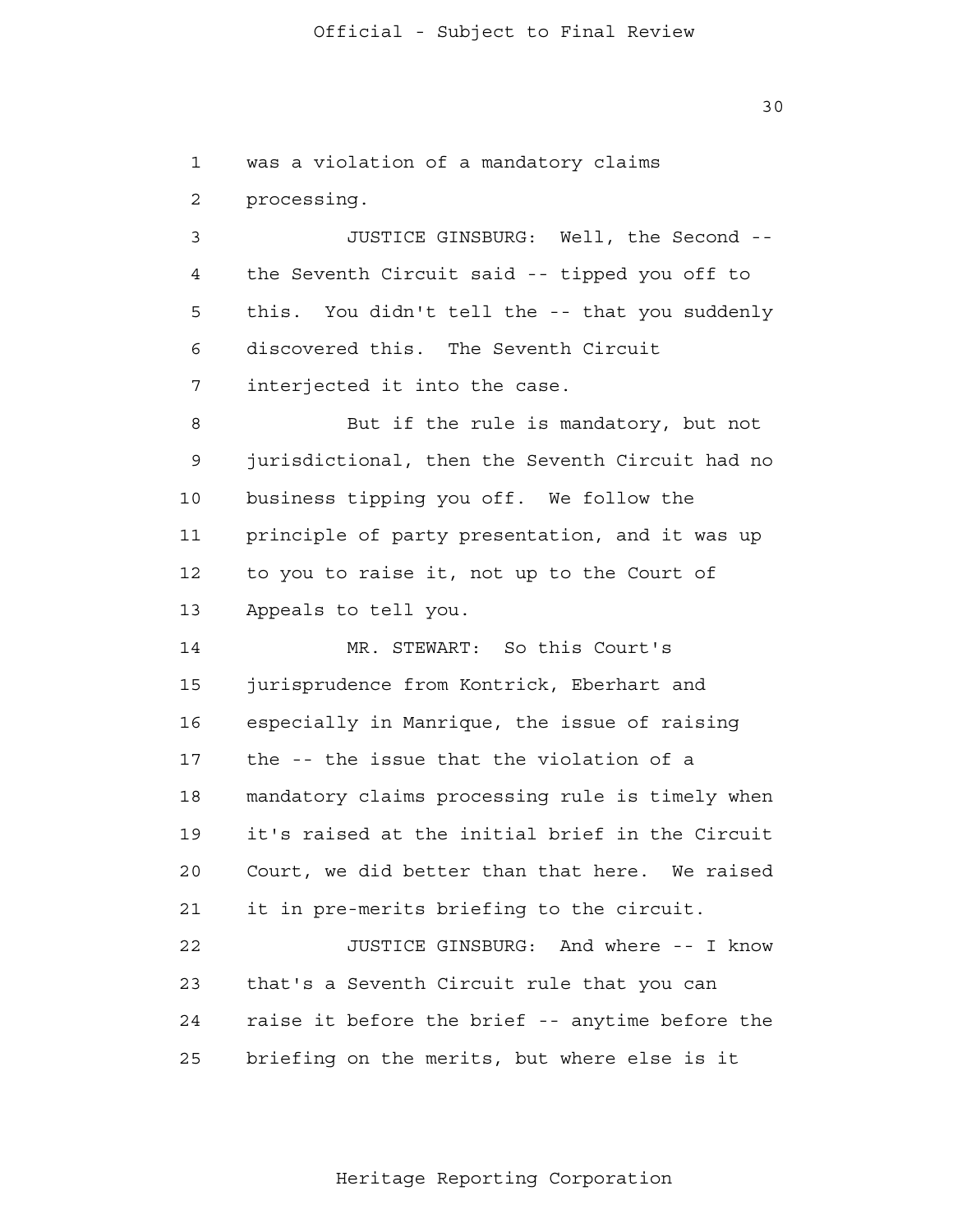1 2 3 4 **5**  6 7 8 9 10 11 12 13 14 15 16 17 18 19  $2.0$  21 22 23 24 25 the rule? MR. STEWART: In -- in the Manrique case. In Manrique, the government raised the issue of the timeliness of the notice -- of the untimeliness of the notice of appeal in merits briefing before the 11th Circuit. JUSTICE KAGAN: Mr. Stewart, do I understand you to no longer be relying on the argument that this is a jurisdictional rule? MR. STEWART: No, we do believe that this is a jurisdictional rule. JUSTICE KAGAN: Because you've been standing up there for a while now making arguments that would be true if it weren't a jurisdictional rule. MR. STEWART: Yes. Right. JUSTICE KAGAN: I mean, so which is it? Do you think that this is a jurisdictional -- that this is a jurisdictional rule or that it wasn't but still we should accept what the Seventh Circuit did? MR. STEWART: So our argument is that this is -- this is a jurisdictional rule. And because of that, you don't consider any of the equities.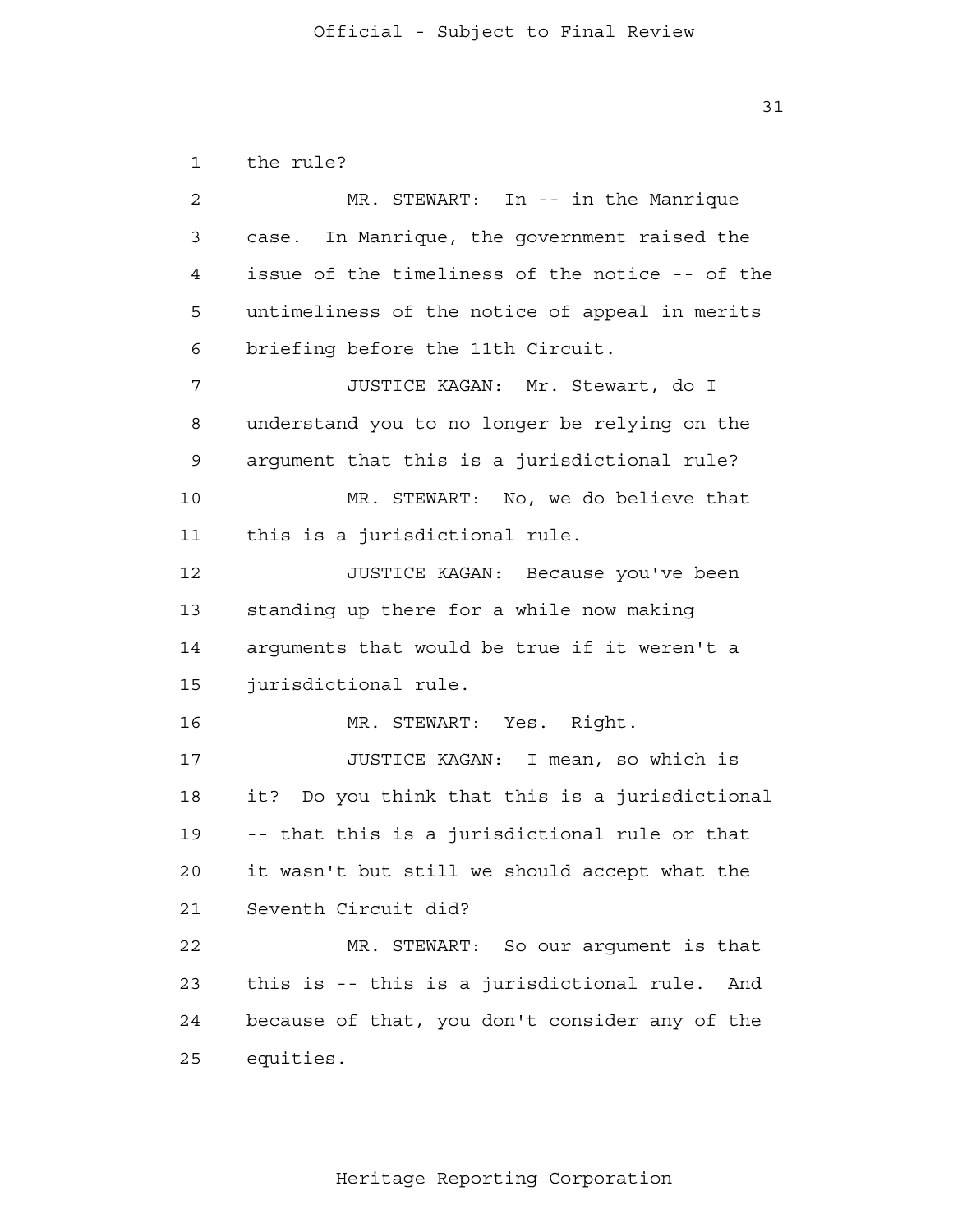1 2 3 4 **5**  6 7 8 9 10 11 12 13 14 15 16 17 18 19  $2.0$  21 22 23 24 25 But in the alternative, if this Court declines to determine that this rule is still jurisdictional, at minimum, it is a mandatory claims processing rule and that the petition should be dismissed on that basis. JUSTICE KAGAN: But I think what Justice Ginsburg said a while ago is that when we have used that term in the past, what we've meant is that it's -- it's a-- it's a mandatory claims processing rule that you have to follow unless the party, the other party forfeits the issue - MR. STEWART: There was no --JUSTICE KAGAN: -- or unless there's a very good reason, you know, there's some kind of extra special excuse that you have. MR. STEWART: Right. JUSTICE KAGAN: But, you know, where there is a forfeiture and where the -- that's the end of the matter, you can call it a mandatory claims processing rule or not, but you forfeited it. MR. STEWART: So this -- we believe that the rule is jurisdictional because it has a statutory basis. Rule  $4(a)(5)(C)$ , the 30-day

Heritage Reporting Corporation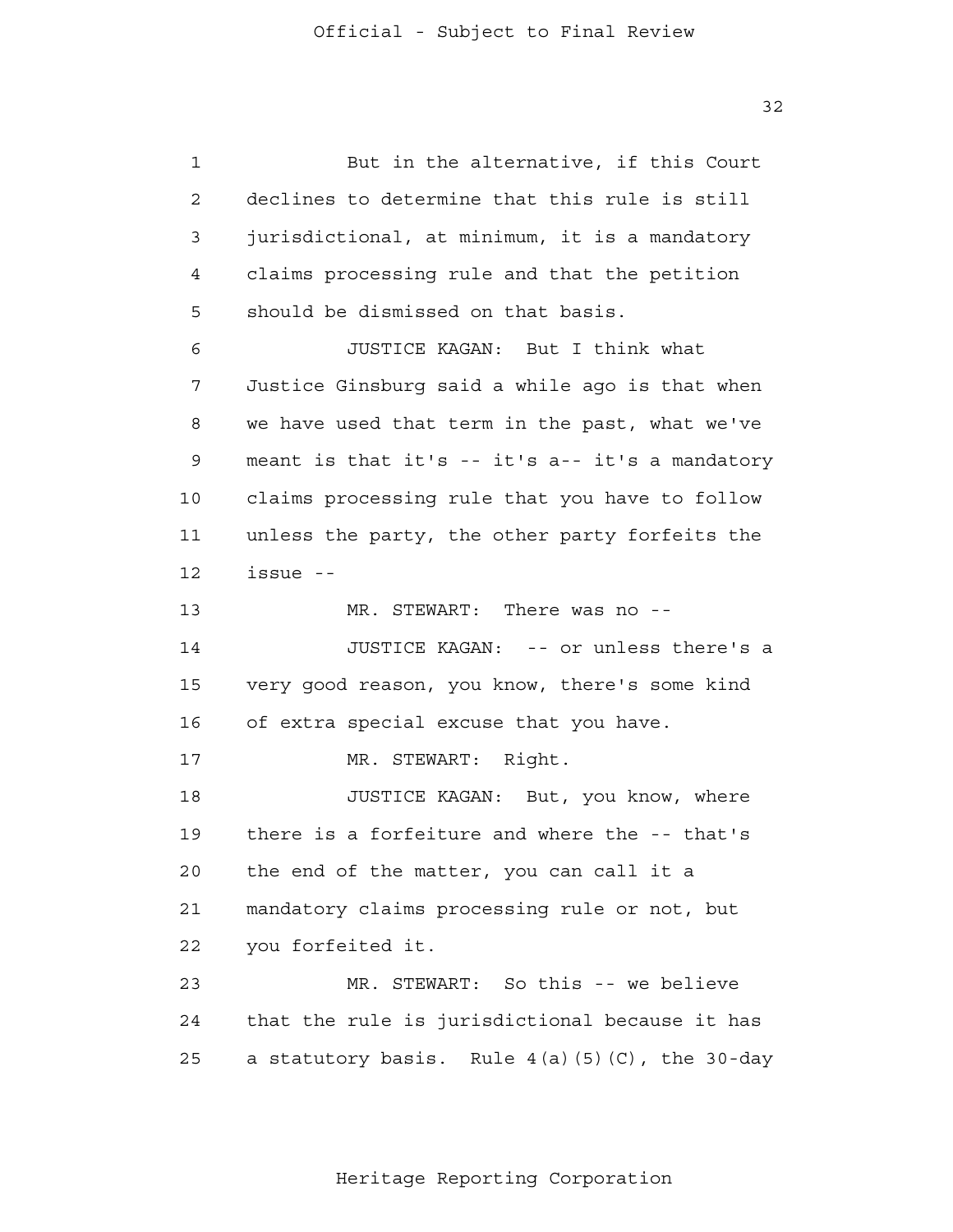1 2 3 4 **5**  6 7 8 9 10 11 12 13 14 15 16 17 18 19 20 21 22 23 24 25 limitation that is contained in Rule 4(a)(5)(C) was present in the rule and the statute when the rule was promulgated. And although the 30-day, the specific limiting language of 30 days is no longer in the statute, we do not believe that there was any intention by Congress to strip the rule of the jurisdictional nature that it enjoyed for decades. JUSTICE GINSBURG: But it was never in the statute with respect to a case like this. The only provision in the statute was when there was a failure to get notice of the entry of judgment. There was nothing in the statute covering a case where there was a reason other than failure -- just the statute was blank on that. It's no longer blank. It gives permission for an extension. MR. STEWART: But the way the pre-1991 statute read, it provided the district court's authority to extend the time to file a notice of appeal upon a showing of excusable neglect. Now, it's true, there was only one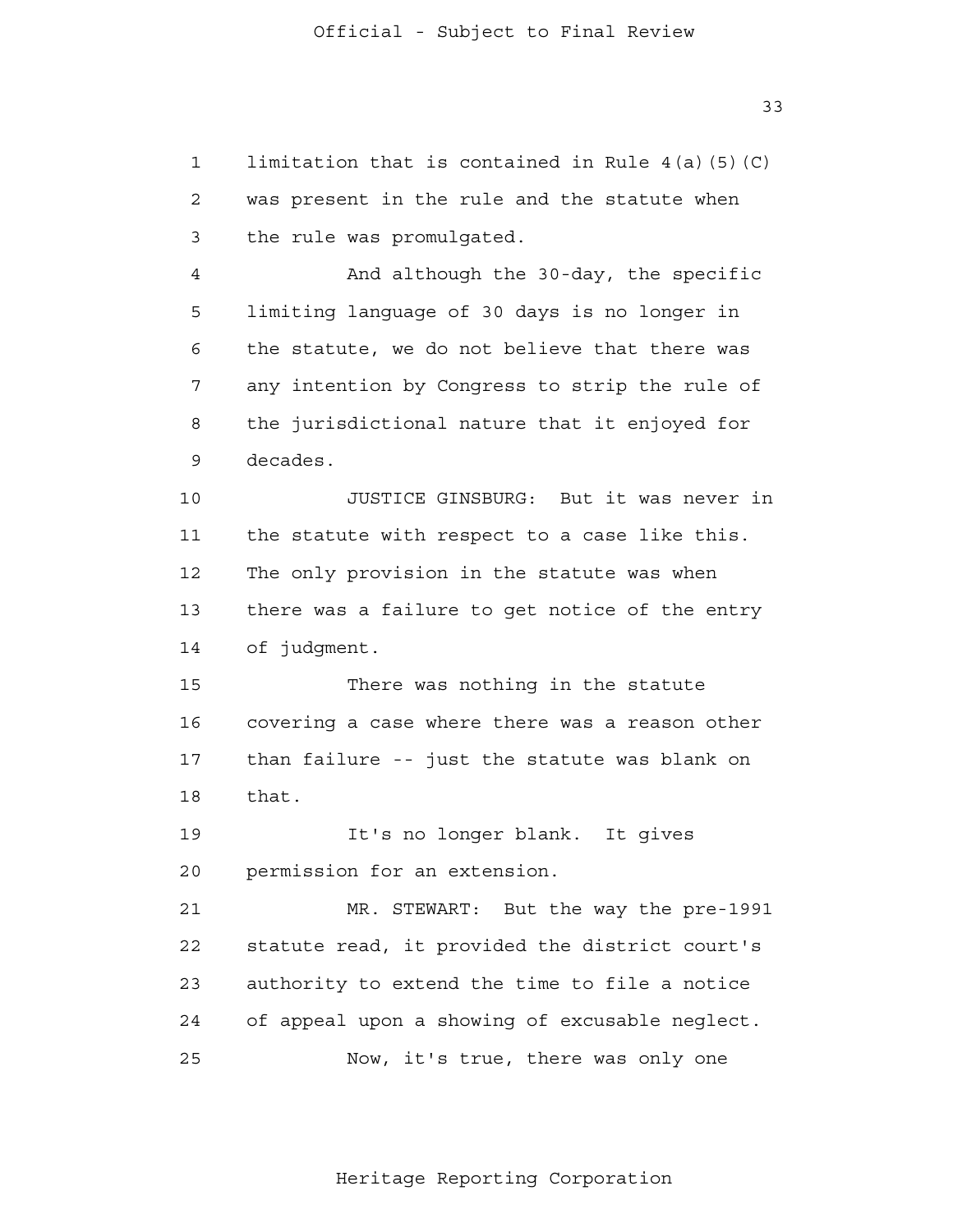1 2 3 4 **5**  6 7 8 9 10 11 12 13 14 15 16 17 18 19  $2.0$  21 22 23 24 25 condition that Congress deemed to constitute excusable neglect in the prior-1991 statute, and that was if a party did not receive notice. But the idea and the concept that the 30-day -- that a 30-day limitation was premised on a showing of excusable neglect still remains in the statute today. JUSTICE GINSBURG: Did excusable well, what was the text of the statute? I thought it was clear that it only applied in the case of a failure to receive notice of the entry of judgment. MR. STEWART: I'll read the text to you, Your Honor. "The district court may extend the time for appeal not exceeding 30 days from the expiration of the original time herein proscribed upon a showing of excusable neglect, based upon a failure of a party to learn of the entry of the judgment." JUSTICE GINSBURG: So it was based upon. So that was the only condition. MR. STEWART: That was the only condition. But the idea and the concept was you had to demonstrate excusable neglect. Now, certainly in the rule, you know,

Heritage Reporting Corporation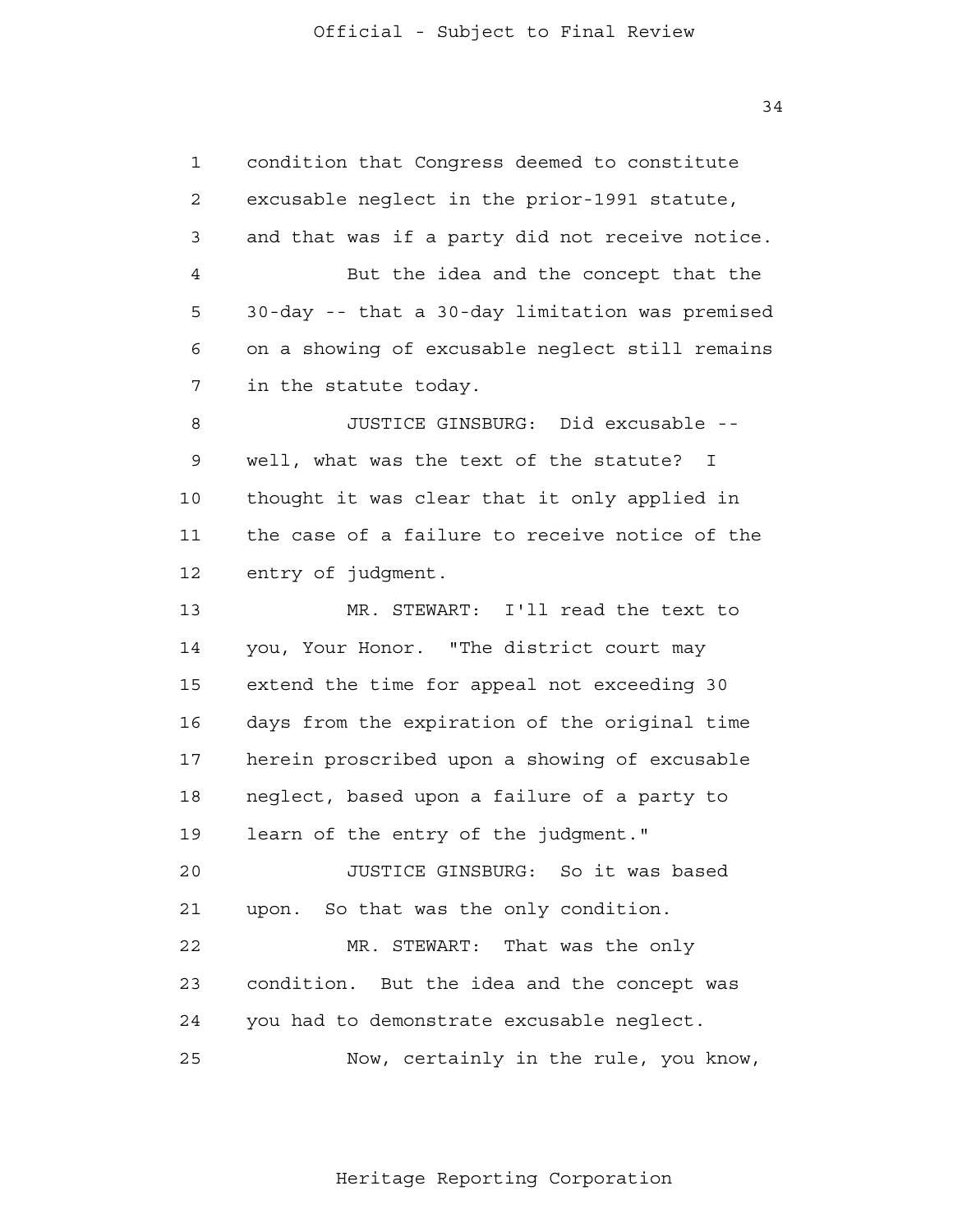1 2 3 4 **5**  6 7 8 9 10 11 12 13 14 15 16 17 18 19  $2.0$  21 22 23 24 25 the rule did morph over time and evolve to take into account other things, good cause, for instance, and eventually Rule 4(a)(6) came into being, which is what the 1991 amendments were conforming thereto. But there is no evidence that any member of Congress ever criticized the 30-day limitation in Rule  $4(a)$  --  $4(a)(5)$  --JUSTICE GINSBURG: So you disagree with the D.C. -- when this issue was before the D.C. Circuit, the D.C. Circuit says the 30-day limit on extension appears nowhere in the U.S. Code. And that is true. It doesn't appear in the U.S. Code. MR. STEWART: The -- the limiting 30 days is no longer in the -- in the U.S. Code, that is correct. We believe that it was inadvertently omitted in the 1991 amendments. That's our position. JUSTICE SOTOMAYOR: Tell me - MR. STEWART: I didn't hear you. JUSTICE SOTOMAYOR: Is there any direct legislative history saying that it was inadvertent? MR. STEWART: No, it is not. And I

Heritage Reporting Corporation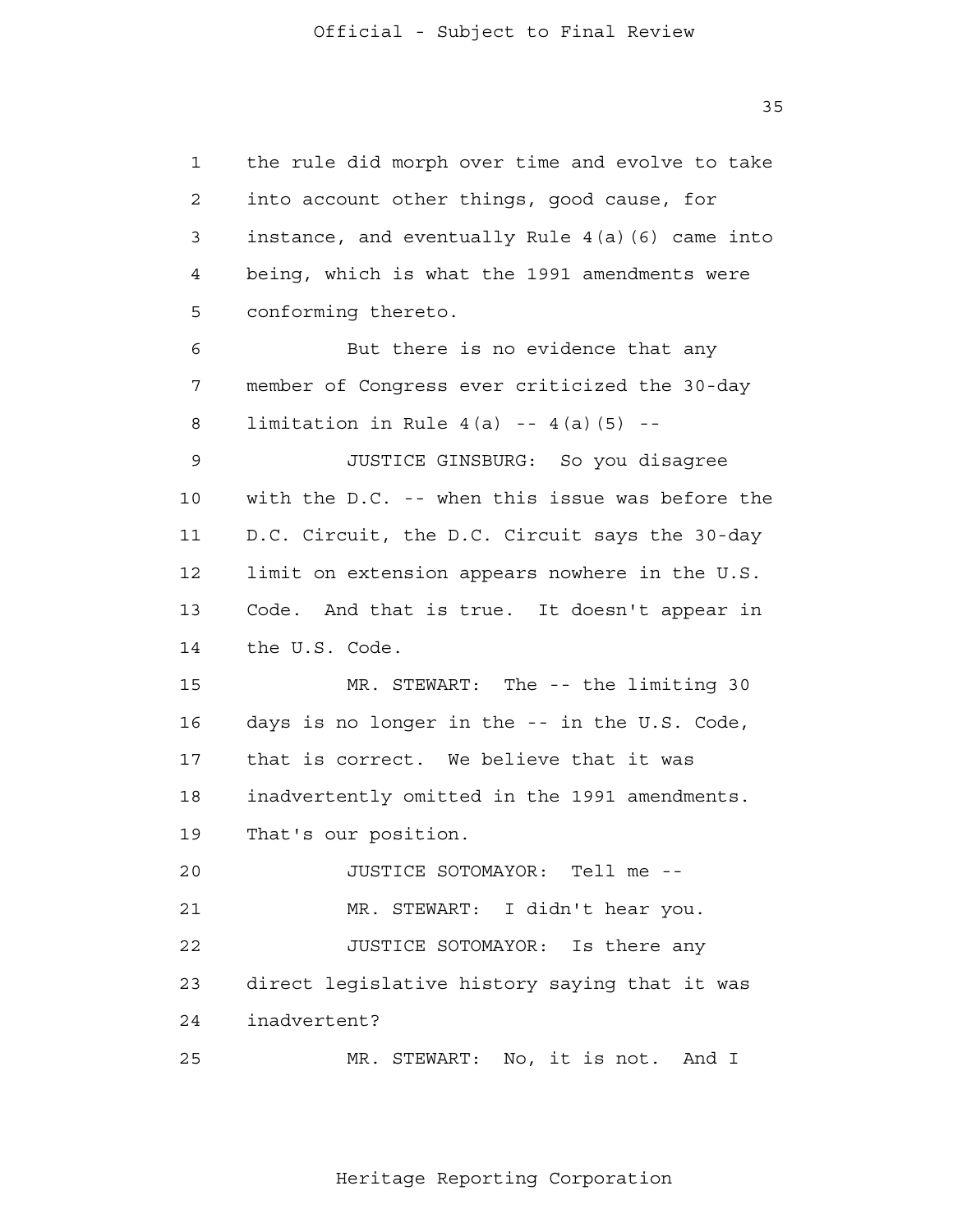1 2 3 4 **5**  6 7 8 9 10 11 12 13 14 15 16 17 18 19  $2.0$  21 22 23 24 25 think the issue that we have is the silence now informs -- the silence is informed by - JUSTICE SOTOMAYOR: So where else have we ever -- give me your best authority for us reading into a statute omitted language. MR. STEWART: Your Honor, I can't give you a precise case that comes up with a situation like this. But I think the history of this rule, going back nearly a century, that note that deadlines regarding notices of appeals have been treated as jurisdictional in American courts for a century. If Congress intended to change the jurisdictional nature of the rule, it would have said so. And there's nothing in this legislative history that suggests Congress intended to do that. JUSTICE SOTOMAYOR: Well, there is a problem with that because it did change the rule fundamentally when it permitted the opening of a judgment for six months, if you didn't receive notice of it. That's a fairly radical change from the norm. And so why would it be inappropriate to assume that Congress intended for a district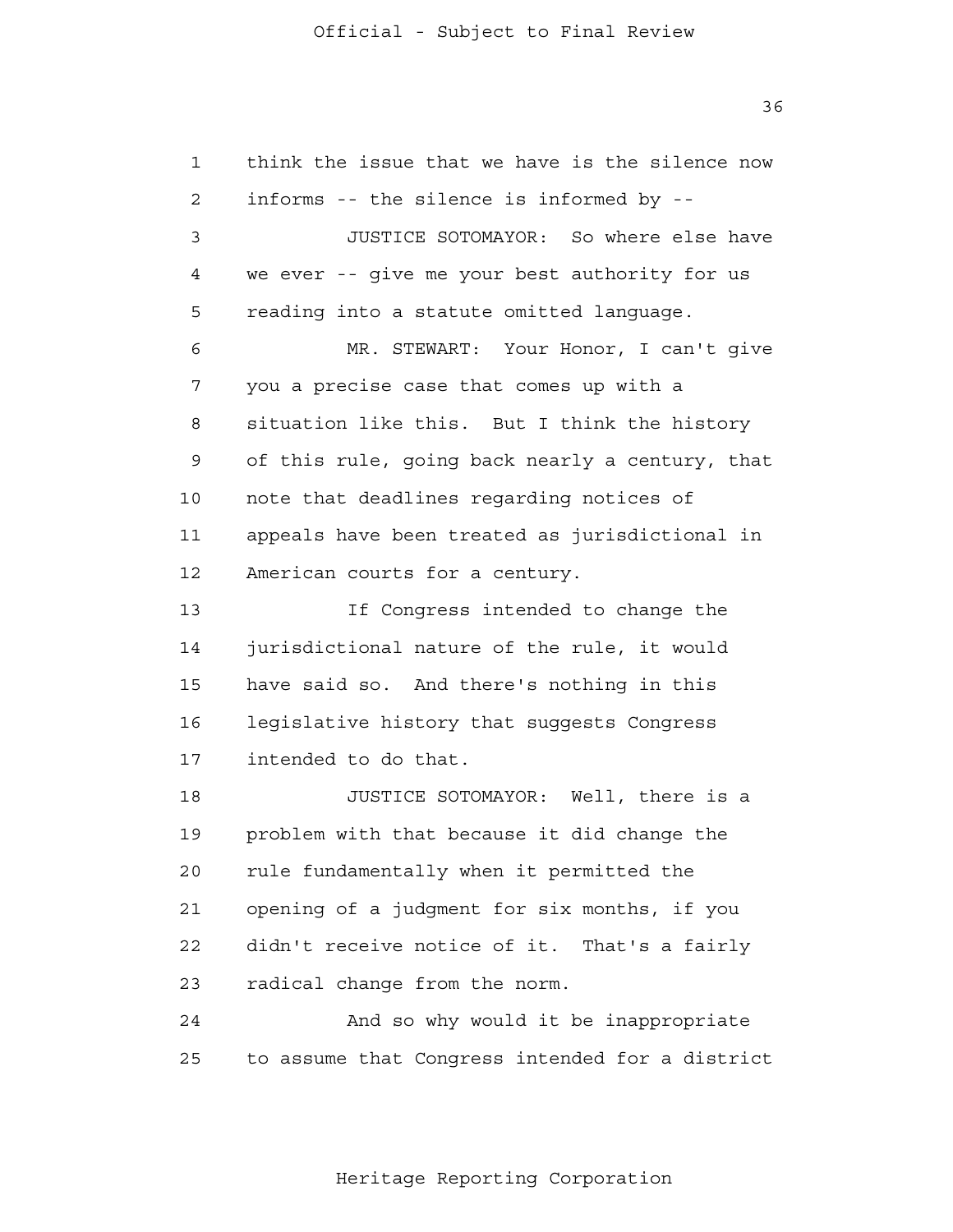1 2 3 4 **5**  6 7 8 9 10 11 12 13 14 15 16 17 18 19  $2.0$  21 22 23 24 25 court to exercise its discretion and judgment in deciding how much was a reasonable time for excusable neglect or for good cause? MR. STEWART: So you look at the inconsistency that was established then, right? If a party -- a district court could extend the time up to 14 days once a party, who never received notice of the final order, the district court could extend the time to file that notice of appeal for 14 days. Under the Petitioner's theory, if the 30-day limitation was removed, the district court would have the authority to extend the time to file a notice of appeal, as the Chief Justice articulated, up to three years, a year. There is no limitation. There's no limitation in the statute. That inconsistency is why we believe Congress never intended to remove it. JUSTICE SOTOMAYOR: Well, there is a limitation. It has to be for good cause. MR. STEWART: Right, for good cause. JUSTICE SOTOMAYOR: It has teeth. So it's self-limiting in -- in that way. MR. STEWART: It -- it is, Your Honor,

37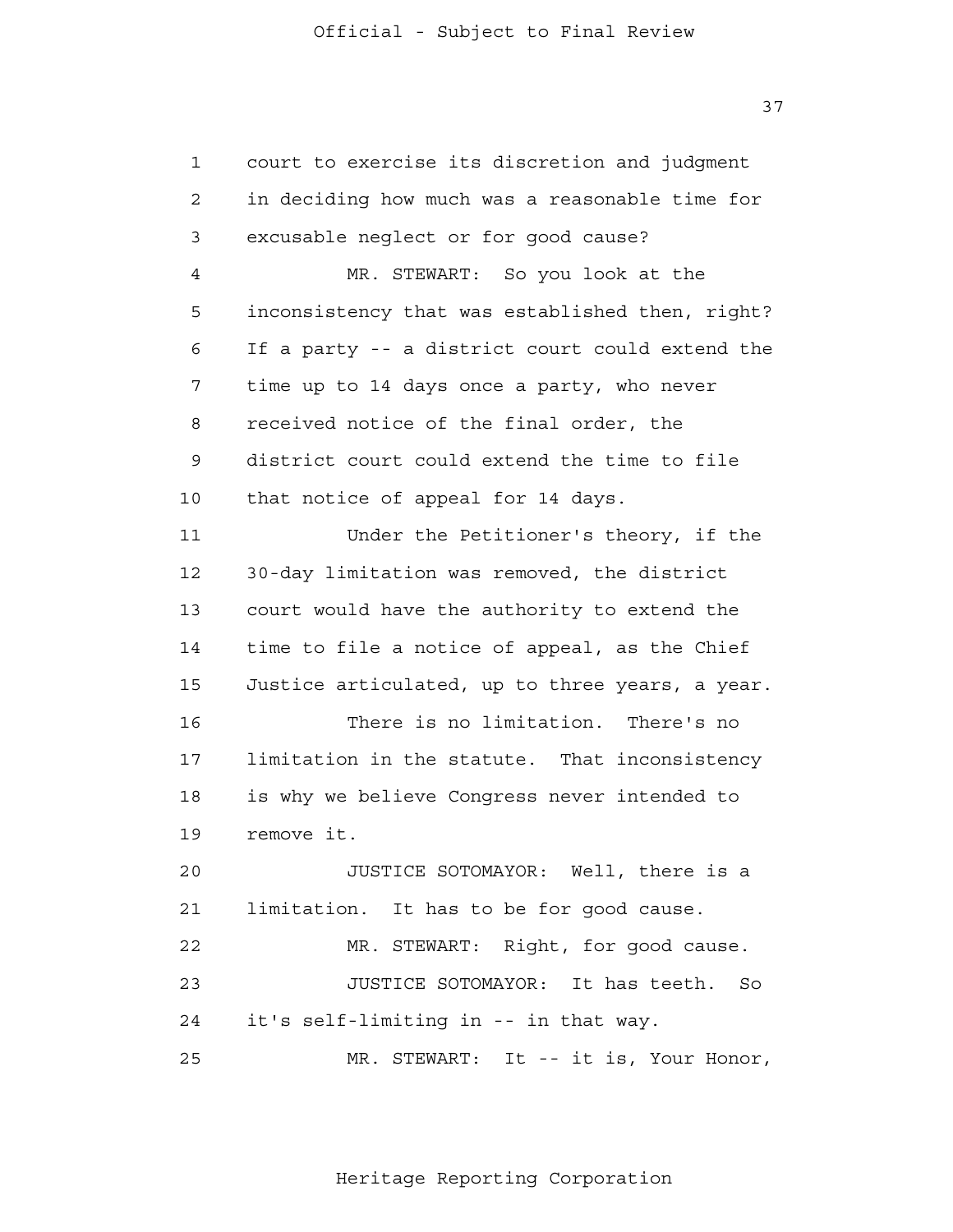1 2 3 4 **5**  6 7 8 9 10 11 12 13 14 15 16 17 18 19 20 21 22 23 24 25 but it is -- it is at best, it is ambiguous. And that's why we believe that history can inform this. JUSTICE KAGAN: So suppose there is a congressional statute which does set forth a jurisdictional rule, and Congress wakes up one day and decides, you know what, we don't think that this rule should be jurisdictional anymore. How does it change that? MR. STEWART: Through legislation Congress can change any -- any statute. JUSTICE KAGAN: Yes. So Congress would presumably pass a piece of legislation which no longer included the rule, right? MR. STEWART: They could, but you would think that they would have done so, especially in a situation like this where - JUSTICE KAGAN: But that's what Congress did here, I guess. I mean, what else do you expect Congress to do if it changes its mind? MR. STEWART: I would expect them, given the history of the deadlines regarding notice of appeal to at least said that that's

Heritage Reporting Corporation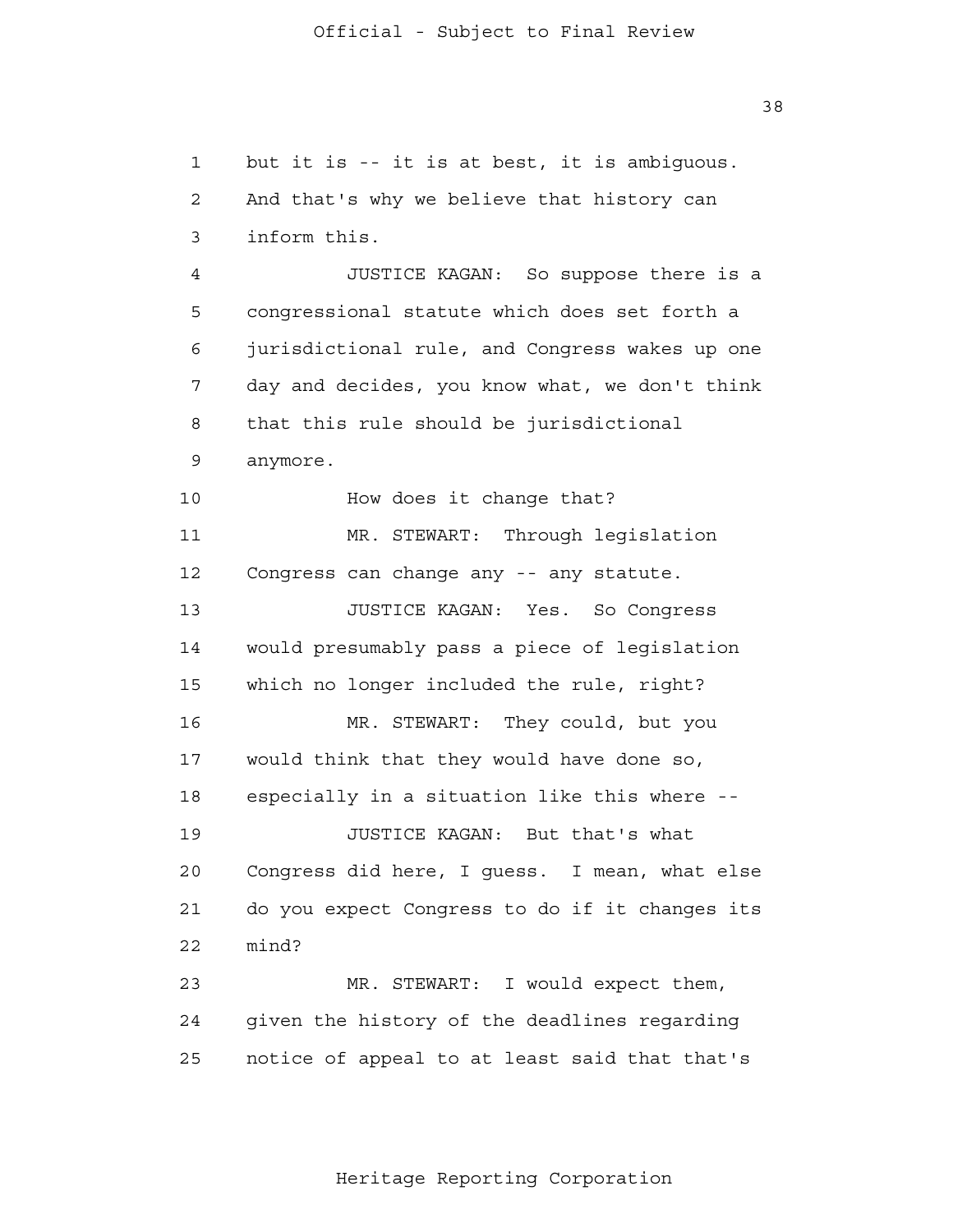1 2 3 4 **5**  6 7 8 9 10 11 12 13 14 15 16 17 18 19 20 21 22 23 24 25 what they were going to do. JUSTICE KAGAN: Like - MR. STEWART: There was not --JUSTICE KAGAN: -- we're taking away this jurisdictional rule and we really mean it? MR. STEWART: There was no -- in this instance there was no mention of Rule 4(a)(5)(C), and there was no mention of the 30-day limitation. But at the end of the day, we get to the same place. If the Court is not inclined to rule that Rule 4(a)(5)(C) is jurisdictional, at minimum, it is a mandatory claims processing rule. CHIEF JUSTICE ROBERTS: In what -- in what way has your client been prejudiced by the Seventh Circuit's decision, I mean, other than not enforcing the -- the rule? Is there any way, you know, witnesses, documents, anything else that is different in the appeal on the on the merits in light of the fact that they got this extension? MR. STEWART: No, Your Honor. I can't say that we have. Right. JUSTICE GORSUCH: And, Mr. Stewart, if

39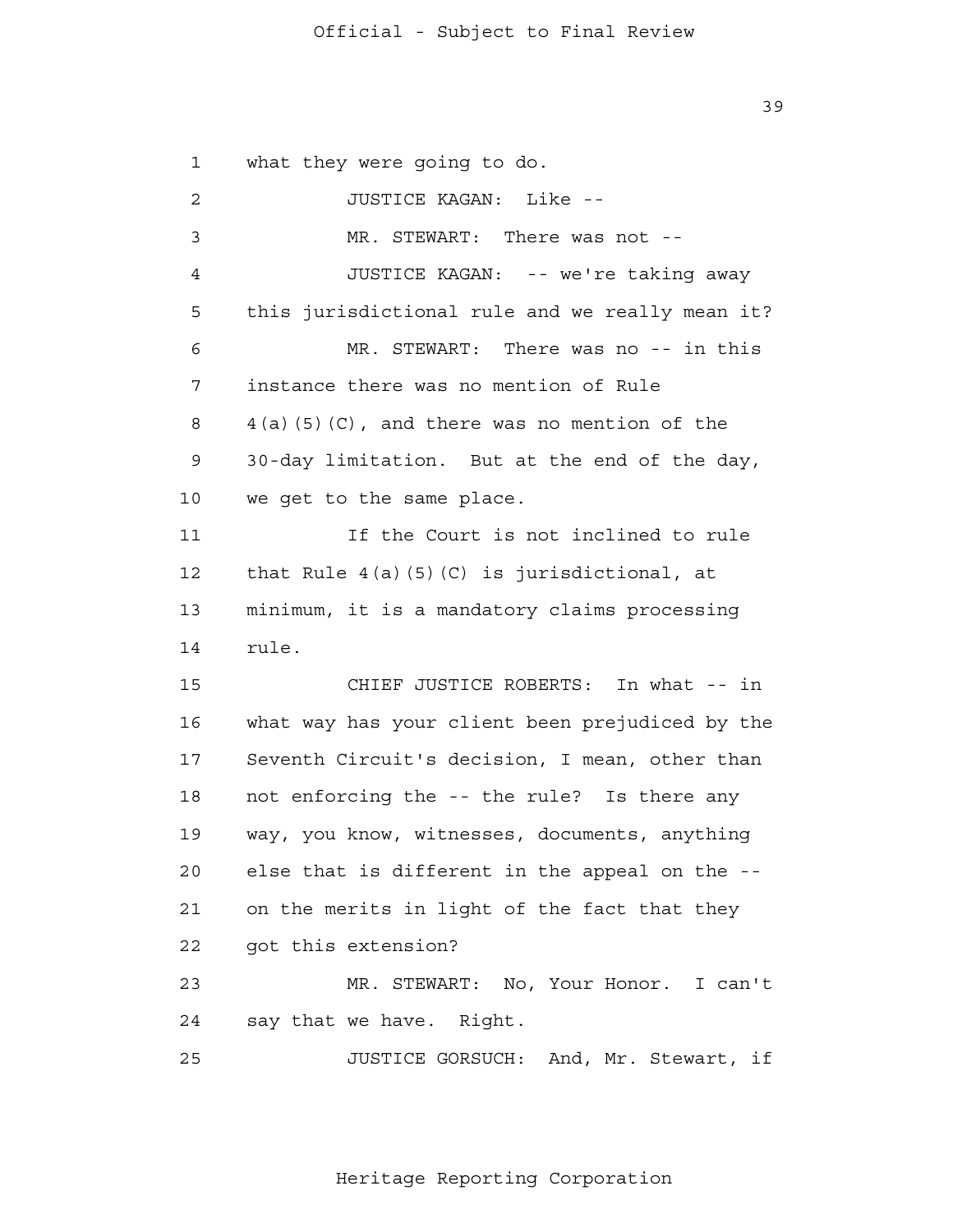1 2 3 4 **5**  6 7 8 9 10 11 12 13 14 15 16 17 18 19  $2.0$  21 22 23 24 25 it isn't jurisdictional, one of the questions raised is whether you would have needed to file a cross-appeal. MR. STEWART: Sure. JUSTICE GORSUCH: And there's another Circuit split on that question in two very fine opinions, one by Judge Hartz and another by Judge Sutton disagreeing over that. Can you tell me why you don't think you needed to file an appeal yourself if you wished to challenge it, a district court order - MR. STEWART: Sure. JUSTICE GORSUCH: -- given that's the normal course? MR. STEWART: Sure, Judge Gorsuch. This Court, in the Jennings case, described the instances where an appellee would be required to file a cross-appeal, and there are two instances. One, if the appellee is seeking to enlarge its own rights. We weren't doing that here because we won the case at summary judgment. The other instance would be if you're

Heritage Reporting Corporation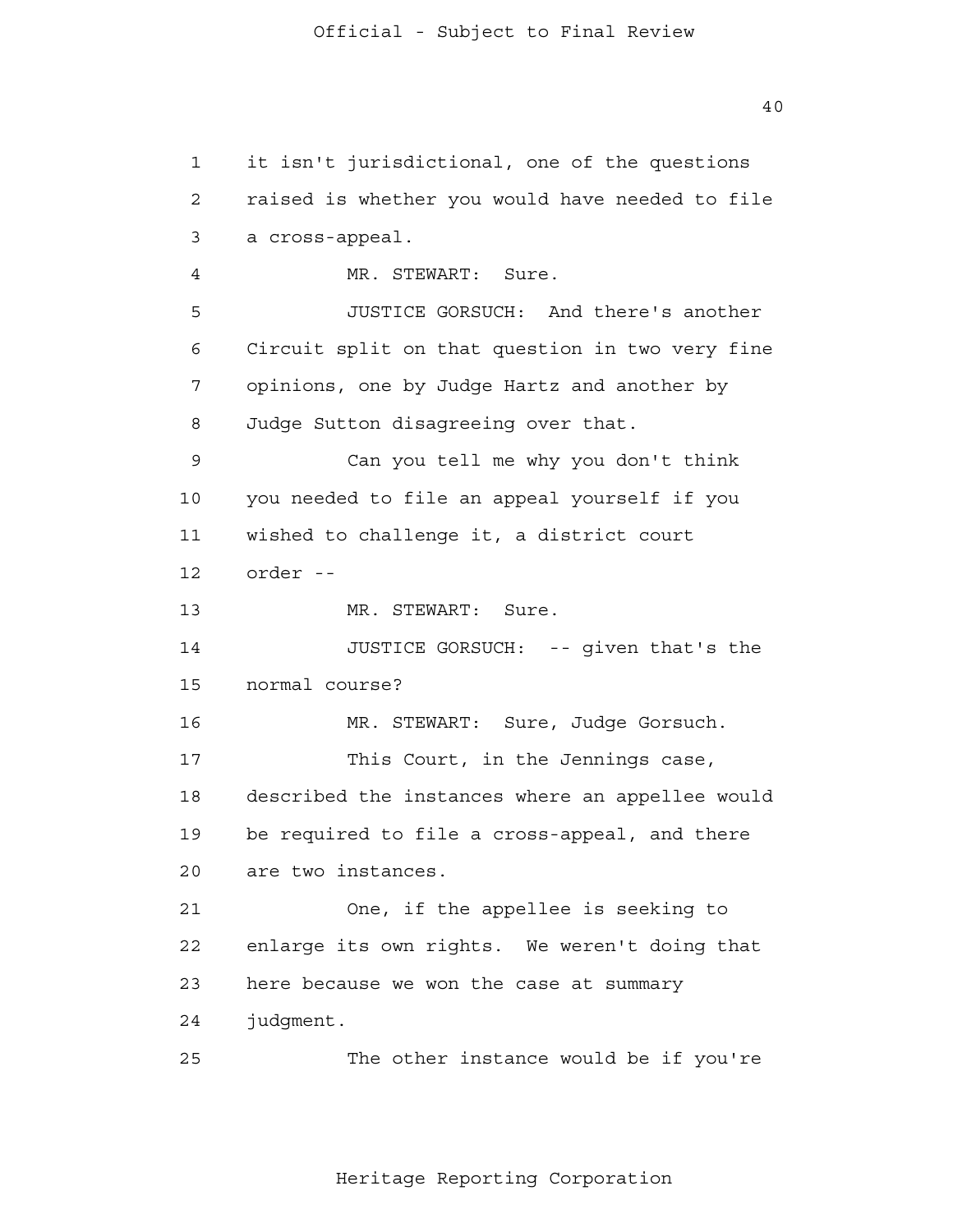1 2 3 4 **5**  6 7 8 9 10 11 12 13 14 15 16 17 18 19 20 21 22 23 24 25 seeking to lessen the rights of the appellant, and we were not doing that either. To the extent Ms. Hamer - JUSTICE GORSUCH: Well, isn't that exactly what you wanted to do, is lessen the rights of the appellant by kicking the appellant out of court? MR. STEWART: To the extent Ms. Hamer had any right, it was limited to the initial 30 days under Rule 4(a)(1). She would have filed her notice to proceed. JUSTICE GORSUCH: She would argue, I think, just to put her argument in the best light and let you respond to it is I -- I obtained this additional right from the district court of an extension of time, which allowed me to pursue this appeal in -- in the Court of Appeals. And Judge Sutton would say that is an extension of a new right by the district court that you wish to extinguish and, therefore, need a notice of appeal. That's the line of reasoning he follows. What's -- what's wrong with that? MR. STEWART: So the problem with that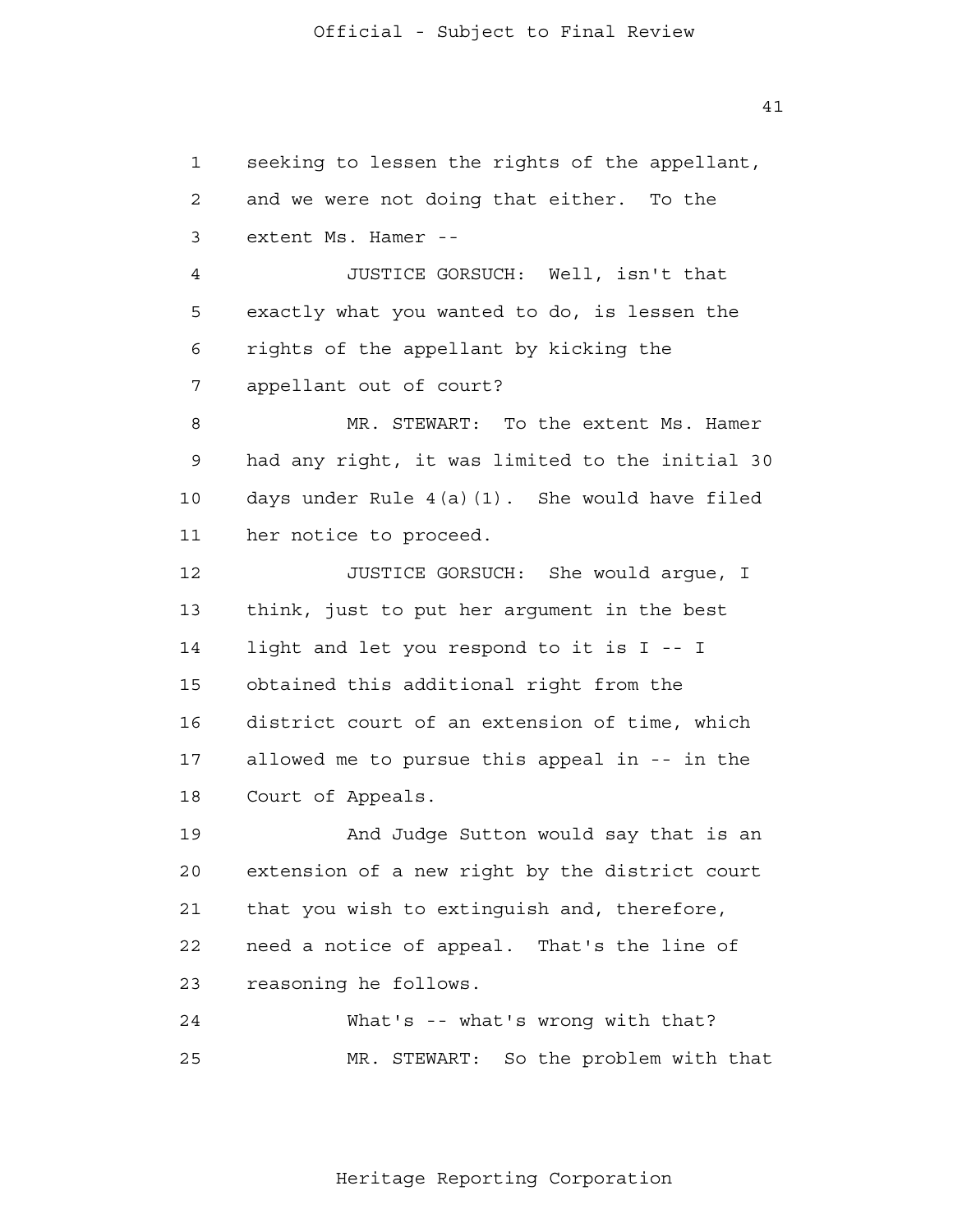1 2 3 4 **5**  6 7 8 9 10 11 12 13 14 15 16 17 18 19  $2.0$  21 22 23 24 25 reasoning is that the district court providing the additional time gave her some right. The district court didn't have the authority in the first place to give that time. And that's because of Rule 4 and Rule 26. Rule 4 says that a party has 30 days to file a notice of appeal. Rule  $4(a)(5)(C)$ allows the district court to extend that period to an additional 30 days but no more. And Rule 26 says that courts have the authority to extend the time to comply with the rules, with the exception of Rule 4. So there was no opportunity for the district court to provide any further days, other than what is set forth in Rule 4. So the Court didn't have the authority to give her the time that it did. Ms. Hamer didn't have a right to file the notice of appeal when she did. That's why it's mandatory. If there are no further questions. CHIEF JUSTICE ROBERTS: Thank you, Counsel. Mr. Herstoff, 10 minutes.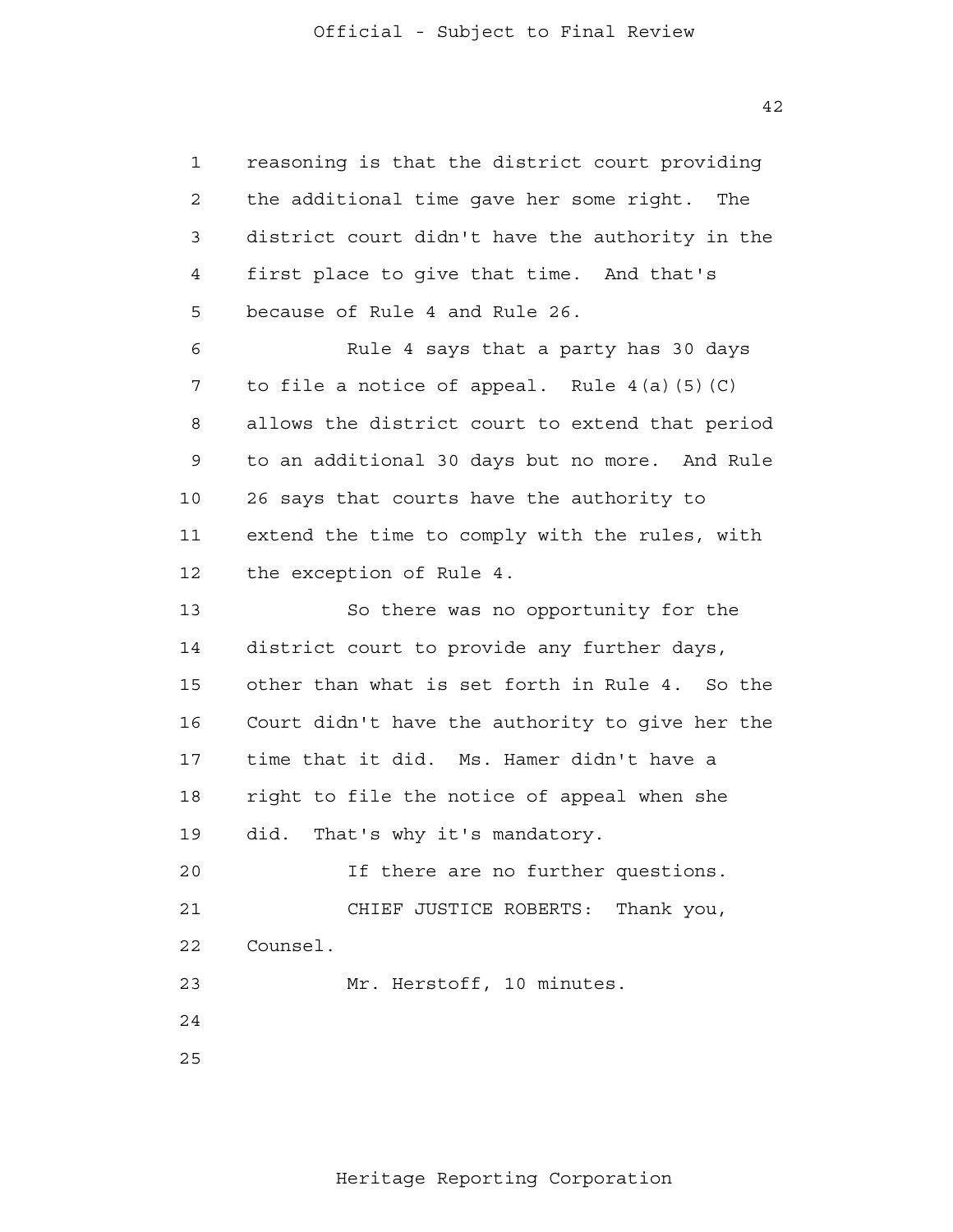1 2 3 4 **5**  6 7 8 9 10 11 12 13 14 15 16 17 18 19  $2.0$  21 22 23 24 25 REBUTTAL ARGUMENT OF JONATHAN A. HERSTOFF ON BEHALF OF THE PETITIONER MR. HERSTOFF: Thank you. Just a couple of quick points. Regarding, on the Kontrick and the argument that there's no forfeiture if the issue is raised in the merits brief, that argument rests on a misreading of Kontrick. Kontrick held that there was a forfeiture where, among other things, the issue had not been raised in the brief. Kontrick did not say that anytime it is raised in the merits brief, then there's no forfeiture. Similarly, in Manrique, there was it was held that there was no forfeiture, but there the first possible opportunity to address the -- the issue was in the merits brief because the appellee there had no idea what the appellant was going to raise in their opening brief. JUSTICE ALITO: At what point in time do you think the issue was -- was waived? MR. HERSTOFF: I think the issue was -- was waived when -- when they said in the docketing statement twice that the appeal was

Heritage Reporting Corporation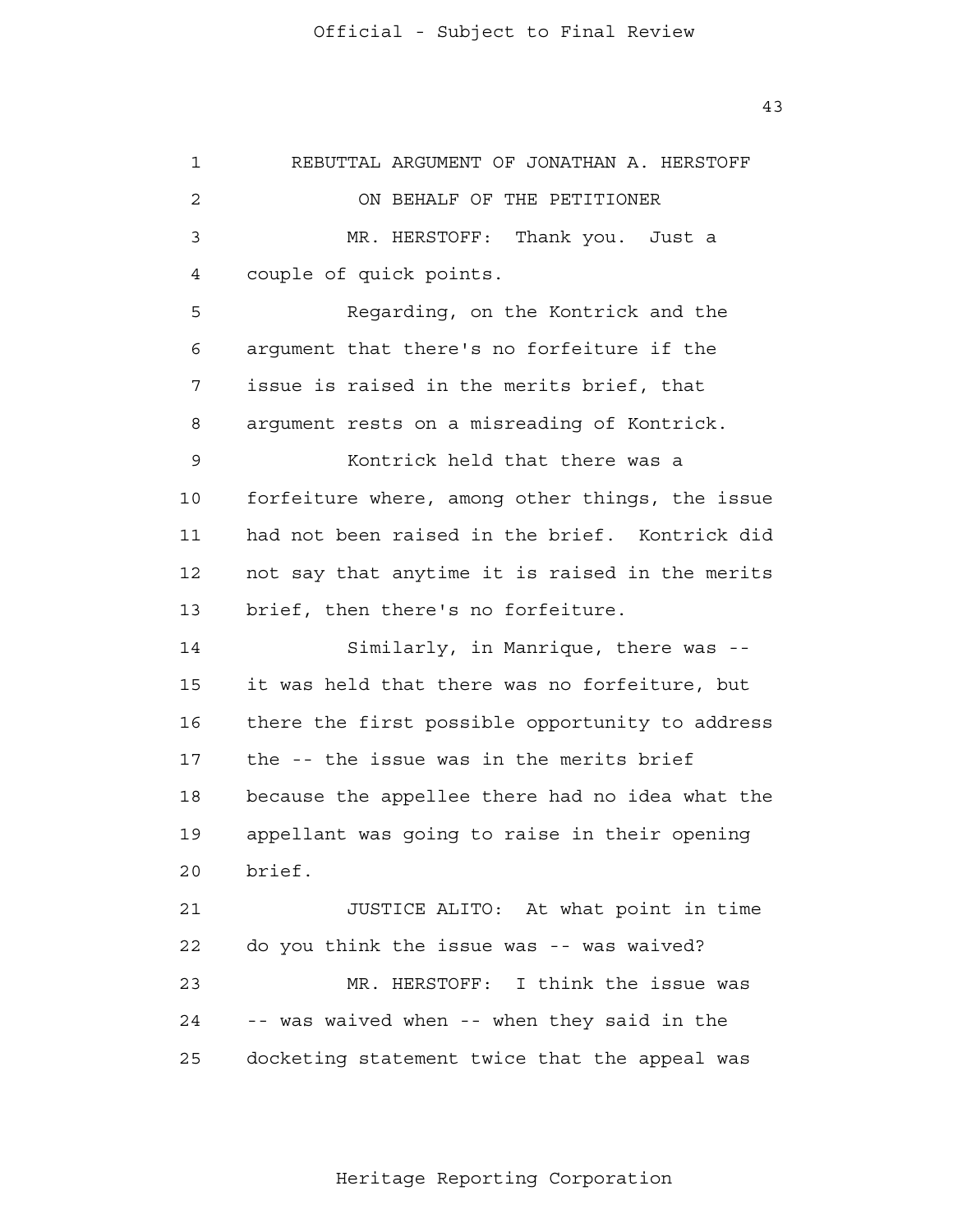1 2 3 4 **5**  6 7 8 9 10 11 12 13 14 15 16 17 18 19 20 21 22 23 24 25 timely. I think - JUSTICE ALITO: So not before that? Nothing that occurred in the district court waived the - MR. HERSTOFF: For -- for affirmative waiver, no. There was certainly forfeiture, though. JUSTICE ALITO: When was it -- when was it forfeited? MR. HERSTOFF: It was forfeited no later than 30 days after the district court granted the extension of time. JUSTICE ALITO: So it wasn't forfeited on the day when the district court entered the order. MR. HERSTOFF: No, no, no, Your Honor, I'm not arguing that. JUSTICE ALITO: It was -- because you -- the order didn't preclude the filing of the notice of appeal prior to the expiration of the time in the order. MR. HERSTOFF: That's right. And we're certainly not arguing that there was a forfeiture based upon the -- the one-day -- the one-day period between the filing of the motion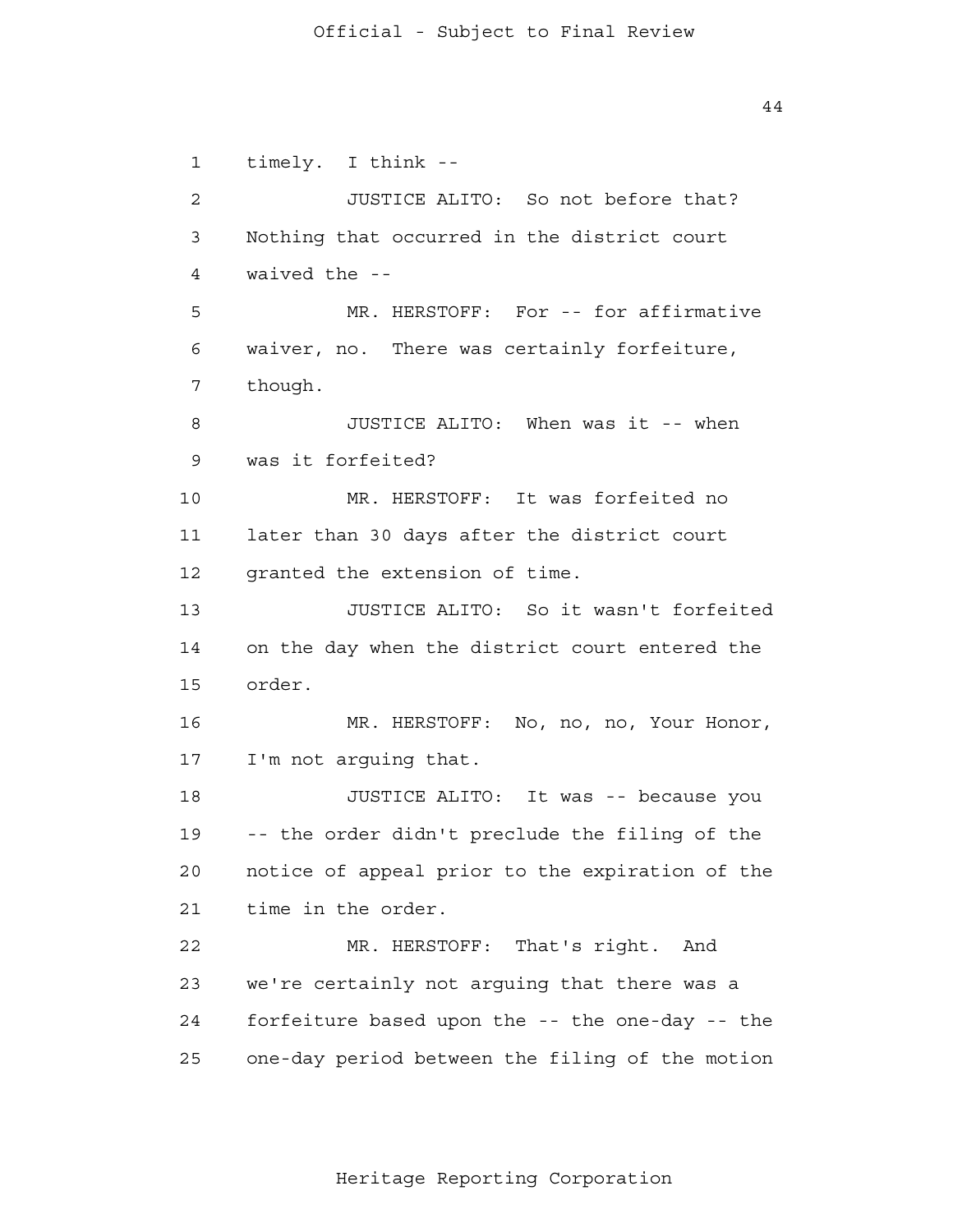45

 1 and the granting of the motion.

 2 3 4 **5**  6 7 8 9 10 11 12 13 14 15 16 17 18 19  $2.0$  21 22 23 24 25 JUSTICE ALITO: So you -- so you think that the appellee had on pain of forfeiture, they had an obligation to inform the other side and the court just prior to the running out of the time, you know, you're going to run you're going to have a problem here under the rule if you don't file your notice of appeal right away? They had that obligation to do that? MR. HERSTOFF: They did have an obligation to do that if they wanted Rule 4(a)(5)(C) to be enforced. They also forfeited by not appealing or cross-appealing and didn't -- just wanted to address - JUSTICE ALITO: How is that consistent with the adversary system? I mean, this isn't the other side -- the -- did she have an attorney at that point? MR. HERSTOFF: No, she was pro se then at the time that the district court granted the motion for extension of time because the district court granted that along with the motion for withdrawal, so Ms. Hamer proceeded pro se from then on.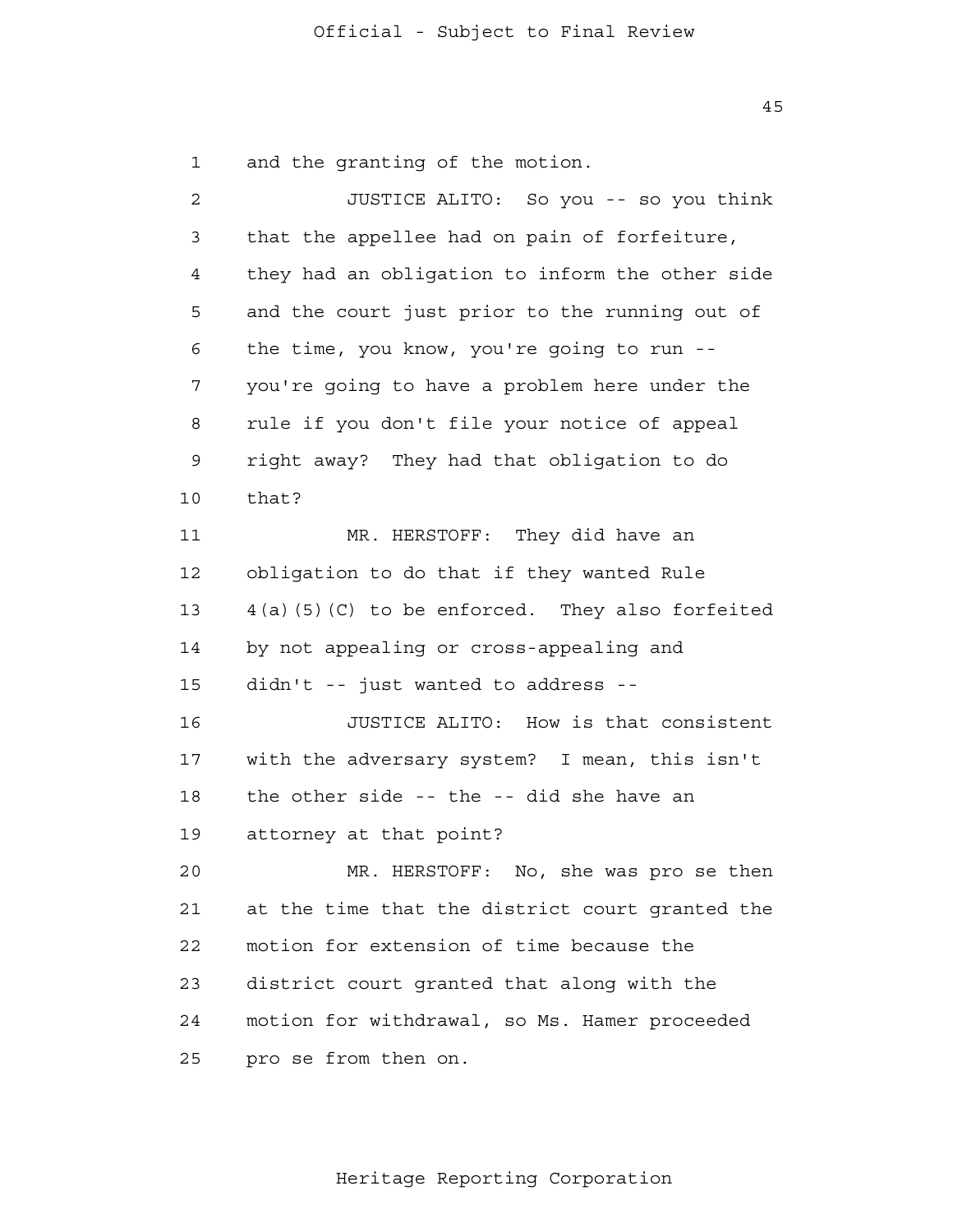46

| $\mathbf 1$ | And so the appellees, the Respondents             |
|-------------|---------------------------------------------------|
| 2           | here, forfeited their right to rely on Rule       |
| 3           | $4(a)$ (5) (C) by not objecting to the extension. |
| 4           | They also, to go to Justice Gorsuch's point,      |
| 5           | forfeited by failing to appeal or cross-appeal.   |
| 6           | The Respondents argued that -- that               |
| 7           | their -- their rights were not being enlarged     |
| 8           | because they got everything that they wanted      |
| 9           | from the district court summary judgment order.   |
| 10          | However, that focuses on the wrong order from     |
| 11          | the district court.                               |
| 12          | The order granting the extension of               |
| 13          | time said that she had two months to extend --    |
| 14          | to file the notice of appeal, two months extra.   |
| 15          | And here the Respondents are seeking, in          |
| 16          | essence, a reversal of the district court's       |
| 17          | order granting the extension of time and an       |
| 18          | order, or decision saying that she was not        |
| 19          | entitled to that extension of time.               |
| 20          | That is $-$                                       |
| 21          | JUSTICE ALITO: Order from which the               |
| 22          | appeal -- the order from which the appeal had     |
| 23          | to be taken was summary judgment for the          |
| 24          | defendant. That's the judgment, right?            |
| 25          | MR. HERSTOFF: That's the district                 |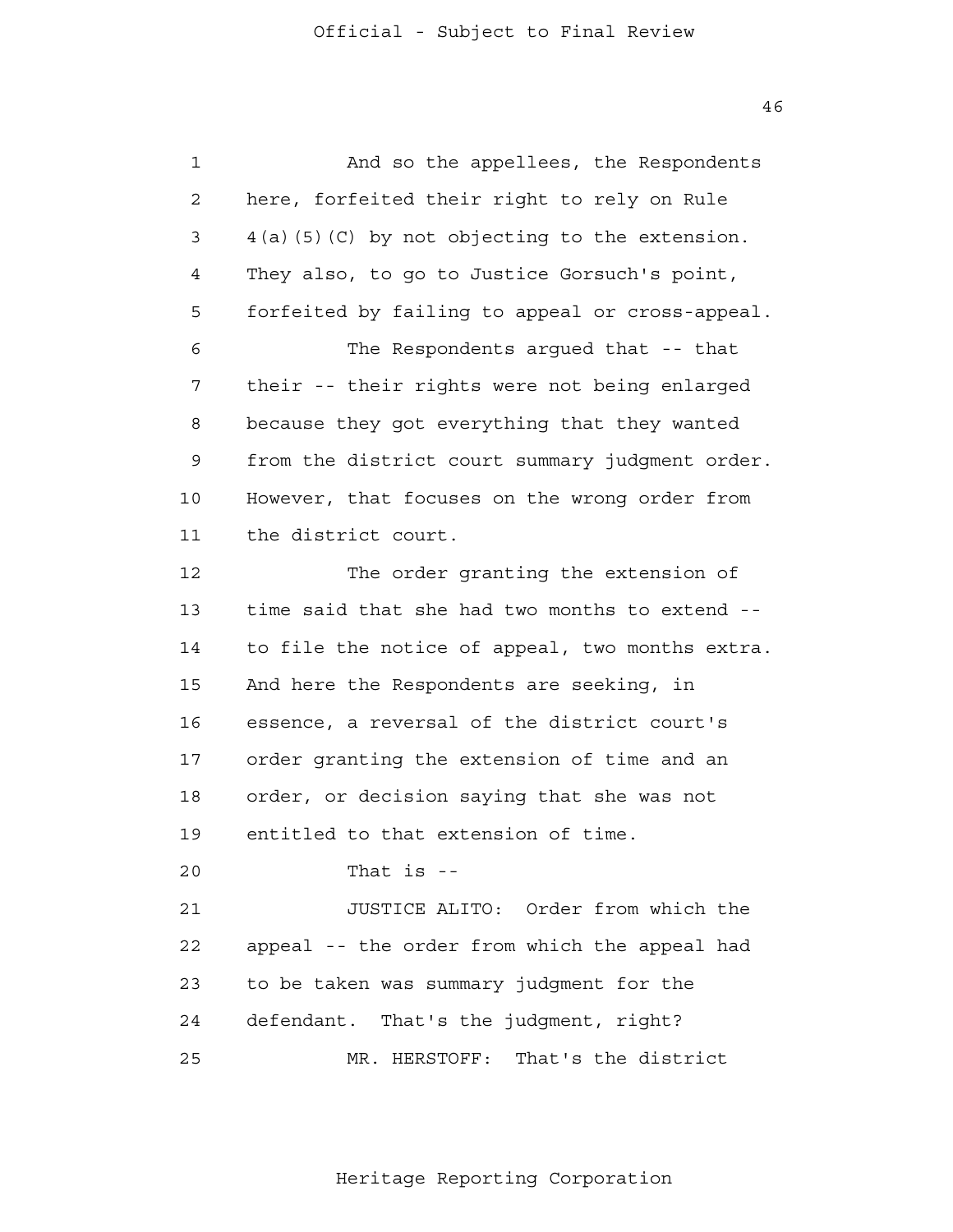1 2 3 4 **5**  6 7 8 9 10 11 12 13 14 15 16 17 18 19  $2.0$  21 22 23 24 25 court's judgment on the merits, yes. JUSTICE ALITO: And the appellee wants an affirmance of that judgment? MR. HERSTOFF: Yeah. Yes, they do. But by  $-$ JUSTICE ALITO: And that could be affirmed on the grounds that summary judgment was proper. It could also be affirmed on the ground that the -- the notice of appeal was untimely. MR. HERSTOFF: Well, I respectfully submit that in the latter case it would not be an affirmance. It would just be a dismissal of the appeal. So what the -- what the Respondents are seeking is not an affirmance. They're seeking an order and judgment from the appellate court saying that the district court's judgment is completely insulated from appellate review. And in order for the appellate court to do that, they would need to reverse the district court's order granting the extension of time, so - CHIEF JUSTICE ROBERTS: Well, that that doesn't seem right to me. I mean, the

Heritage Reporting Corporation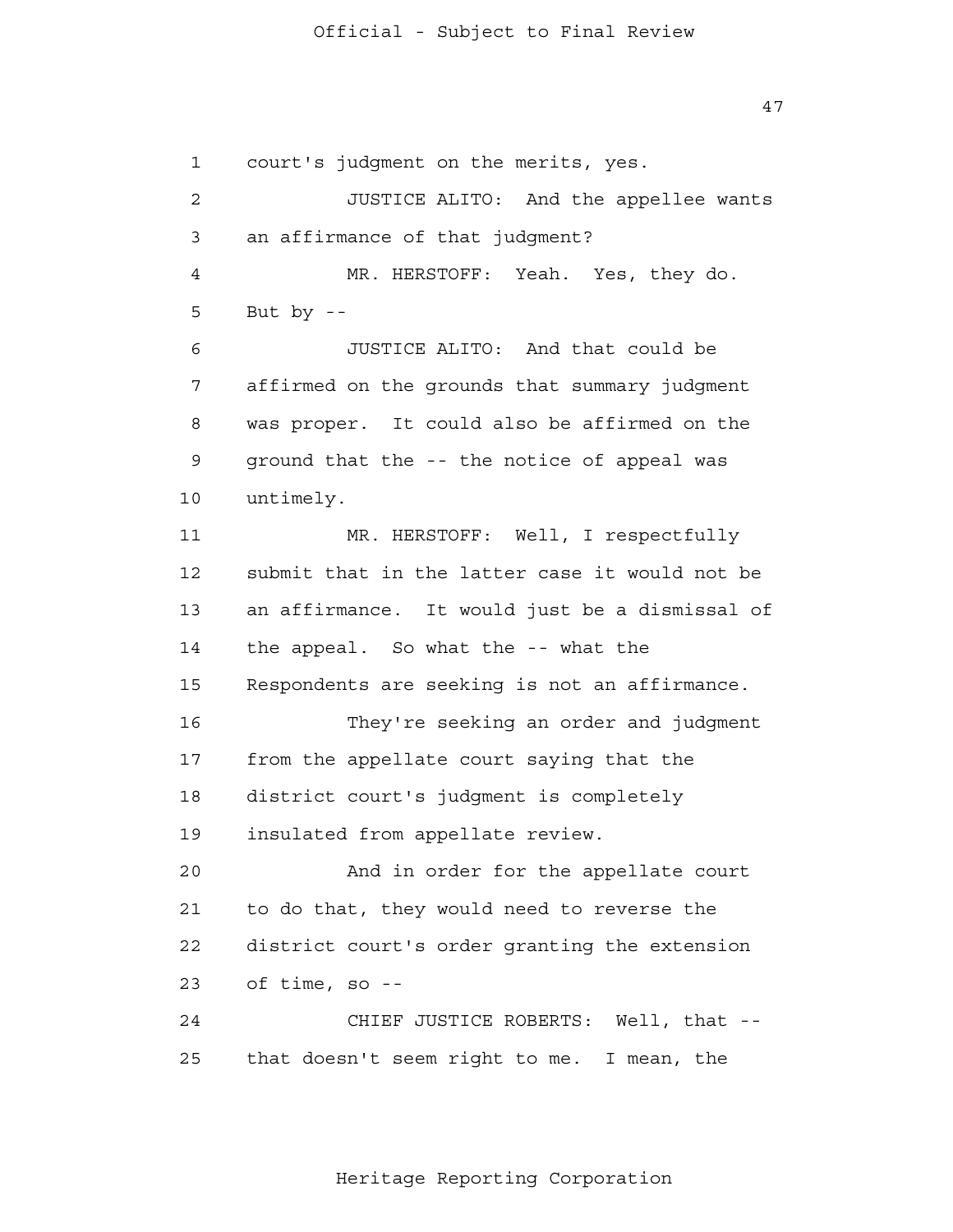1 2 3 4 **5**  6 7 8 9 10 11 12 13 14 15 16 17 18 19  $2.0$  21 22 23 24 25 relief they want is that they can't be sued, right, or they win. To say that the ground on which they get to that objective makes -requires a cross-appeal, I don't think that's right. MR. HERSTOFF: Well, I respectfully submit that the -- what the Respondents are seeking to do is to dismiss the appeal. So what they're seeking from the Seventh Circuit is not any kind of decision at all about whether the district court's judgment was correct. CHIEF JUSTICE ROBERTS: Well, I don't think they care whether they -- the Seventh Circuit says you win or they say that your opponent's appeal is dismissed. MR. HERSTOFF: They certainly might not -- might not care, I agree. I agree with that. However, if they're trying to get the appeal dismissed, that's lessening Ms. Hamer's rights because without -- without the Respondents' objecting to the extension of time, Ms. Hamer's granted the right to appellate review, which is usually what any appellant has, is the right to appeal a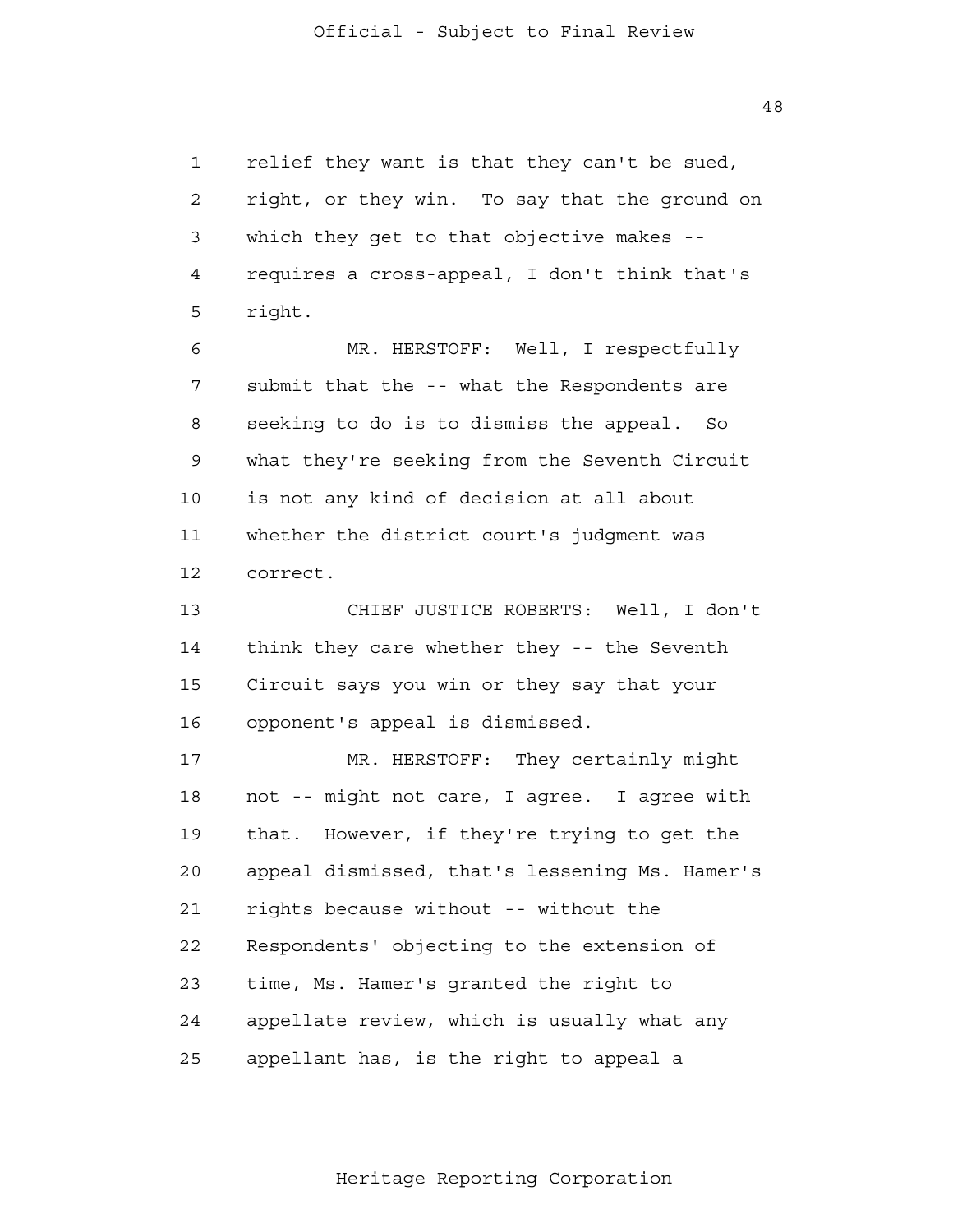1 2 3 4 **5**  6 7 8 9 10 11 12 13 14 15 16 17 18 19  $2.0$  21 22 23 24 25 district court's judgment. The Respondents --JUSTICE ALITO: Every time the party that wins in the district court wins on the merits in the district court, also thinks that it has a jurisdictional argument, they have to file a cross-appeal. MR. HERSTOFF: A jurisdictional argument, no, because the jurisdiction can be raised - JUSTICE ALITO: All right. MR HERSTOFF: -- at any --JUSTICE ALITO: A -- a -- a mandatory claims processing argument, they have to file a cross-appeal? MR. HERSTOFF: If they're -- yeah, they're seeking to alter what the district court did, in other words, if they're trying to get the appellate court to rule that the district court was wrong in -- in the way that they applied the claim processing rule, then then, yes, an appeal -- cross-appeal would be required. If there are no further questions. We respectfully request that the Court reverse the

Heritage Reporting Corporation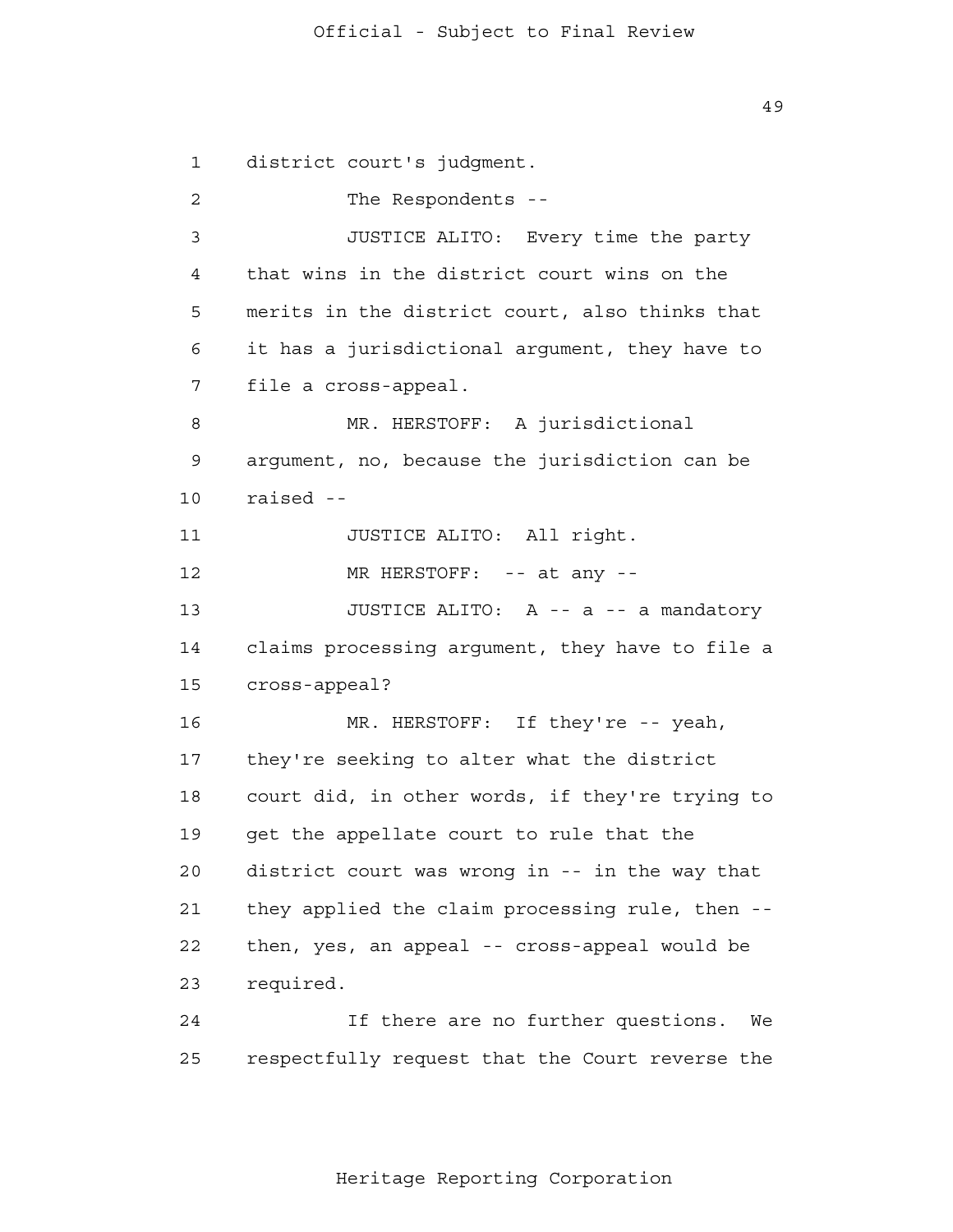8 and 3 and 3 and 3 and 3 and 3 and 3 and 3 and 3 and 3 and 3 and 3 and 3 and 3 and 3 and 3 and 3 and 3 and 3 Seventh Circuit's judgment and remand for consideration of Ms. Hamer's appeal on the merits. Thank you. CHIEF JUSTICE ROBERTS: The case is submitted. Thank you, counsel. (Whereupon, at 10:51 a.m., the case was submitted.)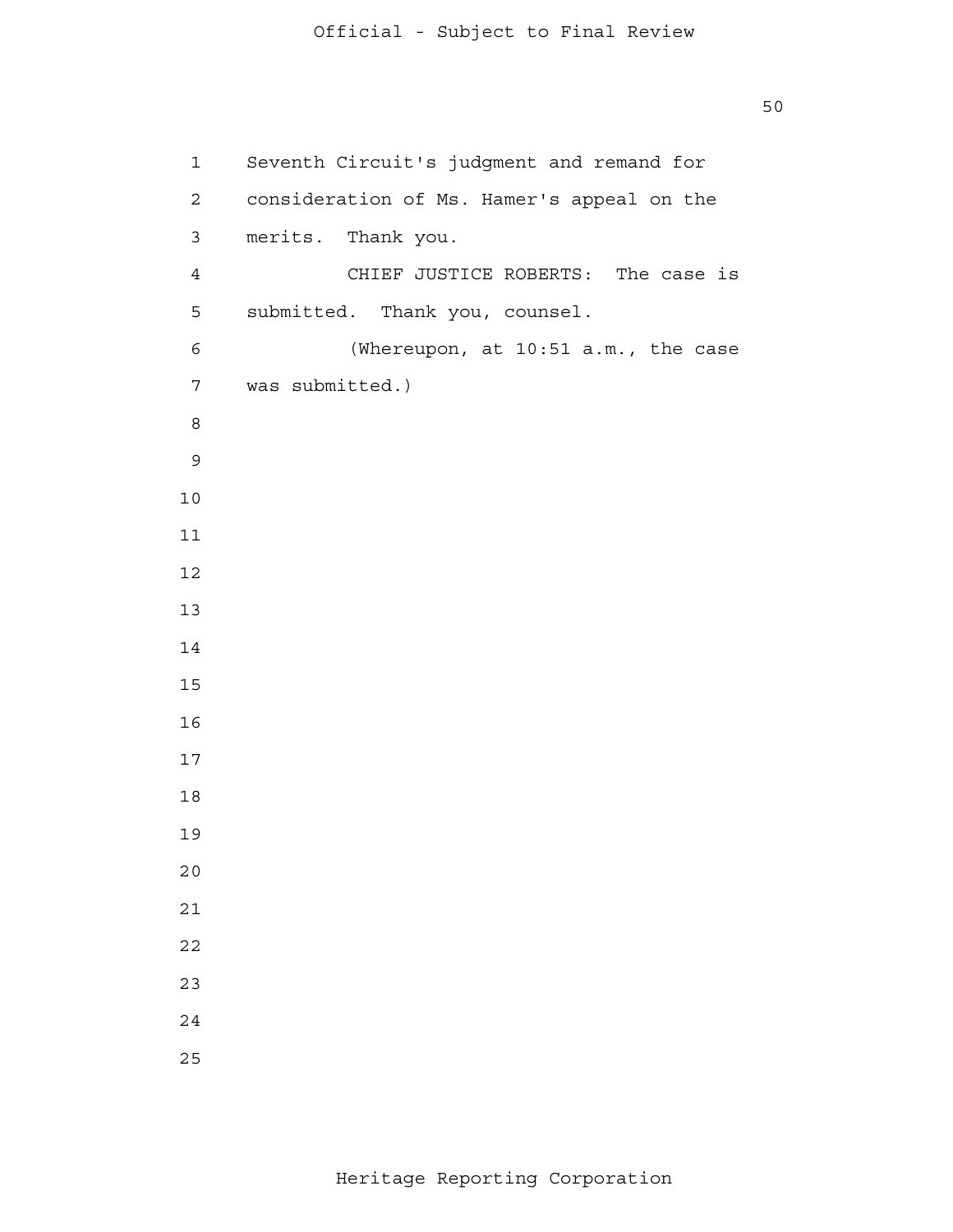**All Contracts** 

| 1                                   | <b>advance</b> [1] <b>25:15</b>                              | articulated [1] 37:15               | 23 8:2 13:22 15:1,6,13 19:5,20,22    |
|-------------------------------------|--------------------------------------------------------------|-------------------------------------|--------------------------------------|
|                                     | adversary [1] 45:17                                          | aside [1] 13:10                     | 20:17,22 21:18 22:6,13 24:12 26:     |
| 10 [2] 1:11 42:23                   | affirmance [3] 47:3,13,15                                    | asks [1] 7:25                       | 22 27:10 34:25 44:6,23 48:17         |
| 10:05 [2] 1:15 3:2                  | affirmative [1] 44:5                                         | asleep [1] 21:12                    | challenge [1] 40:11                  |
| 10:51 [1] 50:6                      | affirmed [2] 47:7,8                                          | assume [1] 36:25                    | change [5] 36:13,19,23 38:10,12      |
| 11th [1] 31:6                       | ago [1] 32:7                                                 | assuming [3] 5:7 6:2 15:17          | changed [3] 18:19,24 20:20           |
| 14 [2] 37:7,10                      | agree [3] 8:19 48:18,18                                      | assumption [1] 16:6                 | changes [4] 14:1,6 15:7 38:21        |
| 16-658 [1] 3:4                      | ah [1] 21:8                                                  | attached [1] 16:25                  | changing [1] 18:25                   |
| 180 [1] 9:2                         | al [1] 1:7                                                   | attorney [4] 5:22 6:16,21 45:19     | charmaine [1] 1:3                    |
| 1940s [1] 11:19                     | alito [25] 11:6 15:8, 16, 20, 24 16:2,                       | attorney's [2] 5:25 6:10            | chicago [2] 1:7 3:6                  |
| 1960s [1] 15:5                      | 10 17:19 18:16,23 21:1,8 43:21                               | audio [1] 18:18                     | chief [17] 3:3,10 4:21 11:23 12:3,5, |
| 1991 [6] 14:10 15:1,6 16:20 35:4,   |                                                              | authority [7] 10:6 33:23 36:4 37:   | 10,21 13:25 22:24 23:4 37:14 39:     |
| 18                                  | 44:2,8,13,18 45:2,16 46:21 47:2,6                            |                                     |                                      |
|                                     | 49:3,11,13                                                   | 13 42:3,10,16                       | 15 42:21 47:24 48:13 50:4            |
| $\mathbf 2$                         | alito's [2] 19:16 20:19                                      | avoid [1] 7:15                      | circuit [27] 4:10 5:15 23:12,20 27:  |
| 2017 [1] 1:11                       | allow [1] 18:14                                              | aware [1] 24:1                      | 5,9,16,22,25 28:5,19 29:11,20,23     |
| 2107(c [3] 3:18 12:18 14:14         | allowed [2] 19:19 41:17                                      | away [2] 39:4 45:9                  | 30:4,6,9,19,21,23 31:6,21 35:11,     |
| 23 [1] 2:7                          | allows [2] 24:10 42:8                                        | B                                   | 11 40:6 48:9,15                      |
| 23(f [1] 10:10                      | alongside [1] 8:4                                            | back [2] 11:19 36:9                 | circuit's [3] 27:17 39:17 50:1       |
| 26 [2] 42:5,10                      | alter [1] 49:17                                              | bad [4] 5:10,14 22:8,12             | <b>circuits</b> [1] 28:25            |
| 28 [1] 3:18                         | altering [2] 15:10 17:22                                     |                                     | circumstances [10] 4:22 5:17 15:     |
|                                     | alternative [1] 32:1                                         | <b>balance</b> [1] 22:22            | 12 18:9, 10, 13 21: 22, 23 22: 2, 4  |
| 3                                   | alternatively [1] 23:14                                      | <b>bar</b> [1] <b>15:</b> 9         | civil [4] 8:24 9:25 10:9,13          |
| $3$ [1] $2:4$                       | although [4] 9:9 16:14 22:6 33:4                             | barrier [4] 6:4,5,6 9:8             | claim [2] 28:20 49:21                |
| 30 [10] 11:25 24:3 25:18 33:5 34:15 | ambiguous [1] 38:1                                           | based [7] 3:15 22:18,19,19 34:18,   | claim-processing [1] 19:8            |
| 35:15 41:9 42:6,9 44:11             | amendments [3] 13:8 35:4,18                                  | 20 44:24                            | claims [11] 10:4 15:18 17:20 28:1    |
| 30-day [12] 16:15,17 21:3 23:8 32:  | american [1] 36:12                                           | <b>basis</b> [2] 32:5,25            | 30:1,18 32:4,10,21 39:13 49:14       |
| 25 33:4 34:5,5 35:7,11 37:12 39:9   | amicus [1] 9:11                                              | behalf [8] 1:19,20 2:4,7,10 3:9 23: | claims-processing [2] 19:2 23:       |
|                                     | among [1] 43:10                                              | 343:2                               | 18                                   |
| 4                                   | analogous [1] 6:20                                           | believe [6] 31:10 32:23 33:6 35:17  | clear [5] 4:16,20 12:6 13:7 34:10    |
| 4 [5] 23:9 42:5,6,12,15             | another [2] 40:5,7                                           | 37:18 38:2                          | clearly [3] 11:15 22:8 24:23         |
| 4(a [2] 12:1 35:8                   | answer [1] 18:17                                             | below [1] 23:12                     | client [1] 39:16                     |
| 4(a)(1 [1] 41:10                    | anytime [2] 30:24 43:12                                      | benefit [5] 21:2,4,6,7,9            | code [3] 35:13,14,16                 |
| 4(a)(5 [2] 13:16 35:8               | appeal [40] 3:19 5:1,19 7:1 9:17                             | best [3] 36:4 38:1 41:13            | codified [2] 10:19 15:4              |
| 4(a)(5)(c [16] 3:16,25 4:2,7 12:8   | 10:3 14:15 20:2,3 23:8 24:6 29:18,                           | <b>better</b> [1] 30:20             | come [1] 26:4                        |
| 19:21 20:7 22:15 23:13 32:25 33:    | 25 31:5 33:24 34:15 37:10,14 38:                             | between [4] 9:12 11:14 14:4 44:     | comes [5] 4:24 7:24 15:20 21:22      |
| 1 39:8,12 42:7 45:13 46:3           | 25 39:20 40:10 41:17,22 42:7,18                              | 25                                  | 36:7                                 |
| 4(a)(6 <sup>[2]</sup> 13:21 35:3    | 43:25 44:20 45:8 46:5,14,22,22                               | bifurcated [1] 28:14                | comparison [1] 14:4                  |
| 43 [1] 2:10                         | 47:9,14 48:8,16,20,25 49:22 50:2                             | binding [2] 28:25 29:1              | completely [1] 47:18                 |
| 5                                   | appealing [1] 45:14                                          | <b>blank</b> [2] 33:17,19           | comply [1] 42:11                     |
|                                     | appeals [16] 8:21 10:3 17:24 18:                             | both [7] 6:12,22 7:8,9,15,15 17:6   | concede [1] 26:24                    |
| 54(b [1] 10:10                      | 14,25 21:14,15,23 22:11 24:9 26:                             | bowles [3] 11:17 12:14,19           | concept [3] 19:3 34:4,23             |
| 58 [1] 8:24                         | 22,24 27:4 30:13 36:11 41:18                                 | brief [12] 9:10,11,19 27:23 29:21   | <b>concerns</b> [1] 22:6             |
| 6                                   | appear [1] 35:13                                             | 30:19,24 43:7,11,13,17,20           | concessions [1] 29:15                |
|                                     | appearances [1] 1:17                                         | briefing [6] 23:20 28:14 29:22 30:  | condition [3] 34:1,21,23             |
| 60 [2] 23:25 24:4                   | appears [1] 35:12                                            | 21,25 31:6                          | conditions [2] 16:16 17:7            |
| 60-day [1] 25:16                    | appellant [9] 5:6,8 14:20 22:9 41:                           | <b>business</b> [1] 30:10           | conferred [1] 25:4                   |
| 8                                   | 1,6,7 43:19 48:25                                            | C                                   | conforming [1] 35:5                  |
| 82 [1] 10:12                        | appellate [7] 3:16 15:9 47:17,19,                            |                                     | congress [18] 3:13 11:11 13:8,11,    |
|                                     | 20 48:24 49:19                                               | call [1] 32:20                      | 22 16:3 33:7 34:1 35:7 36:13,16,     |
| A                                   |                                                              | came [2] 1:13 35:3                  | 25 37:18 38:6,12,13,20,21            |
| a.m [3] 1:15 3:2 50:6               | appellee [10] 21:4,6,11,12 22:10<br>40:18.21 43:18 45:3 47:2 | cannot [2] 10:21 11:21              |                                      |
| able [3] 25:8,11 28:7               |                                                              | care [2] 48:14,18                   | congressional [1] 38:5               |
| above-entitled [1] 1:13             | appellees [2] 27:18 46:1                                     | carried [1] 14:19                   | consequence [1] 27:15                |
| absolutely [1] 5:14                 | applied [2] 34:10 49:21                                      | case [30] 3:4 6:19 7:20 8:22 9:11,  | consider [4] 4:12 5:1 19:19 31:24    |
| accept [1] 31:20                    | applies [1] 19:11                                            | 16,24 14:20 18:6 21:21 22:7,18      | consideration [1] 50:2               |
| account [1] 35:2                    | applying [1] 21:18                                           | 23:7,15 24:13 25:8 27:21 28:8 29:   | considerations [4] 4:4,22 5:18       |
| act [1] 20:24                       | approaches [1] 23:10                                         | 7 30:7 31:3 33:11,16 34:11 36:7     | 22:18                                |
| <b>acts</b> [1] <b>4:</b> 5         | argue [1] 41:12                                              | 40:17,23 47:12 50:4,6               | considered [6] 4:18 5:11 6:13,25     |
| additional [3] 41:15 42:2,9         | argued [1] 46:6                                              | cases [5] 11:8,18 16:8 19:24 20:6   | 8:25 9:17                            |
| additionally [1] 14:13              | arguing [2] 44:17,23                                         | cause [7] 3:22 13:19 14:12 35:2     | consistent [4] 18:17 20:23,25 45:    |
| address [3] 18:14 43:16 45:15       | argument [19] 1:14 2:2,5,8 3:4,8                             | 37:3,21,22                          | 16                                   |
| adjudicatory [1] 10:6               | 13:3 21:24 23:2 24:16 31:9,22 41:                            | century [2] 36:9,12                 | constitute [2] 3:25 34:1             |
| administration [1] 27:10            | 13 43:1,6,8 49:6,9,14                                        | certain [2] 24:19,21                | constitution [1] 11:10               |
|                                     | arguments [1] 31:14                                          | certainly [26] 4:17 5:2,3 6:9 7:19, | constitutional [1] 3:13              |
| adopted [1] 21:3                    | article [1] 11:9                                             |                                     | consulted [1] 25:15                  |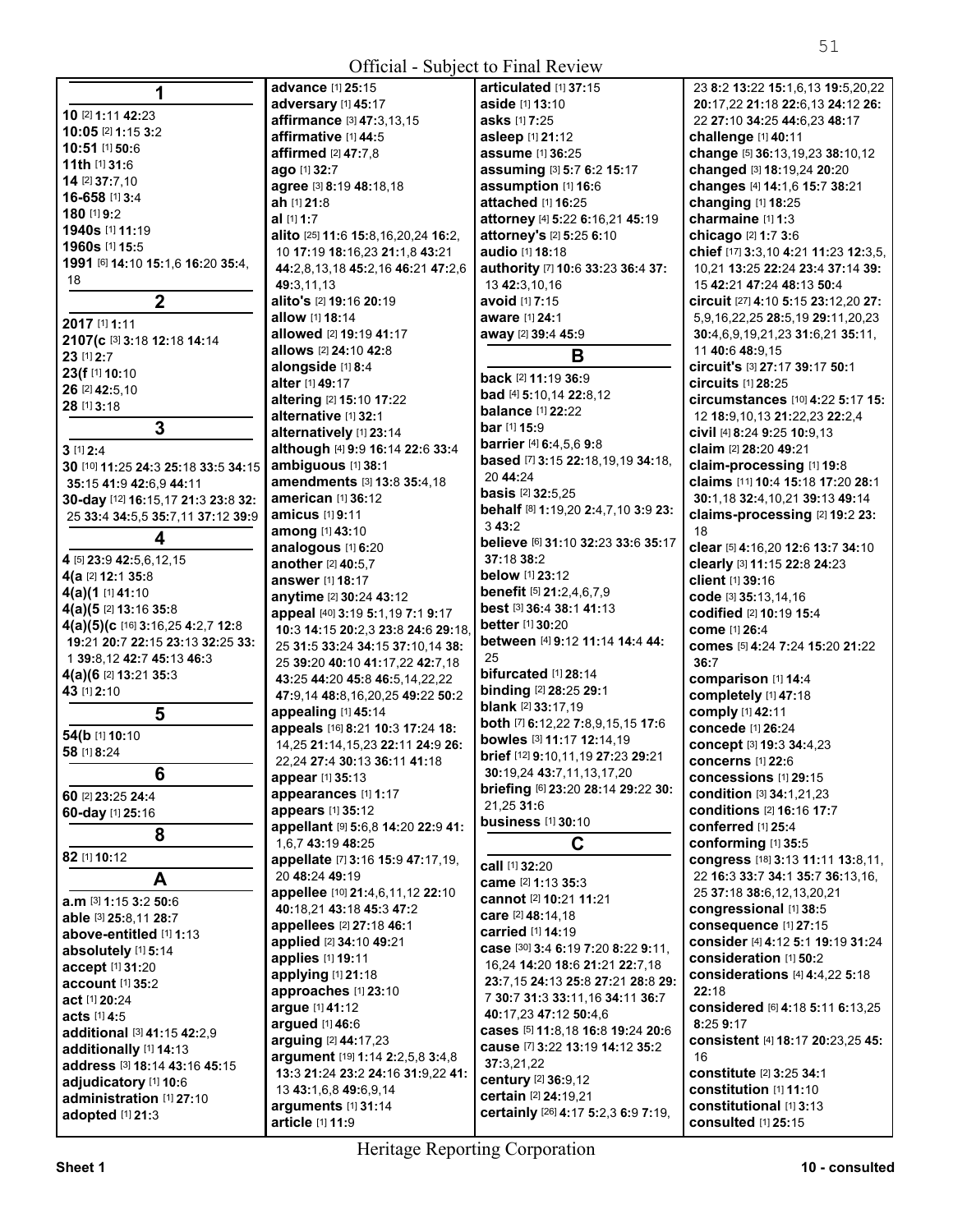|                                             | v.                 |
|---------------------------------------------|--------------------|
| <b>contained</b> [2] 27:19 33:1             | despite [1] 20:2   |
| context [2] 8:11 22:5                       | determine [2] 2    |
| corpus [1] 22:5                             | difference [1] 19  |
| correct [11] 6:18 17:18 24:7 27:18          | different [6] 8:6  |
| 28:9,10,20,21 29:6 35:17 48:12              | 28:6 39:20         |
| <b>corrected</b> [1] 29:23                  | direct [1] 35:23   |
| Correction [3] 29:9,9,14                    | directly [1] 6:20  |
| counsel [7] 4:9 22:25 24:1 25:3.3           | disagree [4] 9:2   |
| 42:22 50:5                                  | disagreeing [1]    |
| couple [3] 9:21 18:17 43:4                  | discovered [1]:    |
| course [3] 7:2 11:22 40:15                  | discretion [3] 4   |
| court [88] 1:1,14 3:11,19 4:16,18,          | dismiss [1] 48:8   |
| 25 5:21 6:23 7:13,24 8:14,17,19,            | dismissal [1] 47   |
| 21 9:9,16 10:3,6 11:8 13:7 16:7             | dismissed [3] 3    |
| 17:24 18:14,24 19:22,25 20:1,9              | disposition [1]    |
| 21:9,10,14,15,23 22:3,11 23:5,11,           | distinction [1] 9  |
| 14,21,23 24:7,8 26:22,23,24 27:3,           | district [41] 3:19 |
| 13 28:7,12 29:5,24 30:12,20 32:1            | 5,13 8:19 23:21    |
| 34:14 37:1,6,9,13 39:11 40:11,17            | 14 36:25 37:6,9    |
| 41:7, 16, 18, 20 42: 1, 3, 8, 14, 16 44: 3, | 20 42:1,3,8,14 4   |
| 11, 14 45: 5, 21, 23 46: 9, 11 47: 17, 20   | 23 46:9,11,16,2    |
| 49:4,5,18,19,20,25                          | 49:1,4,5,17,20     |
| court's [16] 4:1 5:6,13 6:9 9:24 18:        | docketing [8] 21   |
| 6 21:21 22:18 30:14 33:22 46:16             | 4.5 43:25          |
| 47:1,18,22 48:11 49:1                       | doctrine [3] 18:   |
| court-promulgated [1] 11:20                 | doctrines [3] 15   |
| courts [7] 3:14 7:5 11:11 21:7 27:          | documents [1]      |
| 10 36:12 42:10                              | dodson's [4] 9:    |
| <b>covering</b> [1] 33:16                   | doing [2] 40:22    |
| create [1] 24:11                            | done [5] 15:15 1   |
| criticized [1] 35:7                         | down [1] 26:7      |
| cross-appeal [7] 40:3,19 46:5 48:           | drawing [1] 9:12   |
| 4 49:7,15,22                                | drawn [1] 11:12    |
| cross-appealing [1] 45:14                   |                    |
| <b>curious</b> [1] 7:22                     | earlier [2] 11:20  |
| custom [1] 7:5                              | eberhart [1] 30:   |
| D                                           | effect [3] 13:9 20 |
| d.c [5] 1:10,20 35:10,11,11                 | eight [1] 27:24    |
| damien [3] 1:20 2:6 23:2                    | either [1] 41:2    |
| davis [1] 20:1                              | eliminate [1] 16   |
| day [4] 27:22 38:7 39:9 44:14               | enabling [1] 20:   |
| days [17] 9:2 11:25 23:25 24:4,4            | end [2] 32:20 39   |
| 25:18 27:24 33:5 34:16 35:16 37:            | enforce [1] 22:1   |
| 7,10 41:10 42:6,9,14 44:11                  | enforced [1] 45:   |
| deadlines [2] 36:10 38:24                   | enforcing [1] 39   |
| decades [1] 33:9                            | enjoyed [1] 33:8   |
| decide [2] 4:13 28:12                       | enlarge [1] 40:2   |
| decided [2] 5:19 7:1                        | enlarged [1] 46:   |
| decides [1] 38:7                            | enter [2] 7:10,16  |
| deciding [1] 37:2                           | entered [5] 8:4,2  |
| decision [8] 7:25 8:14,16 11:14             | 14                 |
| 13:23 39:17 46:18 48:10                     | entirety [1] 13:2  |
| declaring [1] 20:11                         | entitled [1] 46:1  |
| decline [1] 23:16                           | entry [7] 8:8,19   |
| declines $[1]$ 32:2                         | 34:12,19           |
| deemed [1] 34:1                             | equitable [4] 4:3  |

| determine [2] 25:6 32:2               | even [5] 11:19 14:16     |
|---------------------------------------|--------------------------|
| difference [1] 19:9                   | 26:22                    |
| different [6] 8:6 16:17 20:7 26:14    | eventually [1] 35:3      |
| 28:6 39:20                            | everything [1] 46:8      |
| direct [1] 35:23                      | evidence [2] 16:13       |
| directly [1] 6:20                     | evolve [1] 35:1          |
| disagree [4] 9:21 13:6 16:13 35:9     | exactly [4] 13:11 27     |
| disagreeing [1] 40:8                  | example [3] 10:24 1      |
| discovered [1] 30:6                   | exceeded [1] 6:1         |
| discretion [3] 4:18 17:24 37:1        | exceeding [1] 34:1       |
| dismiss [1] 48:8                      | exception [1] 42:12      |
| $dismissal$ [1] $47:13$               | exceptional [2] 15:      |
| dismissed [3] 32:5 48:16,20           | exceptions [1] 10:2      |
| disposition [1] 19:24                 | excusable [16] 3:21      |
| distinction [1] 9:12                  | 16,24 17:6,10,13 33      |
| district [41] 3:19 4:25 5:6.13 6:8 7: | 17,24 37:3               |
| 5,13 8:19 23:21,23 24:7 33:22 34:     | <b>excuse</b> [1] 32:16  |
| 14 36:25 37:6,9,12 40:11 41:16,       | exercise [1] 37:1        |
| 20 42:1,3,8,14 44:3,11,14 45:21,      | expect [2] 38:21,23      |
| 23 46:9,11,16,25 47:18,22 48:11       | expiration [2] 34:16     |
| 49:1,4,5,17,20                        | extend [10] 3:19 5:1     |
| docketing [8] 27:3,8,19 28:4 29:1,    | 37:6,9,13 42:8,11 4      |
| 4,5 43:25                             | extends [1] 11:9         |
| doctrine [3] 18:18,23 19:1            | extension [32] 3:23      |
| doctrines [3] 15:10 17:23 21:19       | 24 12:12,22,25 14:       |
| documents [1] 39:19                   | 17:1,8,9,12 24:2 33      |
| dodson's [4] 9:18 10:1,11,15          | 22 41:16,20 44:12 4      |
| doing [2] 40:22 41:2                  | 17,19 47:22 48:22        |
| done [5] 15:15 16:4,5 19:21 38:17     | extensions [2] 15:2      |
| down [1] 26:7                         | extent [2] 41:3,8        |
| drawing [1] 9:12                      | extinguish [1] 41:2      |
| drawn [1] 11:12                       | extra [2] 32:16 46:14    |
|                                       |                          |
|                                       | extraordinary [4] 1      |
| Е                                     | 23                       |
| earlier [2] 11:20 16:8                | F                        |
| eberhart [1] 30:15                    |                          |
| effect [3] 13:9 20:11,13              | facilitate [1] 19:23     |
| eight [1] 27:24                       | fact [4] 20:2 23:6 28    |
| either [1] 41:2                       | factored [1] 6:12        |
| eliminate [1] 16:4                    | failing [1] 46:5         |
| enabling [1] 20:23                    | failure [4] 33:13,17     |
| end [2] 32:20 39:9                    | fairly [1] 36:22         |
| enforce [1] 22:13                     | faith [5] 5:8,10,15 22   |
| enforced [1] 45:13                    | familiar [1] 24:21       |
| enforcing [1] 39:18                   | far [1] 11:19            |
| enjoyed [1] 33:8                      | federal [10] 3:16 6:1    |
| enlarge [1] 40:22                     | 19:17.23 20:4 22:19      |
| enlarged [1] 46:7                     | federalism [1] 22:6      |
| enter [2] 7:10.16                     | file [19] 11:25 12:11.   |
| entered [5] 8:4,25 14:22 26:10 44:    | 26:18 33:23 37:9,14      |
| 14                                    | 42:7.18 45:8 46:14       |
| entirety [1] 13:21                    | filed [7] 3:20 23:7 26   |
| entitled [1] 46:19                    | 1841:10                  |
| entry [7] 8:8,19 16:23 17:2 33:13     | files $[1]$ 18:18        |
| 34:12,19                              | filing [2] 44:19,25      |
| equitable [4] 4:3,22 5:18 22:17       | final [2] 8:3 37:8       |
| equities [5] 5:3,11 6:13,25 31:25     | find [2] 23:17,25        |
| error [4] 22:10 24:7 29:14,15         | fine [2] 23:24 40:6      |
| especially [3] 8:10 30:16 38:18       | first [7] 4:14 12:17 1   |
| essence [1] 46:16                     | 21 42:4 43:16            |
| <b>establish</b> [1] <b>11:11</b>     | flat [1] 10:22           |
| established [1] 37:5                  | focus [1] 24:22          |
| establishes [2] 11:17,18              | <b>focuses</b> [1] 46:10 |

**All Contracts et** [1] **1:**7 **even** [5] **11:**19 **14:**16 **18:**1 **25:**11 **26:**22 **eventually** [1] **35:**3 **everything** [1] **46:**8 **evidence** [2] **16:**13 **35:**6 **evolve** [1] **35:**1 **exactly** [4] **13:**11 **27:**20 **29:**7 **41:**5 **example** [3] **10:**24 **18:**3 **19:**25 **exceeded** [1] **6:**1 **exceeding** [1] **34:**15 **exception** [1] **42:**12 **exceptional** [2] **15:**11 **18:**9 **exceptions** [1] **10:**23 **excusable** [16] **3:**21 **13:**18 **14:**8,11, 16,24 **17:**6,10,13 **33:**24 **34:**2,6,8, 17,24 **37:**3 **excuse** [1] **32:**16 **exercise** [1] **37:**1 **expect** [2] **38:**21,23 **expiration** [2] **34:**16 **44:**20 **extend** [10] **3:**19 **5:**1 **33:**23 **34:**15 **37:**6,9,13 **42:**8,11 **46:**13 **extends** [1] **11:**9 **extension** [32] **3:**23 **5:**4 **6:**1,11,22, 24 **12:**12,22,25 **14:**7,9 **16:**17,22,24 **17:**1,8,9,12 **24:**2 **33:**20 **35:**12 **39:**  22 **41:**16,20 **44:**12 **45:**22 **46:**3,12, 17,19 **47:**22 **48:**22 **extensions** [2] **15:**2 **16:**16 **extent** [2] **41:**3,8 **extinguish** [1] **41:**21 **extra** [2] **32:**16 **46:**14 **extraordinary** [4] **18:**9,13 **21:**22, 23 **F facilitate** [1] **19:**23 **fact** [4] **20:**2 **23:**6 **28:**18 **39:**21 **factored** [1] **6:**12 **failing** [1] **46:**5 **failure** [4] **33:**13,17 **34:**11,18

**faith** [5] **5:**8,10,15 **22:**8,12 **federal** [10] **3:**16 **6:**1,5 **10:**9 **15:**4 **19:**17,23 **20:**4 **22:**19,20 **file** [19] **11:**25 **12:**11,14,18,23 **13:**17 **26:**18 **33:**23 **37:**9,14 **40:**2,10,19 **42:**7,18 **45:**8 **46:**14 **49:**7,14 **filed** [7] **3:**20 **23:**7 **26:**2,13,17 **29: first** [7] **4:**14 **12:**17 **13:**15 **18:**17 **26: fundamental** [2] **3:**12,15 **fundamentally** [1] **36:**20 **further** [4] **22:**21 **42:**14,20 **49:**24 **G gave** [1] **42:**2 **generally** [3] **20:**16 **22:**3 **24:**20 **ginsburg** [27] **4:**8 **6:**15,19 **9:**10 **11:**  12,16 **13:**2 **14:**18 **16:**19,21 **17:**15 **19:**6 **20:**8,14 **23:**22 **24:**14 **25:**10, 14,23 **26:**21 **30:**3,22 **32:**7 **33:**10 **34:**8,20 **35:**9 **give** [5] **23:**25 **36:**4,6 **42:**4,16 **given** [4] **17:**19 **25:**20 **38:**24 **40:**14 **gives** [3] **27:**17 **28:**12 **33:**19 **gorsuch** [6] **39:**25 **40:**5,14,16 **41:**4, 12 **gorsuch's** [1] **46:**4 **got** [4] **11:**25 **25:**11 **39:**22 **46:**8 **government** [1] **31:**3 **granted** [4] **44:**12 **45:**21,23 **48:**23 **granting** [4] **45:**1 **46:**12,17 **47:**22 **ground** [2] **47:**9 **48:**2 **grounds** [1] **47:**7 **guess** [1] **38:**20 **guidance** [1] **26:**16 **H habeas** [1] **22:**5 **hamer** [10] **1:**3 **3:**4 **5:**12,16 **6:**8 **23:**  7 **41:**3,8 **42:**17 **45:**24 **hamer's** [3] **48:**20,23 **50:**2 **handbook** [1] **27:**17 **happen** [4] **7:**11,19,21 **8:**2 **happened** [4] **22:**14 **24:**13 **27:**20 **29:**7 **hard** [1] **15:**22 **harris** [2] **6:**20,21 **hartz** [1] **40:**7 **hear** [2] **3:**3 **35:**21 **held** [6] **6:**23 **10:**7 **20:**1 **23:**13 **43:**9, 15 **herein** [1] **34:**17

**herstoff** [66] **1:**18 **2:**3,9 **3:**7,8,10 **4:** 

**follow** [2] **30:**10 **32:**10 **followed** [2] **7:**3 **11:**22 **follows** [2] **15:**21 **41:**23 **foman** [1] **20:**1 **forfeit** [1] **28:**23

**44:**9,10,13 **45:**13 **46:**2,5 **forfeits** [1] **32:**11

**forfeitures** [1] **4:**19 **form** [1] **8:**1 **former** [1] **25:**3

**found** [1] **22:**4 **frames** [1] **25:**7 **free** [1] **25:**17 **function** [1] **28:**15

**forfeited** [10] **4:**6 **18:**7 **28:**20 **32:**22

**forfeiture** [18] **4:**3,5,12 **15:**11 **17:**  23 **19:**18,19 **20:**10 **21:**11 **22:**17 **32:**  19 **43:**6,10,13,15 **44:**6,24 **45:**3

**formulation** [4] **9:**23 **10:**2,12,16 **forth** [3] **23:**9 **38:**5 **42:**15

**46:**24

**defect** [1] **20:**3

**deliberately** [1] **24:**5 **demonstrate** [1] **34:**24 **described** [1] **40:**18 **describing** [1] **29:**17

**defendant** [6] **19:**11 **24:**1,2,5,10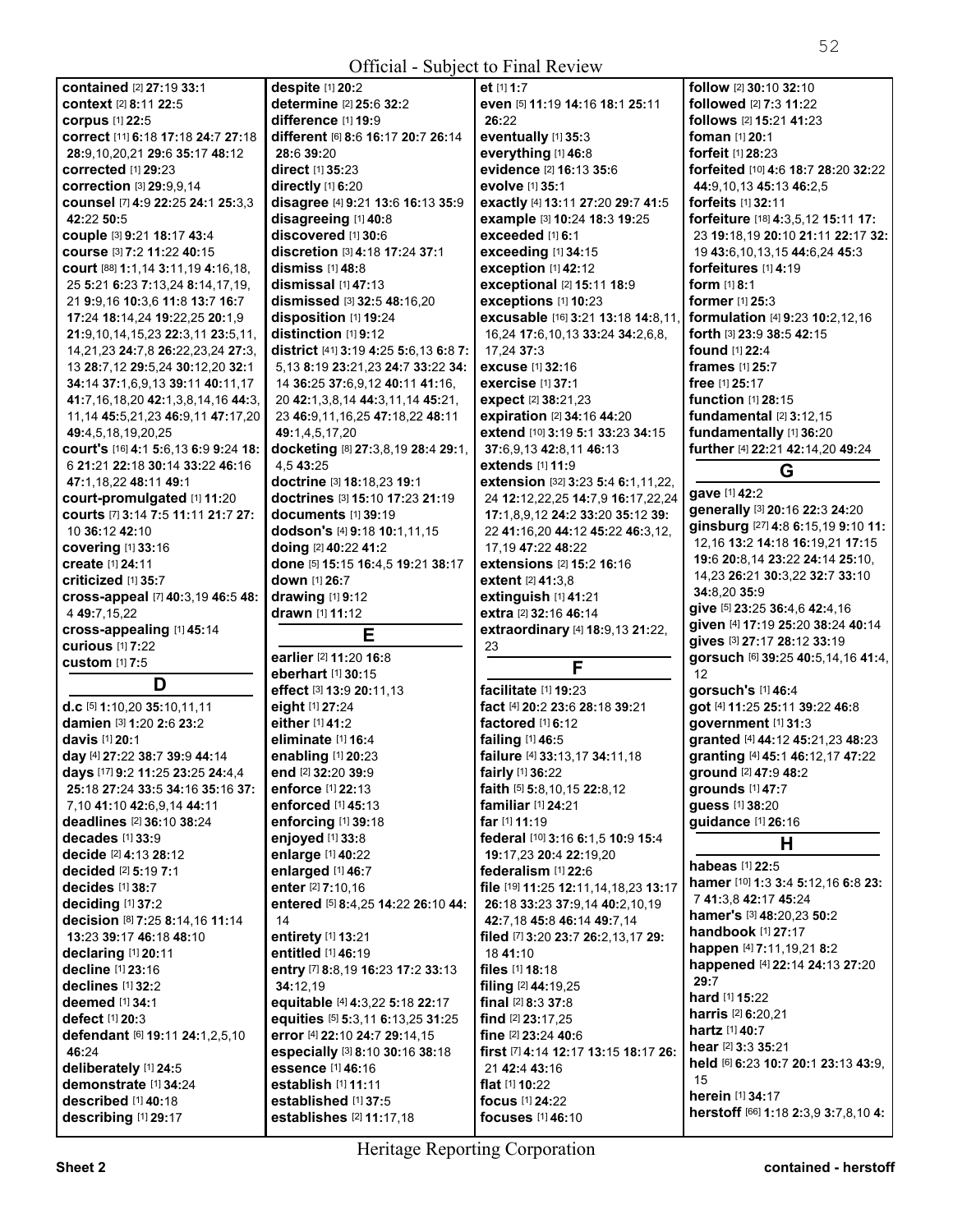| Official - Subject to Final Review        |                                             |                                      |                                          |
|-------------------------------------------|---------------------------------------------|--------------------------------------|------------------------------------------|
| 15 5:2,23 6:7,18 7:12,18,23 8:9,          | 4 32:12 35:10 36:1 43:7,10,17,22,           | legislation [2] 38:11,14             | morph [1] 35:1                           |
| 23 9:4,7,20 10:20 11:1,7,16 12:3,         | 23                                          | legislative [3] 13:10 35:23 36:16    | motion [17] 3:20 6:11 8:11 11:25         |
| 8, 13, 23 13: 5 14: 3, 23 15: 13, 19, 23  | issued [1] 25:16                            | length [1] 12:25                     | 12:11, 18, 21, 24 13:17 26: 2, 8, 10, 19 |
| 16:1,9,12,20 17:4,17 18:5,20 19:4,        | issues [2] 4:21 18:7                        | less [1] 5:5                         | 44:25 45:1,22,24                         |
| 14 20:12, 16 21:5, 20 22:3 42:23          | itself [1] 5:15                             | lessen [2] 41:1,5                    | motions $[1]$ 8:13                       |
| 43:1,3,23 44:5,10,16,22 45:11,20          |                                             | lessening [1] 48:20                  | ms [11] 5:12,16 6:8 23:7 41:3,8 42:      |
| 46:25 47:4,11 48:6,17 49:8,12,16          | J                                           | light [2] 39:21 41:14                | 17 45:24 48:20,23 50:2                   |
| history [8] 13:11 20:4,17 35:23 36:       | jennings [1] 40:17                          | likely [1] 12:19                     | much [3] 15:2 16:17 37:2                 |
| 8,16 38:2,24                              | jonathan [5] 1:18 2:3,9 3:8 43:1            | limit [6] 14:19 15:22,25 16:6,16 35: |                                          |
| honor [12] 7:10 8:7 12:9 14:23 15:        | judge [9] 7:7 8:3 23:24 24:13 25:           | 12                                   | N                                        |
| 19 17:17 19:14 34:14 36:6 37:25           | 17 40:7,8,16 41:19                          | limitation [11] 4:1,10 23:9 33:1 34: | <b>nature [2] 33:8 36:14</b>             |
| 39:23 44:16                               | judgment [30] 7:10,17 8:1,3,8,11,           | 5 35:8 37:12,16,17,21 39:9           | nearly [1] 36:9                          |
| <b>hours</b> [1] <b>26:10</b>             | 13, 20, 25 14: 22, 22 16: 23 17: 2 33:      | limitations [1] 13:12                | necessary [1] 28:15                      |
| <b>house</b> [1] <b>13:14</b>             | 14 34:12,19 36:21 37:1 40:24 46:            | limited [1] 41:9                     | need [2] 41:22 47:21                     |
| housing $[2]$ 1:6 3:5                     | 9, 23, 24 47: 1, 3, 7, 16, 18 48: 11 49: 1  | limiting [2] 33:5 35:15              | needed [2] 40:2,10                       |
| however [3] 14:4 46:10 48:19              | 50:1                                        | $\lim$ its $[1]$ 4:23                | neglect [15] 3:21 13:18 14:8,11,17,      |
| hypothetically [1] 20:19                  | jurisdiction [11] 3:14 4:1 9:23 10:         | line [3] 11:8,13 41:22               | 24 17:6, 10, 13 33: 24 34: 2, 6, 18, 24  |
|                                           | 2,16 21:14 26:25 27:4,12,24 49:9            | lines [2] 6:20,21                    | 37:3                                     |
|                                           | jurisdictional [42] 4:11 9:13,18            | litigation [3] 24:18,20,22           | negotiations [1] 8:7                     |
| idea [3] 34:4,23 43:18                    | 10:4,11,18 11:4,5,21 12:6,9,15,20,          | little [1] 8:6                       | neighborhood [2] 1:6 3:5                 |
| identify [1] 28:7                         | 24 15:17 16:7 18:1,2 20:11 21:17            | long [5] 3:20 11:7 19:22 20:4 27:1   | never [5] 4:11 11:5 33:10 37:7,18        |
| <b>ignores</b> [1] 24:17                  | 23:13,16 26:23 30:9 31:9,11,15,             | longer [7] 5:4,4 31:8 33:5,19 35:    | new [7] 1:18,18 14:5 15:3 17:16 23:      |
| iii [1] 11:9                              | 18, 19, 23 32: 3, 24 33: 8 36: 11, 14       | 16 38:15                             | 25 41:20                                 |
| implicated [1] 28:8                       | 38:6,8 39:5,12 40:1 49:6,8                  | look [7] 20:22 22:11 25:21,24 26:    | next [1] 27:22                           |
| impose [1] 15:22                          | jurisprudence [1] 30:15                     | 12 29:5 37:4                         | no-forfeiture [1] 20:24                  |
| inaccuracies [1] 29:3                     | justice [115] 3:3,10 4:8,21 5:20,24         | looked [3] 25:4,5 27:2               | non-jurisdictional [7] 3:17 6:2,4        |
| <b>inadvertent</b> [2] <b>16:14 35:24</b> | 6:15,18 7:4,14,21 8:5,18 9:2,4,6,           | lower [2] 3:14 11:11                 | 9:14 10:8,14 22:16                       |
| inadvertently [3] 13:4 16:5 35:18         | 10 10:17,22 11:6,12,13,16,23 12:4,          |                                      | norm [1] 36:23                           |
| inappropriate [1] 36:24                   | 5, 10, 21 13: 2, 25 14: 18 15: 8, 16, 20,   | M                                    | <b>normal</b> [1] 40:15                  |
| inclined [1] 39:11                        | 24 16:2, 10, 19, 21 17: 15, 19 18: 16,      | made [10] 13:22 14:6 15:6 19:10      | <b>note</b> [1] 36:10                    |
| included [1] 38:15                        | 23 19:6, 16 20:8, 14, 18 21:1, 8 22:1,      | 27:7,12 28:18 29:4,16,17             | nothing [5] 22:13 24:5 33:15 36:         |
| inconsistency [2] 37:5,17                 | 24 23:4,22 24:13 25:10,14,23 26:            | malpractice [1] 5:25                 | 15 44:3                                  |
| inconsistent [2] 9:24 18:6                | 6,21 28:3,11,17,22 29:8,13 30:3,            | mandatory [20] 15:18 17:20 19:1,     | notice [34] 9:16 14:8,16,21 17:2,6,      |
| <b>incorporate</b> [2] <b>13:23,24</b>    | 22 31:7,12,17 32:6,7,14,18 33:10            | 3,7,7,9,10 23:18 24:8 28:1 30:1,8,   | 11,12 20:3 22:10 23:8 25:11 26:8         |
| incorporated [2] 13:20,22                 | 34:8,20 35:9,20,22 36:3,18 37:15,           | 18 32:3,9,21 39:13 42:19 49:13       | 29:18,25 31:4,5 33:13,23 34:3,11         |
| incorporating [2] 13:12,15                | 20,23 38:4,13,19 39:2,4,15,25 40:           | <b>manner</b> [1] <b>29:1</b> 9      | 36:22 37:8,10,14 38:25 41:11,22          |
| incorrect [1] 10:16                       | 5, 14 41:4, 12 42: 21 43: 21 44: 2, 8,      | manrique [5] 23:15 30:16 31:2,3      | 42:7,18 44:20 45:8 46:14 47:9            |
| indicates [1] 7:7                         | 13, 18 45: 2, 16 46: 4, 21 47: 2, 6, 24     | 43:14                                | notices [1] 36:10                        |
| <b>inform</b> [2] <b>38:3 45:4</b>        | 48:13 49:3,11,13 50:4                       | matter [3] 1:13 7:4 32:20            | notified [3] 16:23 27:25 29:23           |
| informed $[1]$ 36:2                       | K                                           | maximize [1] 20:5                    | notify [1] 28:19                         |
| informs $[1]$ 36:2                        |                                             | $maximum$ [1] 3:23                   | nowhere [1] 35:12                        |
| initial [3] 29:22 30:19 41:9              | kagan [14] 10:17,22 22:1 31:7,12,           | mean [9] 4:9,24 29:14 31:17 38:20    |                                          |
| instance [6] 4:14 10:1 25:2 35:3          | 17 32:6, 14, 18 38:4, 13, 19 39:2, 4        | 39:5.17 45:17 47:25                  | Ő                                        |
| 39:7 40:25                                | kennedy [8] 7:4,14,21 8:5,18 9:2,5,         | means [2] 19:6 29:9                  | object [1] 26:3                          |
| instances [4] 7:24 24:23 40:18,20         | 6                                           | <b>meant</b> [1] 32:9                | objecting [2] 46:3 48:22                 |
| instead [2] 9:15 23:17                    | kicking [1] 41:6                            | mediation $[1]$ 28:13                | objection [2] 5:9 26:12                  |
| <b>insulated</b> [1] 47:19                | kind [3] 20:20 32:15 48:10                  | member [1] 35:7                      | objective [1] 48:3                       |
| intended [5] 16:3 36:13,17,25 37:         | <b>kinds</b> [1] 22:4                       | <b>mention</b> [2] 39:7,8            | obligating [1] 24:25                     |
| 18                                        | kontrick [7] 11:8,18 30:15 43:5,8,          | merits [13] 5:19 7:2 19:24 20:6 30:  | obligation [5] 26:15,18 45:4,9,12        |
| intends [1] 13:8                          | 9,11                                        | 25 31:5 39:21 43:7,12,17 47:1 49:    | obtained [1] 41:15                       |
| intent [1] 28:6                           |                                             | 550:3                                | occasion [1] 26:1                        |
| intention $[1]$ 33:7                      | lack [5] 14:8,15 17:5,10,12                 | met [1] 17:7                         | <b>occasions</b> [2] 24:19,22            |
| interjected [1] 30:7                      | language [6] 3:17 10:25 11:2 13:6           | might [3] 20:13 48:17,18             | <b>occur</b> [1] 24:24                   |
| interpose [2] 26:3,12                     | 33:5 36:5                                   | mind [1] 38:22                       | occurred [1] 44:3                        |
| interposing [1] 24:17                     | <b>last</b> [1] <b>23:</b> 15               | minimum [4] 23:17 28:1 32:3 39:      | october [1] 1:11                         |
| interpret [1] 18:25                       | <b>latched</b> [1] 27:6                     | 13                                   | old [6] 8:22 14:4,25 15:3 16:15 17:      |
| interpretation [1] 11:3                   | late [1] 24:6                               | minutes [1] 42:23                    | 4                                        |
| interpreted [4] 10:24 11:1 19:23          | later [4] 4:25 11:25 27:25 44:11            | misled [5] 5:13,16,21 6:8,10         | older [1] 14:6                           |
| 20:5                                      | $latter$ [1] 47:12                          | misreading [1] 43:8                  | <b>omission</b> [1] 16:14                |
| involves [1] 10:5                         | <b>law</b> [4] <b>9:24 18:6 21:21 22:18</b> | mistake [4] 25:18 27:14,15 29:17     | omitted [2] 35:18 36:5                   |
| isn't [5] 17:2 24:12 40:1 41:4 45:        | <b>learn</b> [1] 34:19                      | mistakes [2] 27:19 29:4              | once [5] 25:15 26:1,12,17 37:7           |
| 17                                        | least [4] 16:2 21:9,13 38:25                | misunderstood [1] 18:21              | one [12] 3:12 9:10,16 13:3 17:1 23:      |
| issue [20] 4:17,24 8:14 21:11 23:         | left [1] 13:4                               | months [3] 36:21 46:13,14            | 6,11 33:25 38:6 40:1,7,21                |
| 16, 19 27: 23 29: 11, 21 30: 16, 17 31:   | legal [1] 28:7                              | morning [1] 3:4                      | one-day [2] 44:24,25                     |

**legal** [1] **28:**7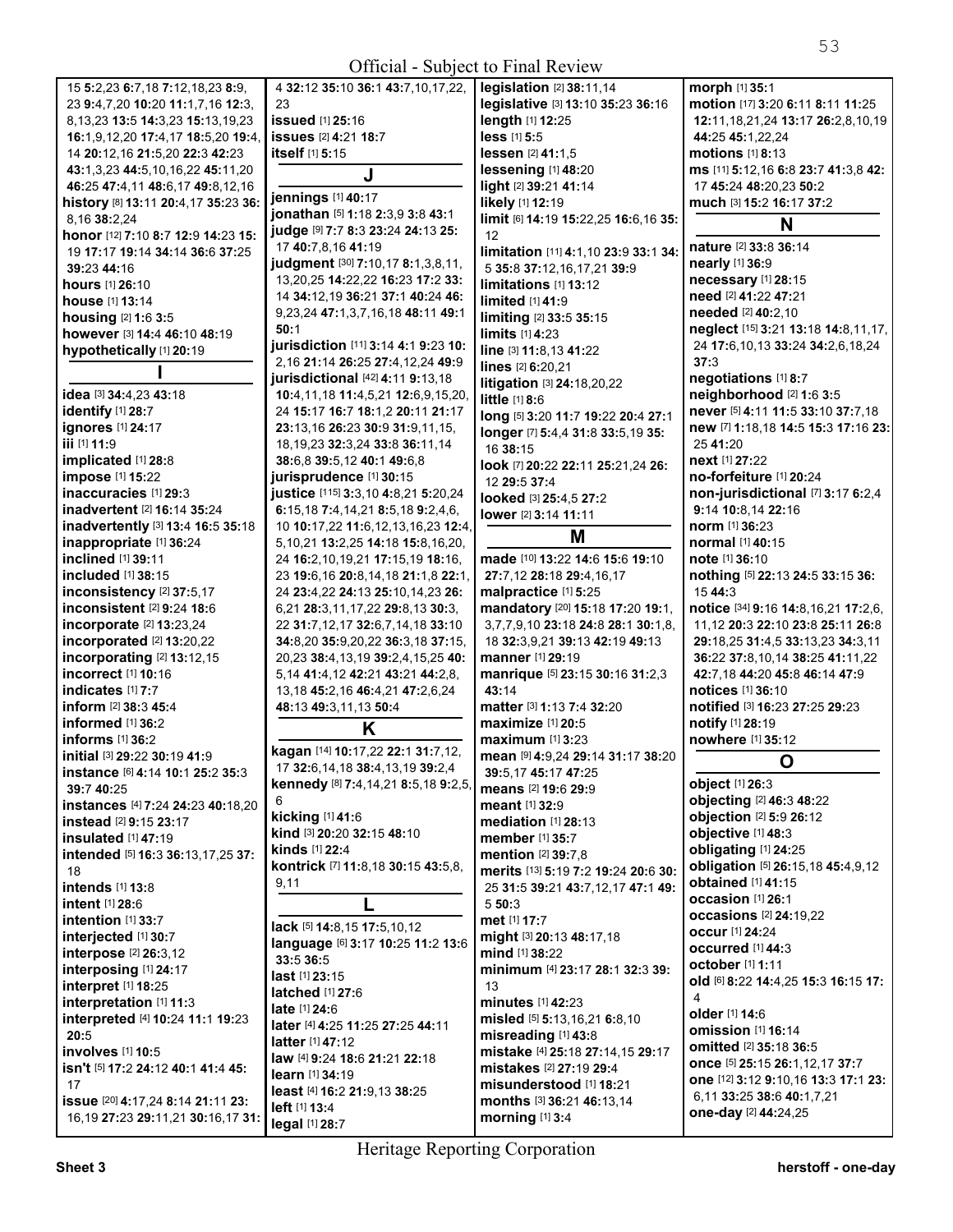| <b>Official - Subject to Final Review</b>                            |                                                                       |                                                               |                                                                            |
|----------------------------------------------------------------------|-----------------------------------------------------------------------|---------------------------------------------------------------|----------------------------------------------------------------------------|
| only [9] 3:13 14:1,6 27:4 33:12,25                                   | pre-1991 [1] 33:21                                                    | reading [1] 36:5                                              | 9, 11, 25 21: 3, 13 22: 13, 15 23: 9, 13,                                  |
| 34:10,21,22                                                          | pre-merits [3] 23:20 29:22 30:21                                      | realities [1] 24:18                                           | 16, 18 25: 5, 7 26: 16 30: 8, 18, 23 31:                                   |
| opening [2] 36:21 43:19                                              | precise [1] 36:7                                                      | really [4] 15:3 16:3 26:11 39:5                               | 1,9,11,15,19,23 32:2,4,10,21,24,                                           |
| opinions [1] 40:7                                                    | preclude [1] 44:19                                                    | reason [4] 22:9 29:10 32:15 33:16                             | 25 33:1, 2, 3, 7 34: 25 35: 1, 3, 8 36: 9,                                 |
| opponent's [1] 48:16                                                 | prejudice [1] 8:20                                                    | reasonable [2] 5:5 37:2                                       | 14,20 38:6,8,15 39:5,7,11,12,14,                                           |
| opportunity [9] 25:20,22,24 26:3,                                    | prejudiced [1] 39:16                                                  | reasoning [2] 41:23 42:1                                      | 18 41:10 42:5,5,6,7,9,12,15 45:8,                                          |
| 4,11 27:18 42:13 43:16                                               | preliminary [1] 27:11                                                 | reasons [1] 9:22                                              | 12 46:2 49:19,21                                                           |
| opposing [1] 19:12                                                   | premised [1] 34:5                                                     | rebuttal [2] 2:8 43:1                                         | rules [29] 6:2,5 8:24 9:25 10:9,10,                                        |
| oral [5] 1:13 2:2,5 3:8 23:2                                         | present [1] 33:2<br>presentation [1] 30:11                            | receive [5] 14:21,21 34:3,11 36:22<br>received [2] 26:10 37:8 | 13 11:21 15:5,9,14 16:6 17:22 19:                                          |
| order [25] 5:7,7,13 6:9 7:15 17:7<br>25:16 26:9,13,17 37:8 40:12 44: | presumably [1] 38:14                                                  | recognize [1] 24:3                                            | 23 20:5, 14, 18, 20, 23 22: 20 24: 3, 8,<br>21,23 25:21,24 27:2 29:2 42:11 |
| 15, 19, 21 46: 9, 10, 12, 17, 18, 21, 22                             | presumes [1] 13:8                                                     | recognized [1] 5:16                                           | ruling [1] 7:8                                                             |
| 47:16,20,22                                                          | pretty [1] 11:14                                                      | reconsideration [1] 26:19                                     | run [1] 45:6                                                               |
| original [2] 17:16 34:16                                             | prevent [1] 17:22                                                     | record [2] 4:16 29:15                                         | running [1] 45:5                                                           |
| other [17] 3:24 5:9 7:14 9:16 17:1                                   | principle [2] 3:15 30:11                                              | regarding [4] 21:21 36:10 38:24                               | russell [1] 11:17                                                          |
| 26:1 27:15 32:11 33:16 35:2 39:                                      | prior [3] 15:24 44:20 45:5                                            | 43:5                                                          | ryan [1] 11:18                                                             |
| 17 40:25 42:15 43:10 45:4,18 49:                                     | prior-1991 [1] 34:2                                                   | reliance [1] 6:24                                             | S                                                                          |
| 18                                                                   | pro [2] 45:20,25                                                      | <b>relied</b> [1] <b>5:8</b>                                  |                                                                            |
| others [1] 28:6                                                      | probably [1] 12:14                                                    | relief [1] 48:1                                               | same [5] 7:2 11:22 20:10,12 39:10                                          |
| Out [6] 7:24 8:16 13:4 29:3 41:7 45:                                 | problem [6] 23:24 26:23 29:24 36:                                     | relieved [1] 6:17                                             | saying [3] 35:23 46:18 47:17                                               |
| 5                                                                    | 19 41:25 45:7                                                         | rely [3] 4:6 5:6 46:2                                         | says [11] 8:24 11:10,24 13:14 18:7<br>23:24 26:20 35:11 42:6,10 48:15      |
| outside [2] 9:7 23:8                                                 | problems [1] 7:16                                                     | relying [2] 21:19 31:8                                        | scale [1] 21:18                                                            |
| <b>over</b> [3] <b>14:19 35:1 40:8</b>                               | procedure [6] 3:16 8:24 9:25 10:                                      | remains $[1]$ 34:6                                            | <b>scenario</b> [1] 8:10                                                   |
| own [3] 5:21 11:5 40:22                                              | 10.13 15:10<br>proceed [2] 20:2 41:11                                 | remand [3] 4:19 29:10 50:1                                    | <b>scotus</b> [1] <b>18:18</b>                                             |
| P                                                                    | proceeded [1] 45:24                                                   | <b>remove</b> [1] 37:19<br>removed [1] 37:12                  | se [2] 45:20,25                                                            |
| page [1] 2:2                                                         | processing [11] 15:18 17:20 28:2                                      | reopening [1] 14:14                                           | second [2] 14:14 30:3                                                      |
| pain [1] 45:3                                                        | 30:2,18 32:4,10,21 39:13 49:14,                                       | report [1] 13:14                                              | <b>section</b> [2] <b>3:18 12:17</b>                                       |
| part [5] 5:25 14:14,18 21:13 22:9                                    | 21                                                                    | representations [1] 27:12                                     | see [2] 9:8 20:22                                                          |
| particular [1] 7:19                                                  | professor [4] 9:18 10:1,11,15                                         | representing [1] 6:17                                         | Seeking [8] 40:21 41:1 46:15 47:                                           |
| parties [8] 7:12,15,25 8:13,16,18 9:                                 | prohibited [1] 6:22                                                   | request [1] 49:25                                             | 15, 16 48: 8, 9 49: 17                                                     |
| 8 29:6                                                               | promulgated [1] 33:3                                                  | requests [1] 16:25                                            | seem [1] 47:25                                                             |
| partly [1] 21:9                                                      | proper [1] 47:8                                                       | require [2] 5:18 29:6                                         | seen [5] 7:23 8:10,12,15 22:7                                              |
| parts [2] 13:23,24                                                   | proposed [1] 8:1                                                      | required [7] 6:25 7:1 14:24 27:23                             | self-limiting [1] 37:24<br>sentence [2] 12:17 13:15                        |
| party [10] 19:12 30:11 32:11,11 34:<br>3,18 37:6,7 42:6 49:3         | proscribed [2] 12:1 34:17                                             | 29:20 40:19 49:23                                             | separate [1] 17:11                                                         |
| pass [2] 26:5 38:14                                                  | <b>protect</b> [1] 21:13                                              | requirement [3] 13:18 16:22 17:5                              | served [1] 26:7                                                            |
| past [2] 22:11 32:8                                                  | provide [1] 42:14                                                     | requires [1] 48:4                                             | serves [1] 28:15                                                           |
| pending [2] 8:12,13                                                  | provided [1] 33:22<br>providing [1] 42:1                              | reserve [1] 22:22<br>resolution [1] 20:6                      | services [2] 1:6 3:5                                                       |
| perhaps [5] 5:5 11:2,19 25:5 26:                                     | provision [5] 16:24 17:9,11 20:21                                     | respect [1] 33:11                                             | set [5] 3:14,23 23:9 38:5 42:15                                            |
| 19                                                                   | 33:12                                                                 | respectfully [5] 9:21 13:5 47:11                              | sets [1] 12:18                                                             |
| period [4] 10:7 16:25 42:8 44:25                                     | purpose [1] 28:4                                                      | 48:6 49:25                                                    | <b>settlement</b> [2] 7:11 8:7                                             |
| permissible [1] 20:21                                                | pursue [1] 41:17                                                      | respects [1] 18:2                                             | seven [1] 27:24                                                            |
| permission [1] 33:20                                                 | put [2] 21:15 41:13                                                   | respond [3] 25:2,22 41:14                                     | seventh [25] 4:10 5:15 23:12,20                                            |
| permissive [1] 15:2                                                  | putting [1] 21:17                                                     | responded [1] 27:24                                           | 27:5,9,16,16,22,25 28:5,19,24,25                                           |
| permits [1] 14:14                                                    | Q                                                                     | respondents [13] 1:8,21 2:7 4:6                               | 29:20,23 30:4,6,9,23 31:21 39:17                                           |
| permitted [2] 14:7 36:20                                             |                                                                       | 23:3,19 27:23 46:1,6,15 47:15 48:                             | 48:9,14 50:1                                                               |
| petition [1] 32:4<br>petitioner [8] 1:4,19 2:4,10 3:9 26:            | question [11] 4:9,12 8:5 16:3 18:4,<br>21 19:16 20:19 24:16 27:5 40:6 | 749:2                                                         | several [1] 4:5<br><b>shifts</b> [1] 9:15                                  |
| 20 29:18 43:2                                                        | questions [6] 4:14 22:21 28:8 40:                                     | respondents' [1] 48:22                                        | showing [9] 3:21 5:10,14 14:10,                                            |
| petitioner's [3] 24:15 25:3 37:11                                    | 142:2049:24                                                           | response [1] 26:4                                             | 11.15 33:24 34:6.17                                                        |
| piece [1] 38:14                                                      | quick [1] 43:4                                                        | rests [1] 43:8<br>returned [1] 7:7                            | shows [2] 13:11 14:5                                                       |
| place [3] 26:14 39:10 42:4                                           | quite [1] 12:6                                                        | reversal [1] 46:16                                            | side [3] 5:9 45:4,18                                                       |
| plain [2] 3:17 13:6                                                  | R                                                                     | reverse [2] 47:21 49:25                                       | sides [2] 7:8,9                                                            |
| please [6] 3:11 7:9,16 8:8 22:23                                     |                                                                       | review [2] 47:19 48:24                                        | significant [2] 14:5 15:7                                                  |
| 23:5                                                                 | radical [1] 36:23                                                     | rights [5] 40:22 41:1,6 46:7 48:21                            | silence [2] 36:1,2                                                         |
| plus [2] 14:8 17:6                                                   | raise [7] 18:3 19:7,13 21:24 30:12,                                   | roberts [13] 3:3 4:21 11:23 12:5,                             | similarly [2] 10:9 43:14                                                   |
| point [5] 5:1 19:10 43:21 45:19 46:                                  | 24 43:19<br>raised [11] 18:8 23:19,23 30:19,20                        | 10,21 13:25 22:24 39:15 42:21 47:                             | simultaneously [1] 6:16                                                    |
| 4                                                                    | 31:3 40:2 43:7,11,12 49:10                                            | 24 48:13 50:4                                                 | since [1] 15:5                                                             |
| points [1] 43:4                                                      | raising [2] 27:5 30:16                                                | route [1] 23:12                                               | situation [5] 8:15 22:8 23:11 36:8                                         |
| position [1] 35:19<br>possible [3] 15:14 19:20 43:16                 | range [1] 19:12                                                       | rule [95] 3:16,25 4:2 6:23 8:24 9:14                          | 38:18<br><b>six</b> [1] 36:21                                              |
| power [1] 28:12                                                      | reach [2] 4:9,17                                                      | 10:12, 17, 20, 22, 24 11:1, 4, 14, 24 12:                     | slow [1] 26:7                                                              |
| practitioner's [1] 27:17                                             | read [3] 24:2 33:22 34:13                                             | 1,8 13:16,21 15:18 17:20,25 18:4,                             | solely [1] 21:3                                                            |
|                                                                      |                                                                       | 19,24,25 19:2,8,10,17,17,21 20:7,                             |                                                                            |